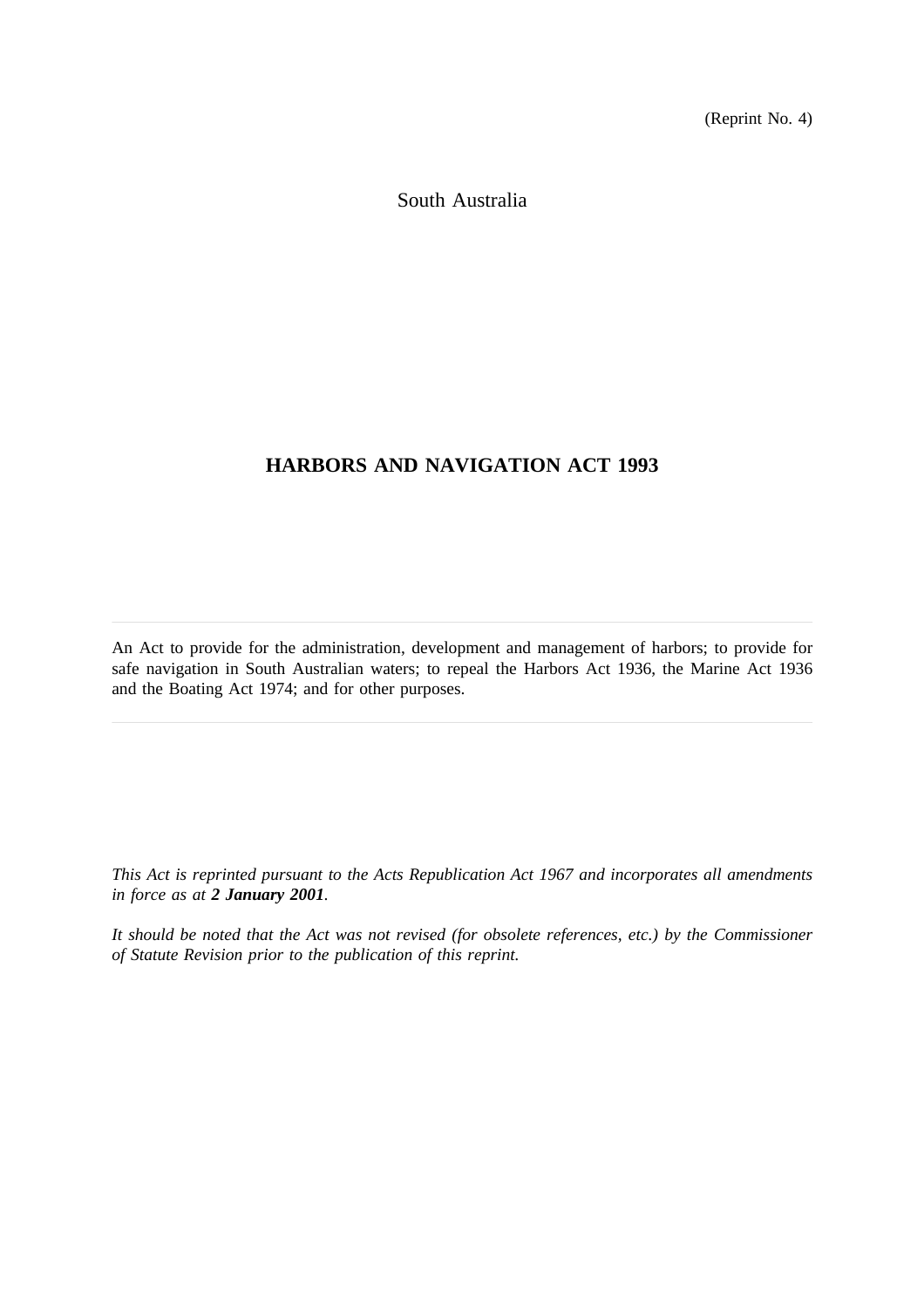# **HARBORS AND NAVIGATION ACT 1993**

being

Harbors and Navigation Act 1993 No. 41 of 1993 [Assented to 20 May  $1993$ ]<sup>1</sup>

as amended by

Harbors and Navigation (Ports Corporation and Miscellaneous) Amendment Act 1994 No. 45 of 1994 [Assented to 2 June 1994]

Statutes Amendment (Drink Driving) Act 1995 No. 95 of 1995 [Assented to 7 December 1995]<sup>2</sup>

Statutes Amendment and Repeal (Common Expiation Scheme) Act 1996 No. 34 of 1996 [Assented to 2 May 1996]<sup>3</sup> **Harbors and Navigation (Miscellaneous) Amendment Act 2000 No. 79 of 2000 [Assented to 14 December 2000]4**

- <sup>1</sup> Came into operation 24 October 1994: *Gaz.* 20 October 1994, p. 1220
- <sup>2</sup> Part 2 (ss. 4-10) came into operation 7 December 1997 (by virtue of the Acts Interpretation Act 1915, s. 7(5)).
- <sup>3</sup> Came into operation 3 February 1997: *Gaz*. 19 December 1996, p. 1923.

**<sup>4</sup> Came into operation (except ss. 6, 7 and 13) 2 January 2001:** *Gaz***. 21 December 2000, p. 3688; ss. 6, 7 and 13 had not been brought into operation at the date of, and the amendments effected by those provisions have not been included in, this reprint.**

N.B. The amendments effected to this Act by the *Harbors and Navigation (Control of Harbors) Amendment Act 2000* had not been brought into operation at the date of, and have not been included in, this reprint.

#### *NOTE:*

- *Asterisks indicate repeal or deletion of text.*
- *Entries appearing in bold type indicate the amendments incorporated since the last reprint.*
- *For the legislative history of the Act see Appendix 1.*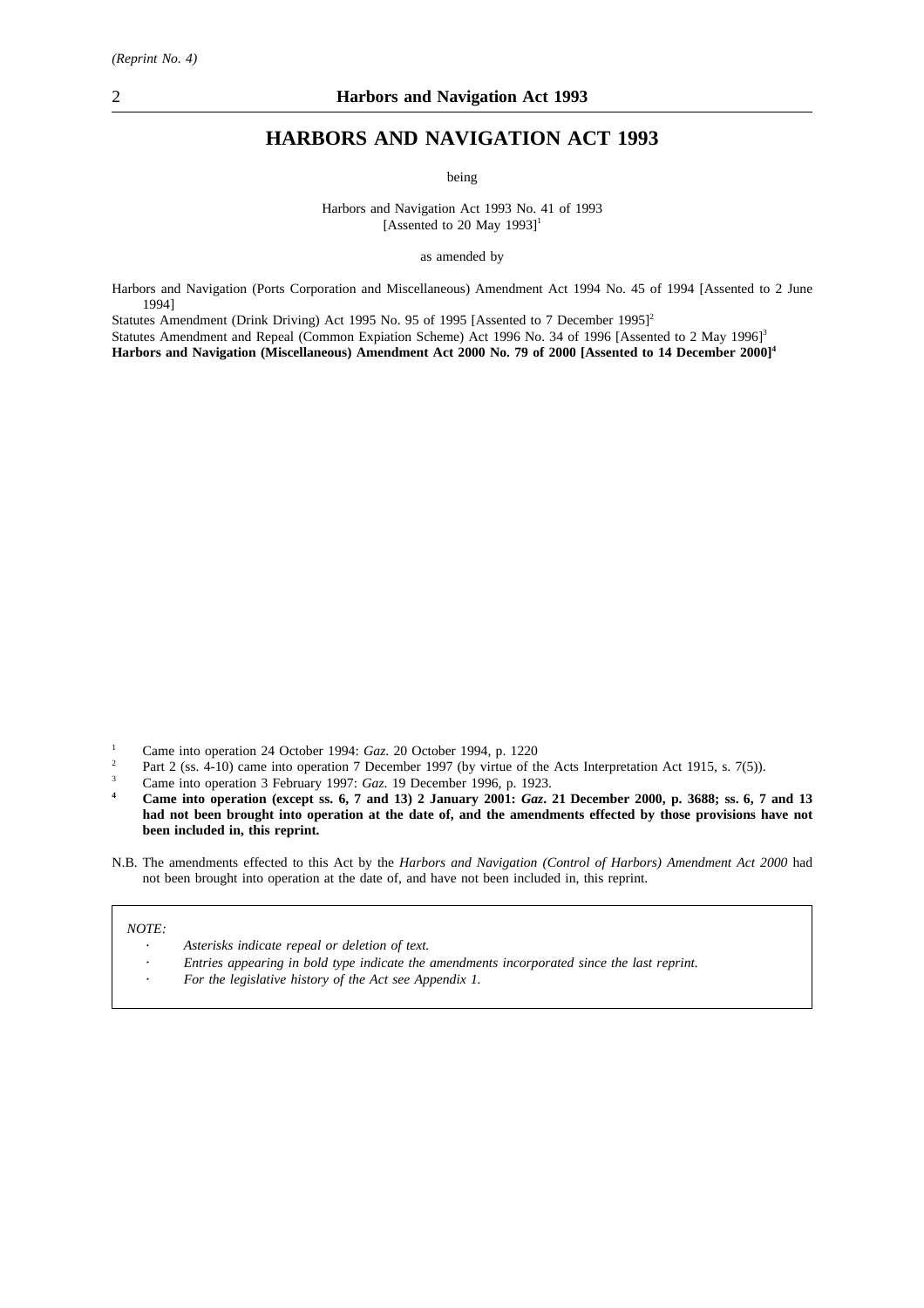# **SUMMARY OF PROVISIONS**

### **PART 1 PRELIMINARY**

- 1. Short title
- 2. Commencement<br>3. Objects of this A
- Objects of this Act
- 4. Interpretation
- 5. Crown bound
- 6. Application of Act

#### **PART 2 ADMINISTRATION**

#### **DIVISION 1—MINISTER**

- 7. Responsibility for administration
- 8. Minister to be corporation sole

### **DIVISION 2—CHIEF EXECUTIVE OFFICER**

- 9. Responsibility of CEO<br>10. Annual report
- Annual report

#### **DIVISION 3—DELEGATION**

11. Delegation

#### **DIVISION 4—AUTHORISED PERSONS**

- 12. Appointment of authorised persons<br>13. Production of identity card
- Production of identity card
- 14. Powers of an authorised person

#### **PART 3 PROPERTY**

#### **DIVISION 1—VESTING OF PROPERTY**

15. Property of Crown

#### **DIVISION 2—ACQUISITION OF LAND**

16. Acquisition of land

#### **DIVISION 3—RESUMPTION OF LAND**

17. Resumption

#### **DIVISION 4—CARE, CONTROL AND MANAGEMENT OF PROPERTY**

- 18. Care, control and management of property
- 18A. By-laws

#### **DIVISION 5—DEALINGS WITH PROPERTY**

19. Power to grant leases and licences over land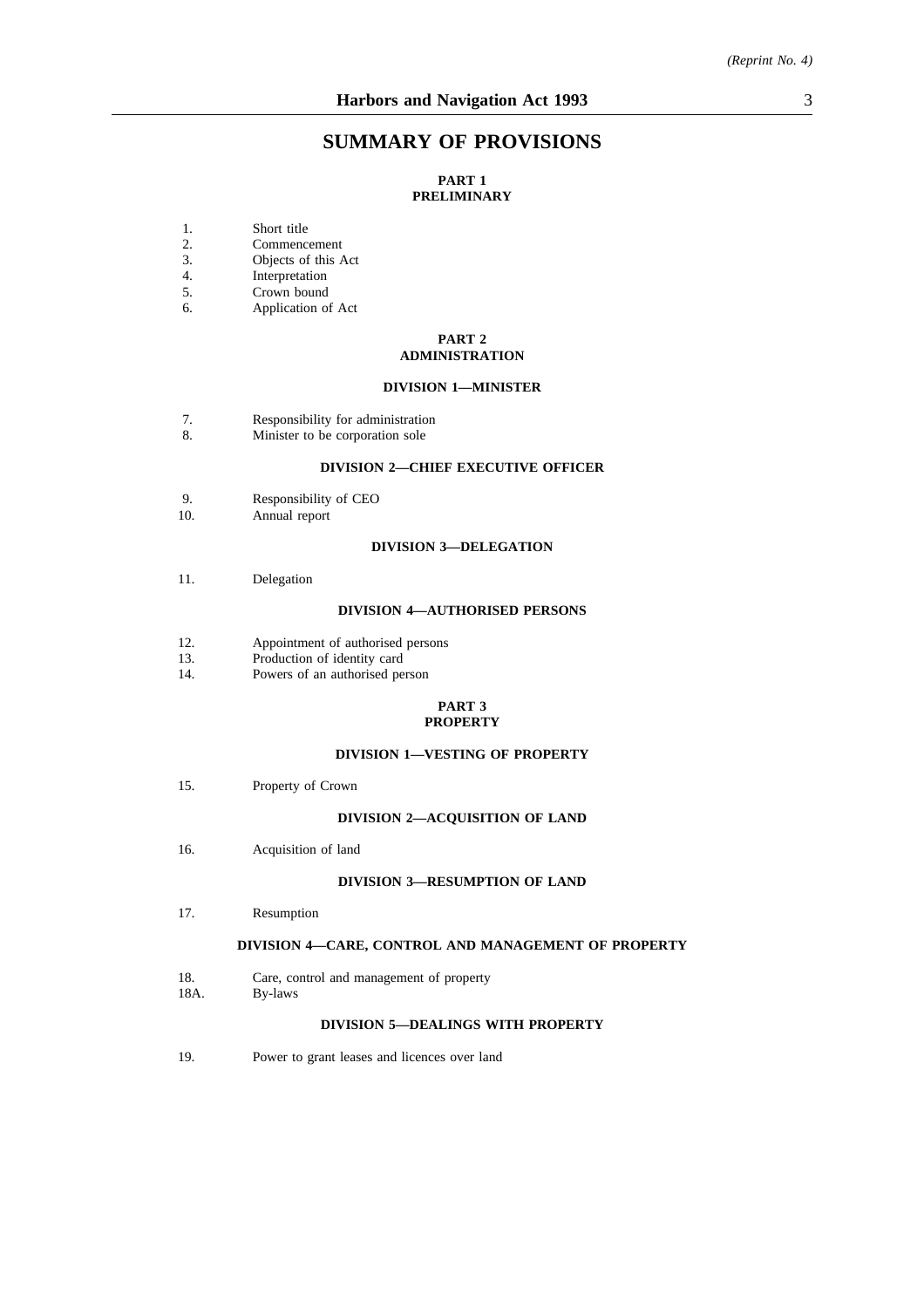#### **DIVISION 6—RATEABILITY OF LAND**

20. Rateability of land

### **DIVISION 7—DAMAGE TO PROPERTY**

21. Liability for damage

#### **PART 4 GENERAL POWERS TO PROTECT NAVIGATION AND TO RESTRICT USE OF WATERS**

#### **DIVISION 1—NAVIGATIONAL AIDS**

- 22. Control of navigational aids
- 23. Establishment of navigational aids<br>24. Interference with navigational aids
- Interference with navigational aids

#### **DIVISION 2—CLEARANCE OF WRECKS**

25. Clearance of wrecks, etc.

### **DIVISION 3—RESTRICTIONS ON USE OF WATERS**

- 26. Licences for aquatic activities<br>27. Restricted areas
- Restricted areas

#### **PART 5 HARBORS**

#### **DIVISION 1—CONTROL OF HARBORS AND HARBOR FACILITIES**

28. Control and management of harbors and harbor facilities

### **DIVISION 2—HARBOR IMPROVEMENT WORK**

- 29. Dredging and other similar work<br>30. Development of harbors and mar
- Development of harbors and maritime facilities

### **DIVISION 3—FEES AND CHARGES**

31. Fees and charges

#### **DIVISION 4—CONTROL OF VESSELS IN HARBORS**

32. Conduct of vessels in harbors

#### **DIVISION 5—PILOTAGE**

- 33. Licensing of pilots
- 34. Pilotage exemption certificate<br>35. Compulsory pilotage
- Compulsory pilotage
- 36. Duties and immunities of pilots

#### **PART 6 CREWING**

#### **DIVISION 1—APPLICATION OF THIS PART**

37. Vessels to which this Part applies

#### **DIVISION 2—OBLIGATION TO HAVE ADEQUATE CREW**

- 38. Obligation to have adequate crew
- 39. Exemptions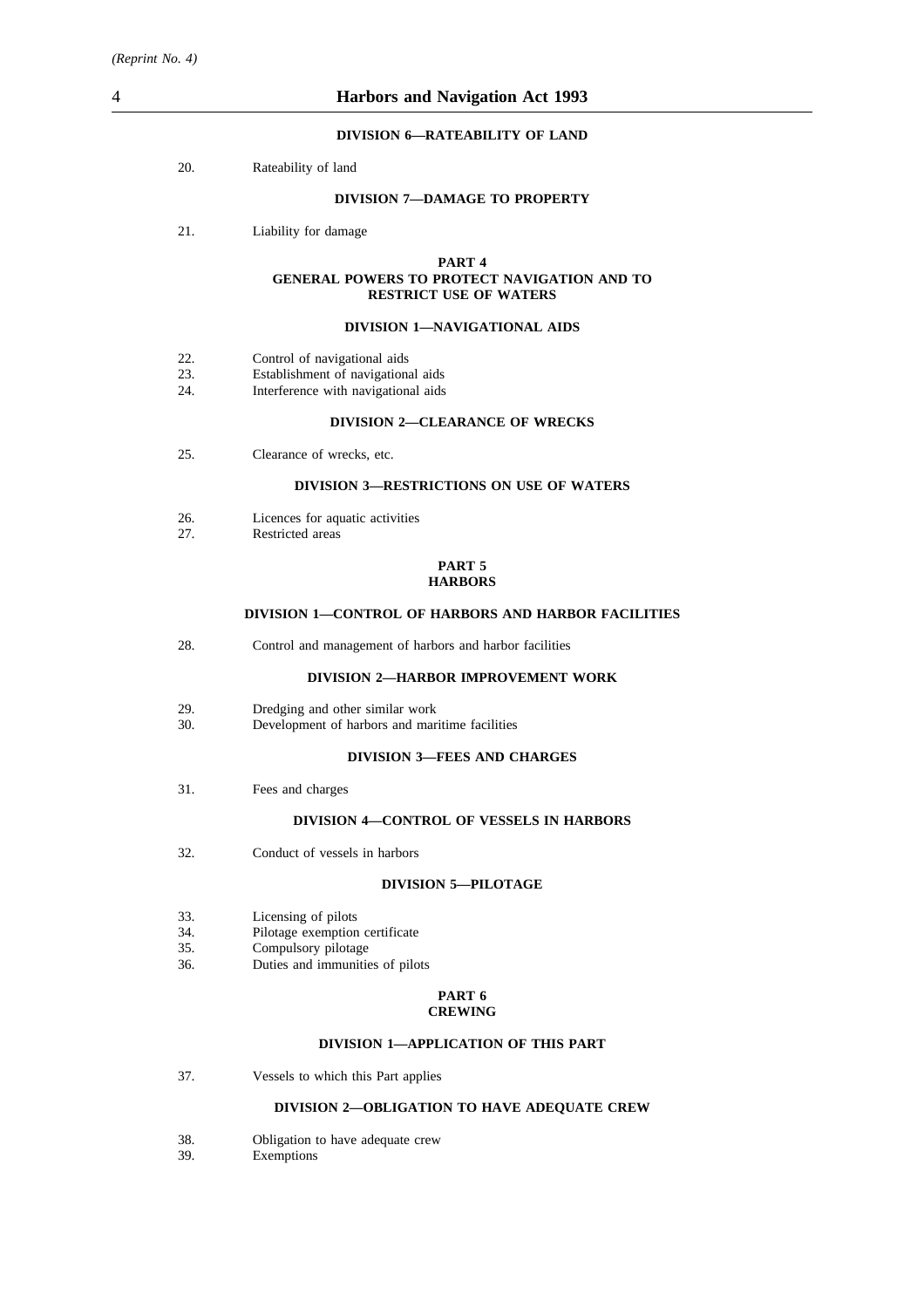#### **DIVISION 3—STATE CREWING COMMITTEE**

- 40. State Crewing Committee
- 41. Nomination of members by owner<br>42. Conditions of office
- Conditions of office
- 42A. Vacancies or defects in appointment of members

### **DIVISION 4—PROCEDURES AND POWERS OF COMMITTEE**

- 43. Procedures at meetings<br>44. Power to obtain inform
- 44. Power to obtain information<br>45. Determinations in relation to
- Determinations in relation to crew

#### **PART 7**

#### **CERTIFICATES OF COMPETENCY**

- 46. Vessels to which this Part applies
- 47. Requirement for certificate of competency
- 48. Issue of certificates of competency or exemptions<br>49. Cancellation of certificate of competency by court
- Cancellation of certificate of competency by court
- 50. Cancellation of certificate of competency by Minister

### **PART 8 HIRE OF VESSELS**

- 51. Vessels to which this Part applies
- 52. Obligation to hold licence
- 
- 52A. Duration and granting of licence<br>53. Terms and conditions of licence Terms and conditions of licence

#### **PART 9**

#### **REGISTRATION AND CERTIFICATES OF SURVEYS**

#### **DIVISION 1—REGISTRATION OF VESSELS**

- 54. Application of Division
- 55. Registration

### **DIVISION 2—CERTIFICATES OF SURVEY**

- 56. Application of this Division<br>57. Appointment of surveyors
- 57. Appointment of surveyors<br>58. Issue of certificate of surv
- 58. Issue of certificate of survey<br>59. Certificate of survey
- 59. Certificate of survey<br>60. Obligation to hold ce
- Obligation to hold certificate of survey

#### **DIVISION 3—LOADLINE CERTIFICATES**

- 61. Application of this Division
- 62. Issue of loadline certificate
- 63. Loadline certificate
- 64. Obligation to hold loadline certificate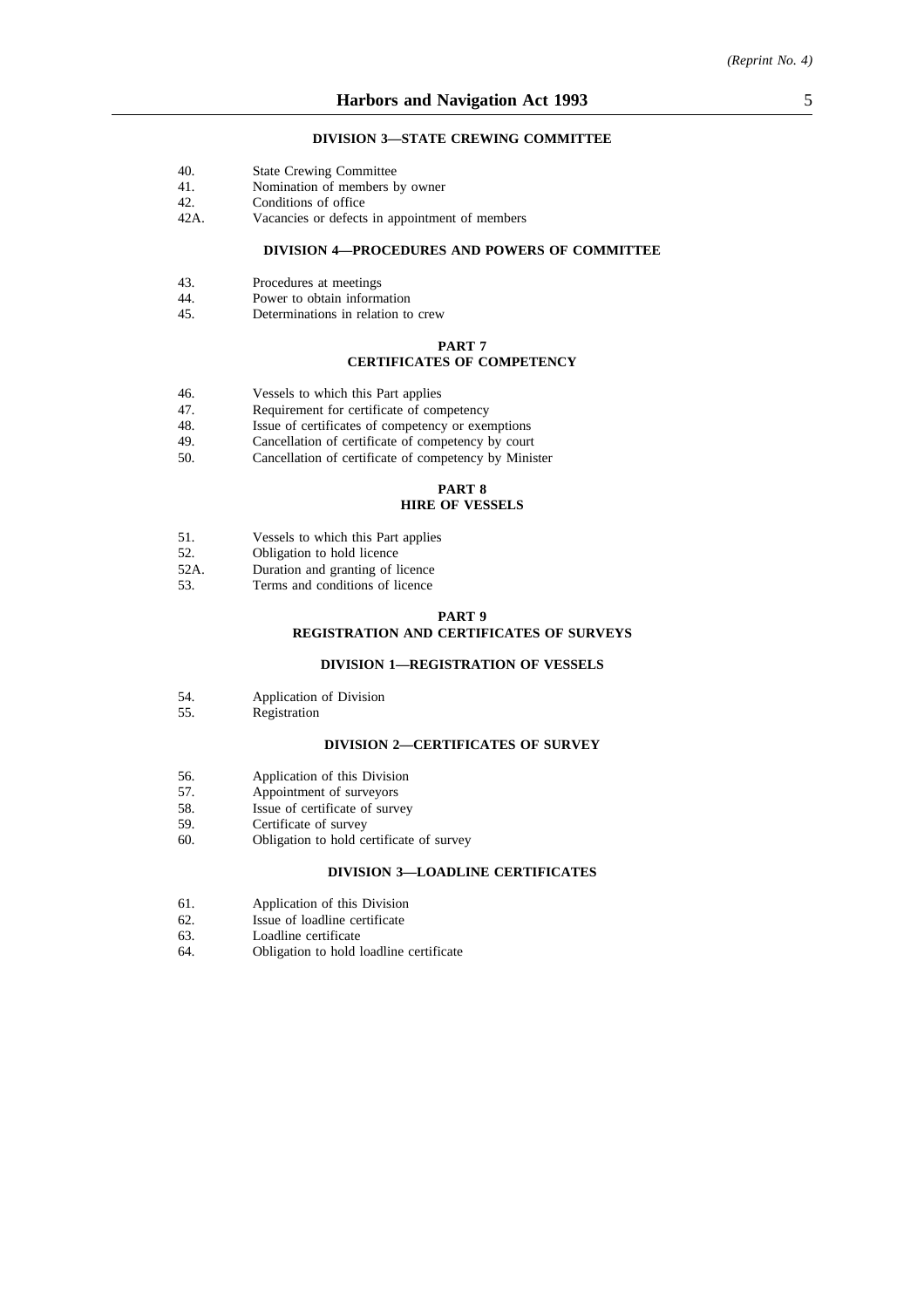### **PART 10 SAFETY**

#### **DIVISION 1—SAFETY GENERALLY**

| 65. |  | General requirements |
|-----|--|----------------------|
|-----|--|----------------------|

- 65A. Requirement to have emergency position indicating radio beacon
- 66. Power to prohibit use of unsafe vessel<br>67. Minister's power to act in emergency
- Minister's power to act in emergency

#### **DIVISION 2—SURVEY**

68. Requirement of survey

#### **DIVISION 3—OPERATION OF VESSELS**

69. Vessels to be operated with due care

#### **DIVISION 4—ALCOHOL AND OTHER DRUGS**

70. Alcohol and other drugs 71. Requirement to submit to alcotest or breath analysis<br>72 Police to facilitate blood test at request of incapacita 72. Police to facilitate blood test at request of incapacitated person, etc.<br>72A. Authorised person to provide transport assistance for blood tests i Authorised person to provide transport assistance for blood tests in certain circumstances outside Metropolitan Adelaide 72B. Blood tests by nurses where breath analysis taken outside Metropolitan Adelaide 73. Evidence 73A. Breath analysis where drinking occurs after operation of vessel<br>74. Compulsory blood tests of injured persons including water skie Compulsory blood tests of injured persons including water skiers

#### **PART 11 ACCIDENTS**

| 75. | Casualties to be reported |  |
|-----|---------------------------|--|
|     |                           |  |

76. Duty to render assistance and provide particulars

### **PART 12 COURT OF MARINE ENQUIRY**

#### **DIVISION 1—CONSTITUTION OF COURT**

77. Constitution of Court

#### **DIVISION 2—ENQUIRIES INTO CASUALTIES**

78. Enquiries into casualties

#### **DIVISION 3—ENQUIRIES INTO MISCONDUCT OR INCOMPETENCE**

79. Enquiries into misconduct or incompetence

#### **DIVISION 4—ADMINISTRATIVE REVIEW**

80. Appellate jurisdiction

#### **PART 13 APPLICATION OF COMMONWEALTH ACT AND INTERNATIONAL CONVENTIONS**

- 81. Application of Commonwealth Act
- 82. Agreement between the Commonwealth and the State

#### **PART 14 MISCELLANEOUS**

83. Regattas, etc.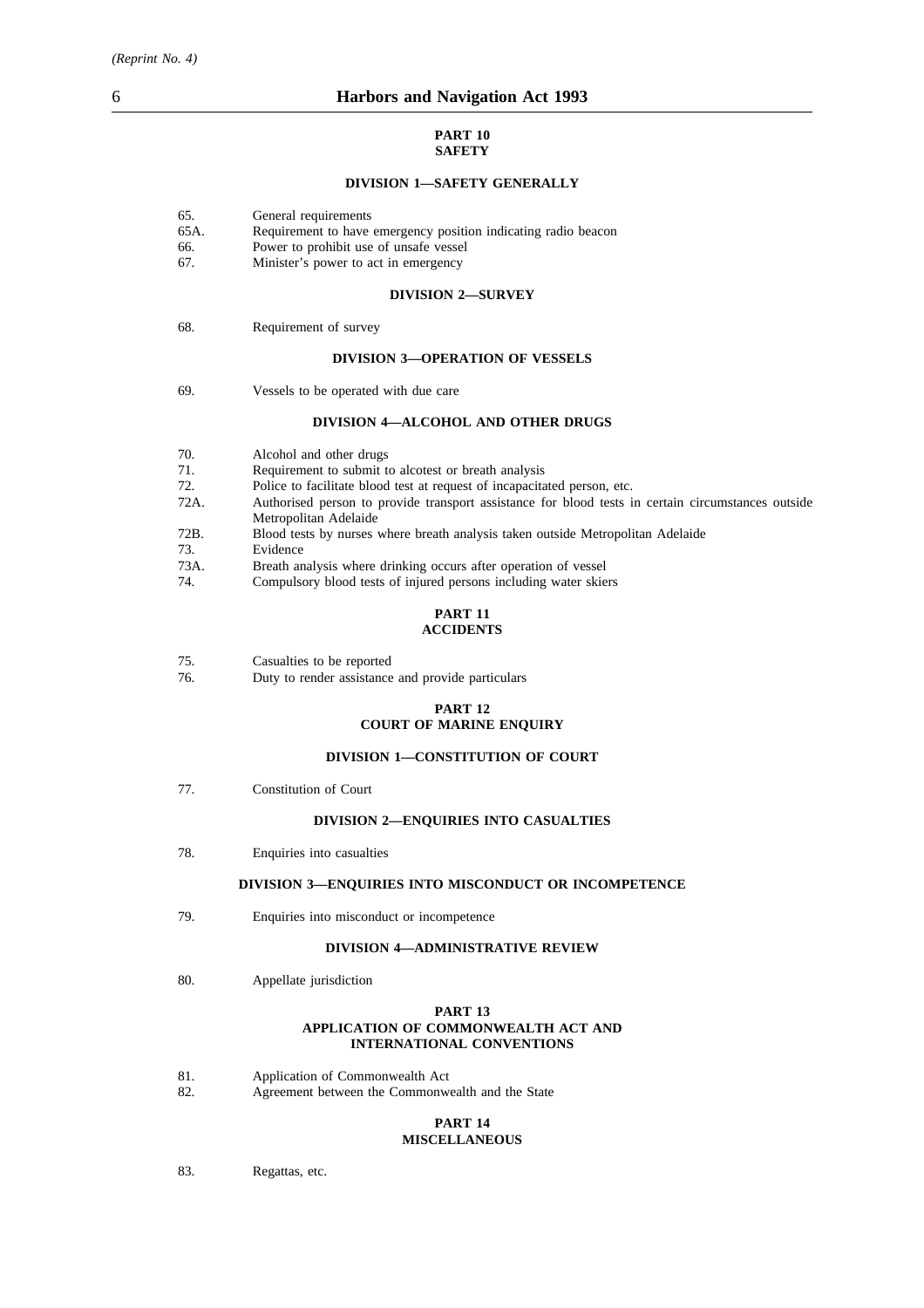- 84. Conduct on board vessels
- 85. Unlawful use of vessels<br>87. Evidentiary provision
- 87. Evidentiary provision
- 88. Time within which prosecution must be commenced
- 89. Officers' liability<br>90. Recreational boati
- 90. Recreational boating fund
- 91. Regulations

### **SCHEDULE 1**

*Harbors*

#### **SCHEDULE 2**

*Repeal and Transitional Provisions*

#### **APPENDIX 1 LEGISLATIVE HISTORY**

#### **APPENDIX 2 DIVISIONAL PENALTIES AND EXPIATION FEES**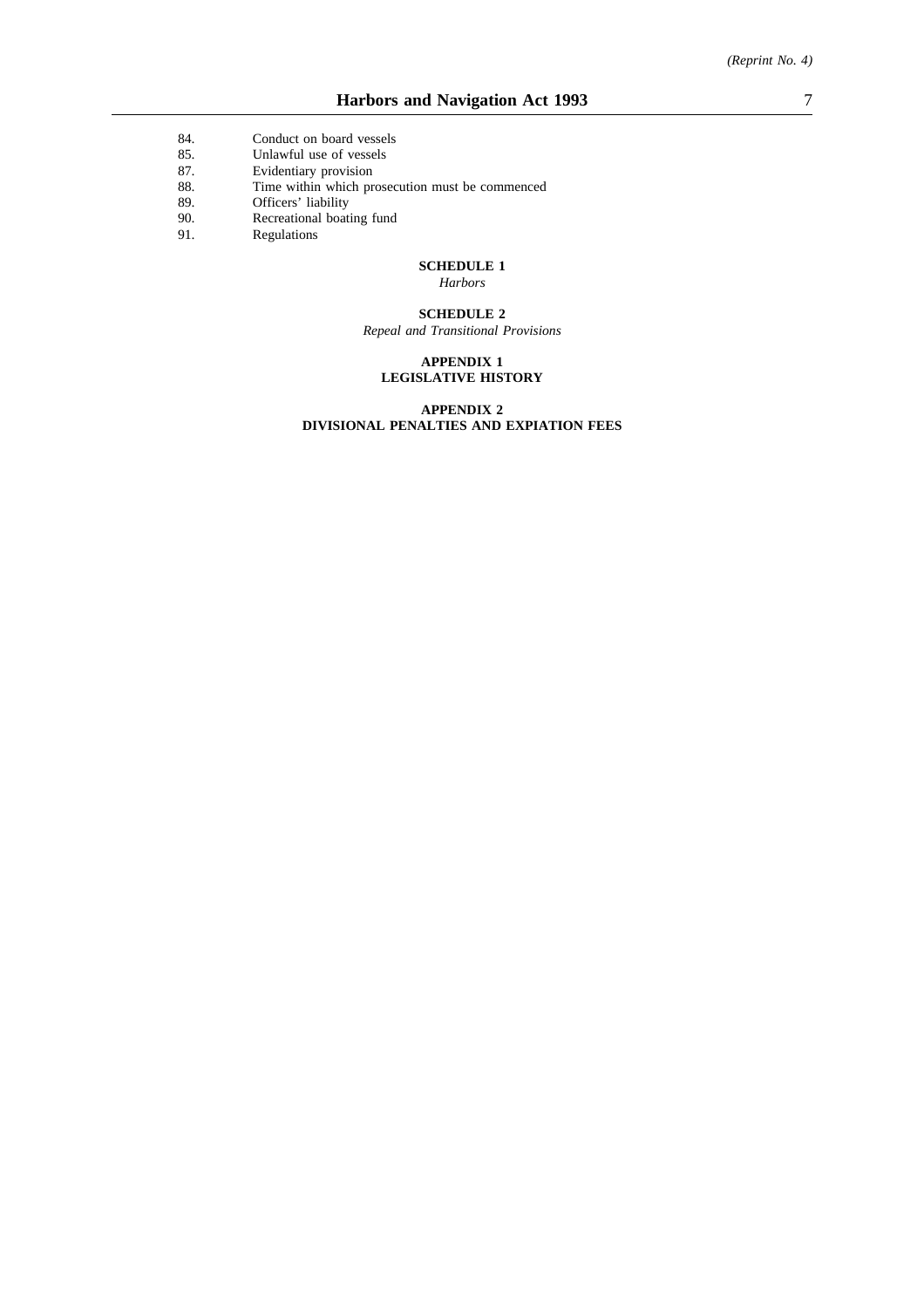### **The Parliament of South Australia enacts as follows:**

# **PART 1 PRELIMINARY**

### **Short title**

**1.** This Act may be cited as the *Harbors and Navigation Act 1993*.

### **Commencement**

**2.** This Act will come into operation on a day to be fixed by proclamation.

# **Objects of this Act**

**3.** The objects of this Act are—

- *(a)* to provide for the efficient and effective administration and management of South Australian harbors and harbor facilities for the purpose of maximising their use and promoting trade; and
- *(b)* to ensure that efficient and reliable cargo transfer facilities are established and maintained; and
- *(c)* to promote the safe, orderly and efficient movement of shipping within harbors; and
- *(d)* to promote the economic use and the proper commercial exploitation of harbors and harbor facilities; and
- *(e)* to provide for the safe navigation of vessels in South Australian waters; and
- *(f)* to provide for the safe use of South Australian waters for recreational and other aquatic activities.

### **Interpretation**

**4.** (1) In this Act, unless the contrary intention appears—

"**adjacent land**" means—

- *(a)* land extending from the low water mark on the seashore to the nearest road or section boundary, or to a distance of 50 metres from high water mark (whichever is the lesser distance); or
- *(b)* land extending from the edge of any other navigable waterway or body of water in the State to the nearest road or section boundary or for a distance of 50 metres (whichever is the lesser),

(but does not include land vested in fee simple in any person other than the Minister or land withdrawn from the Minister under the transitional provisions);

"**alcotest**" means a test by means of apparatus approved for the purpose of conducting alcotests under the *Road Traffic Act 1961*;

"**authorised person**" means a person appointed under Part 2 or a member of the police force;

"**breath analysing instrument**" means apparatus of a kind approved as a breath analysing instrument under the *Road Traffic Act 1961*;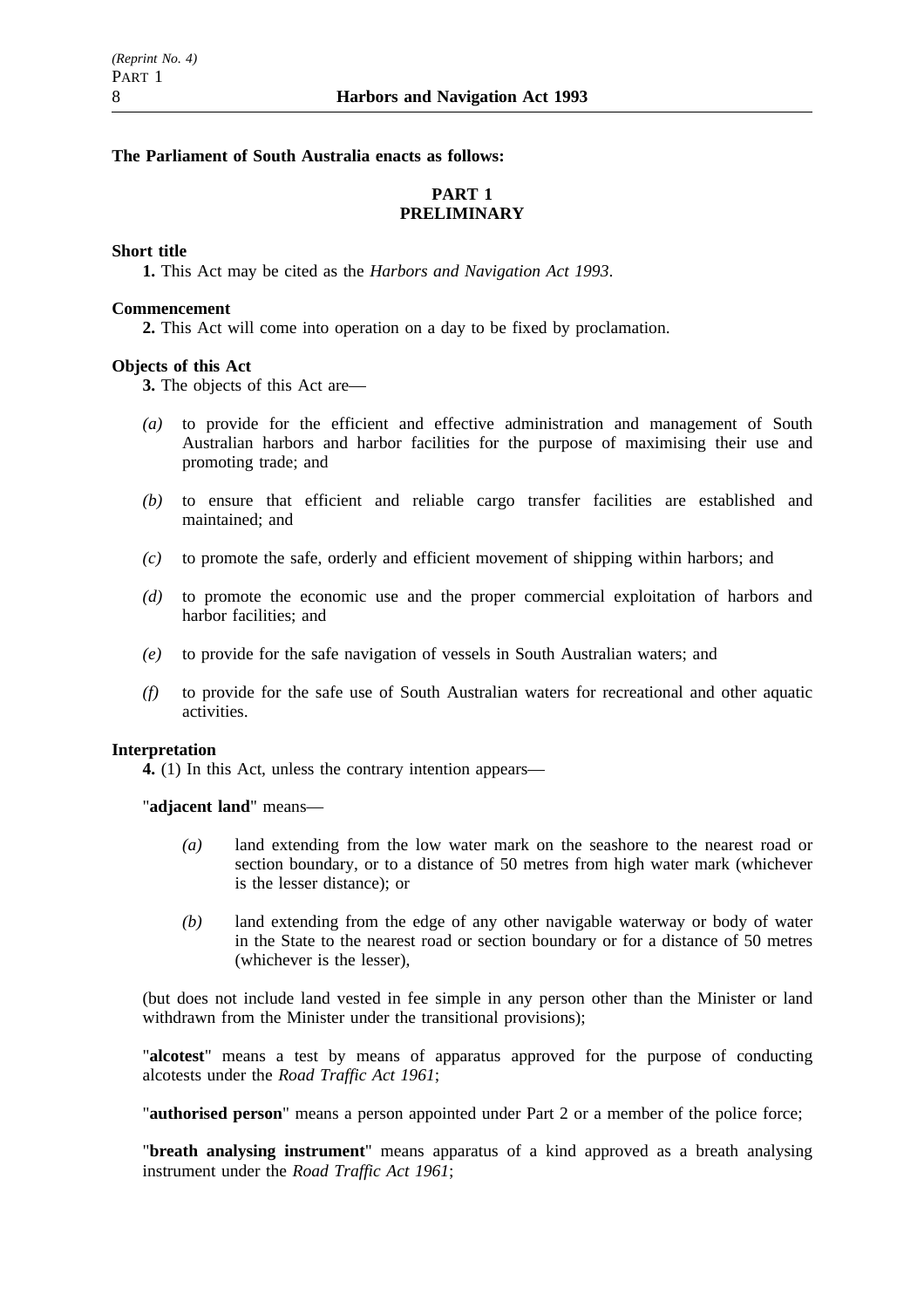"**CEO**" means the chief executive officer of the Department;

"**commercial vessel**" means a vessel used for industrial, commercial or scientific purposes and includes a vessel of a class declared by regulation to be a class of commercial vessels;

"**Commonwealth Act**" means the *Navigation Act 1912* of the Commonwealth;

"**the Corporation**" means the South Australian Ports Corporation established under the *South Australian Ports Corporation Act 1994*;

"**a Corporation port**" means a port vested in the Corporation;

"**crew**", of a vessel, includes—

- *(a)* in the case of a commercial vessel—the master;
- *(b)* in the case of a recreational vessel—the operator,

and any person acting in a position declared by regulation to be a position of responsibility;

"**department**" means the department or administrative unit of the Public Service that has, subject to the Minister, responsibility for administering this Act;

"**expiable offence**" means an offence against this Act declared by regulation to be an expiable offence;

"**fishing vessel**" means—

- *(a)* a vessel (not propelled solely by oars) used in the taking of fish for sale; or
- *(b)* a vessel (not propelled solely by oars) used in connection with a fish farm whether or not it is used in the taking of fish for sale;

"**harbor**" means—

- *(a)* any of the harbors mentioned in Schedule 1 (unless declared by regulation not to be a harbor); or
- *(b)* a place—
	- (i) at which facilities exist for the loading or mooring of vessels or at which such facilities might be conveniently established; and
	- (ii) declared by regulation to be a harbor;

"**interest**" in land means—

- *(a)* any legal or equitable estate or interest in the land; or
- *(b)* any easement, right, power, or privilege in, under, over, affecting, or in connection with, the land;

# "**jurisdiction**" means—

*(a)* the State (and, in particular, the navigable waters within its limits); and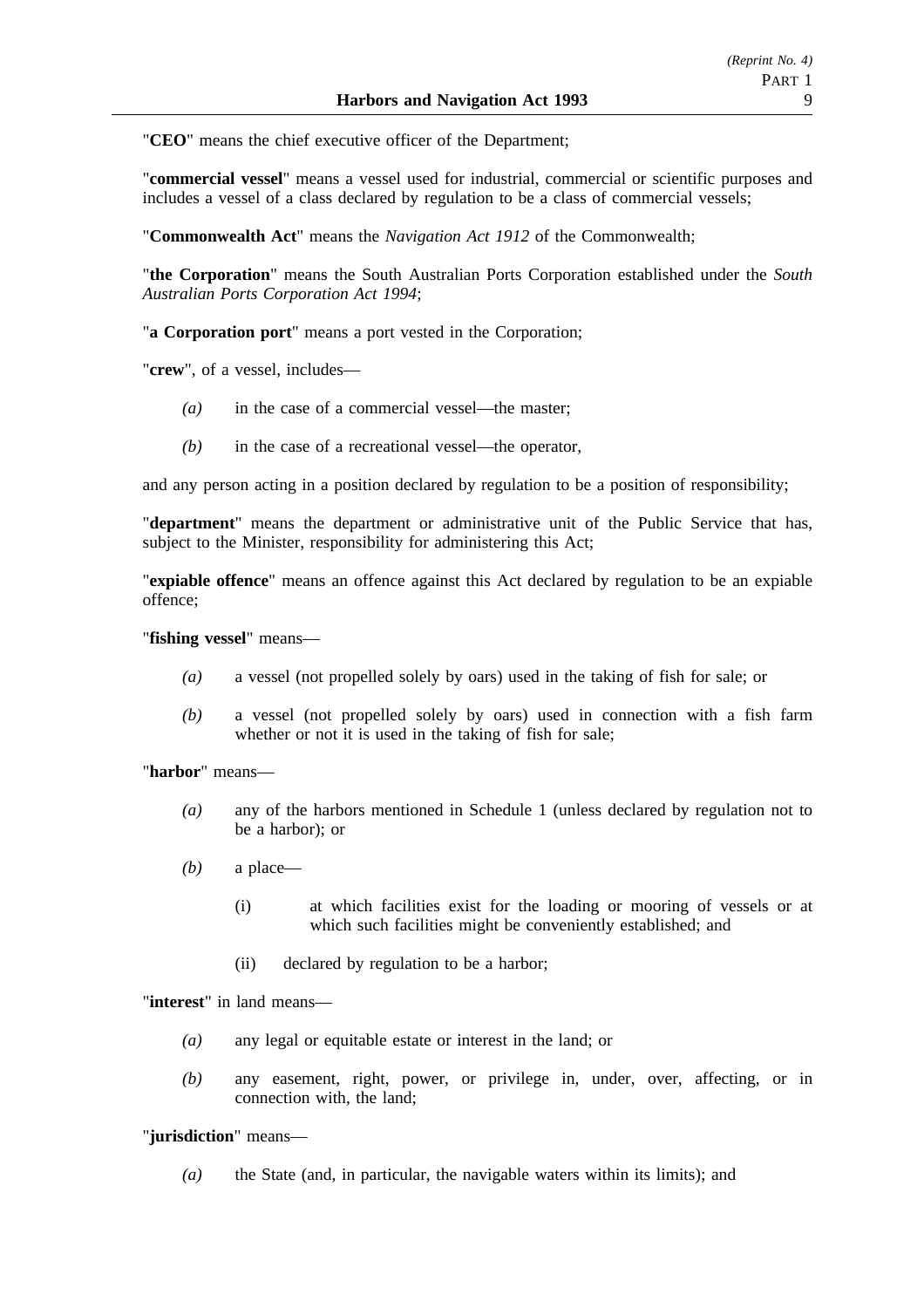- *(b)* so much of the territorial sea of Australia as is adjacent to the State; and
- *(c)* any other navigable waters declared by regulation to be within the jurisdiction,

but does not include navigable waters declared by regulation not to be within the jurisdiction;

"**key position**", in relation to the crew of a vessel, means—

- *(a)* the position of master or operator of the vessel; or
- *(b)* a position of a class declared by regulation to be one in relation to which a certificate of competency is required;

"**land**" includes an interest in land;

"**master**" means the person in charge of a commercial vessel but does not include a licensed pilot acting as such;

"**misconduct**" includes negligence;

"**navigation**" of a vessel includes any movement of the vessel from place to place whether or not the vessel moves or is moved under its own power;

### "**navigational aid**" means—

- *(a)* a lighthouse, beacon, buoy, or other mark or structure (whether equipped with a light or not) intended to be an aid to navigation; or
- *(b)* a radio beacon or other device intended to be an aid to navigation;

"**operator**" means the person in charge of a recreational vessel, while that vessel is under way;

"**owner**" of a vessel includes—

- *(a)* in relation to a commercial vessel—
	- (i) a charterer; and
	- (ii) an agent of the owner or the charterer;
- *(b)* in relation to a recreational vessel—a person who takes the vessel on hire;

"**pilot**" means a person, who although not a member of a vessel's crew, temporarily takes control (subject however to the master's overriding authority) of the vessel's navigation;

"**recreational vessel**" means a vessel used for purposes that are not solely industrial, commercial or scientific purposes and includes a vessel of a class declared by regulation to be a class of recreational vessels;

"**subjacent land**" means land underlying navigable waters within the jurisdiction;

"**speed**", in relation to a vessel, means speed with reference to a stationary horizontal plane (as distinct from speed through water which may itself be in motion);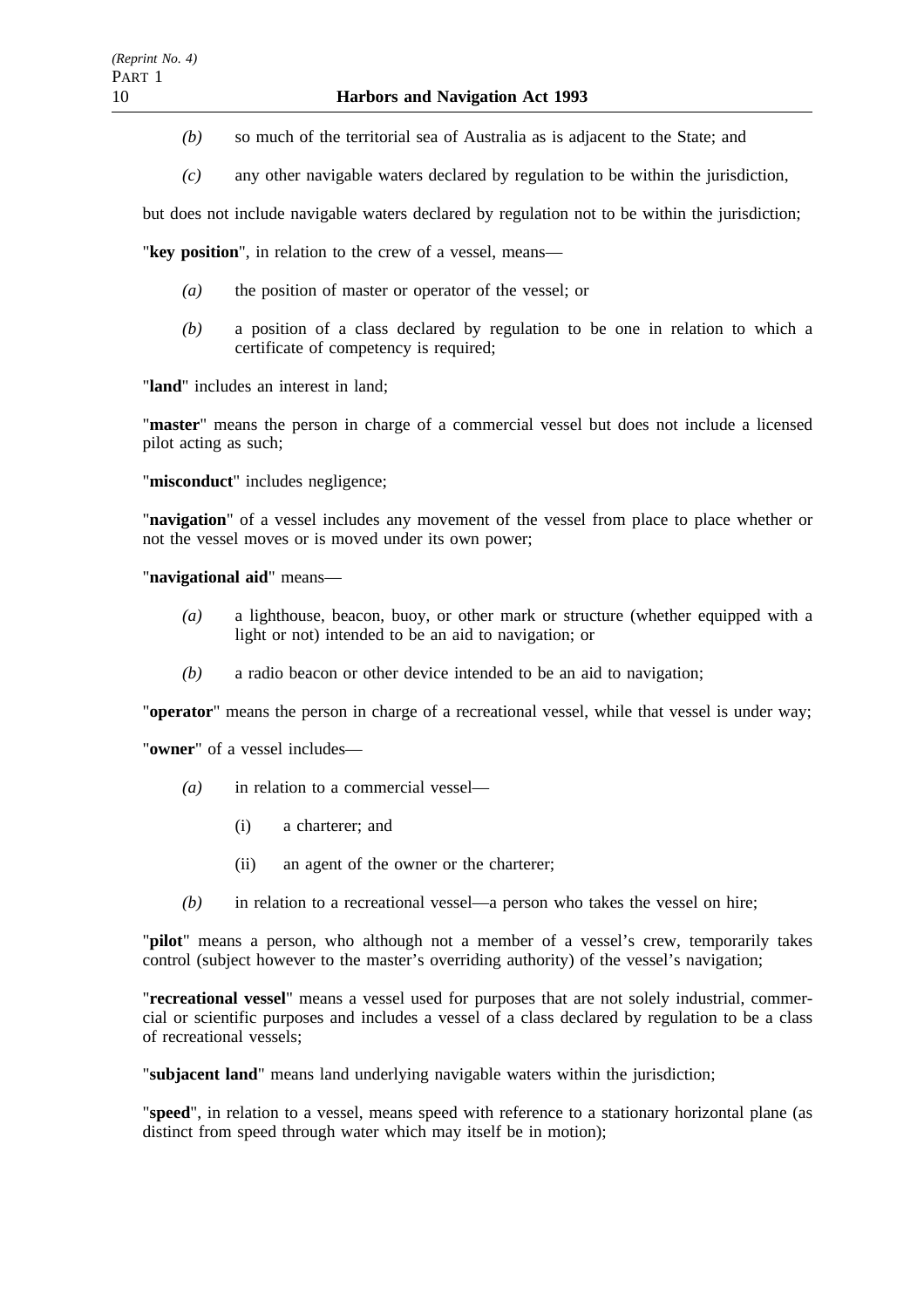"**vessel**" means—

- *(a)* a ship, boat or vessel used in navigation; or
- *(b)* an air-cushion vehicle, or other similar craft, used wholly or primarily in transporting passengers or goods by water; or
- *(c)* a surf board, wind surf board, motorised jet ski, water skis or other similar device on which a person rides through water; or
- *(d)* a structure that is designed to float in water and is used for commercial, industrial or scientific purposes,

but does not include a structure of a class excluded by regulation from the ambit of this definition;

"**wreck**" includes an abandoned vessel.

(2) For the purposes of this Act, a person is taken to operate a vessel if that person—

- *(a)* rides on a surfboard or water skis or other similar device; or
- *(b)* is towed by a vessel.

(3) For the purposes of this Act, the length of a vessel is to be determined in accordance with the regulations.

*Note: For definition of divisional penalties (and divisional expiation fees) see Appendix 2.*

#### **Crown bound**

**5.** (1) This Act binds the Crown not only in right of South Australia but also, so far as the legislative power of the Parliament permits, the Crown in all its other capacities.

(2) Nothing in this Act renders the Crown in any of its capacities liable to be prosecuted for an offence.

### **Application of Act**

**6.** (1) This Act applies both within and outside the jurisdiction.

(2) This Act applies outside the jurisdiction to the full extent of the extraterritorial power of the Parliament.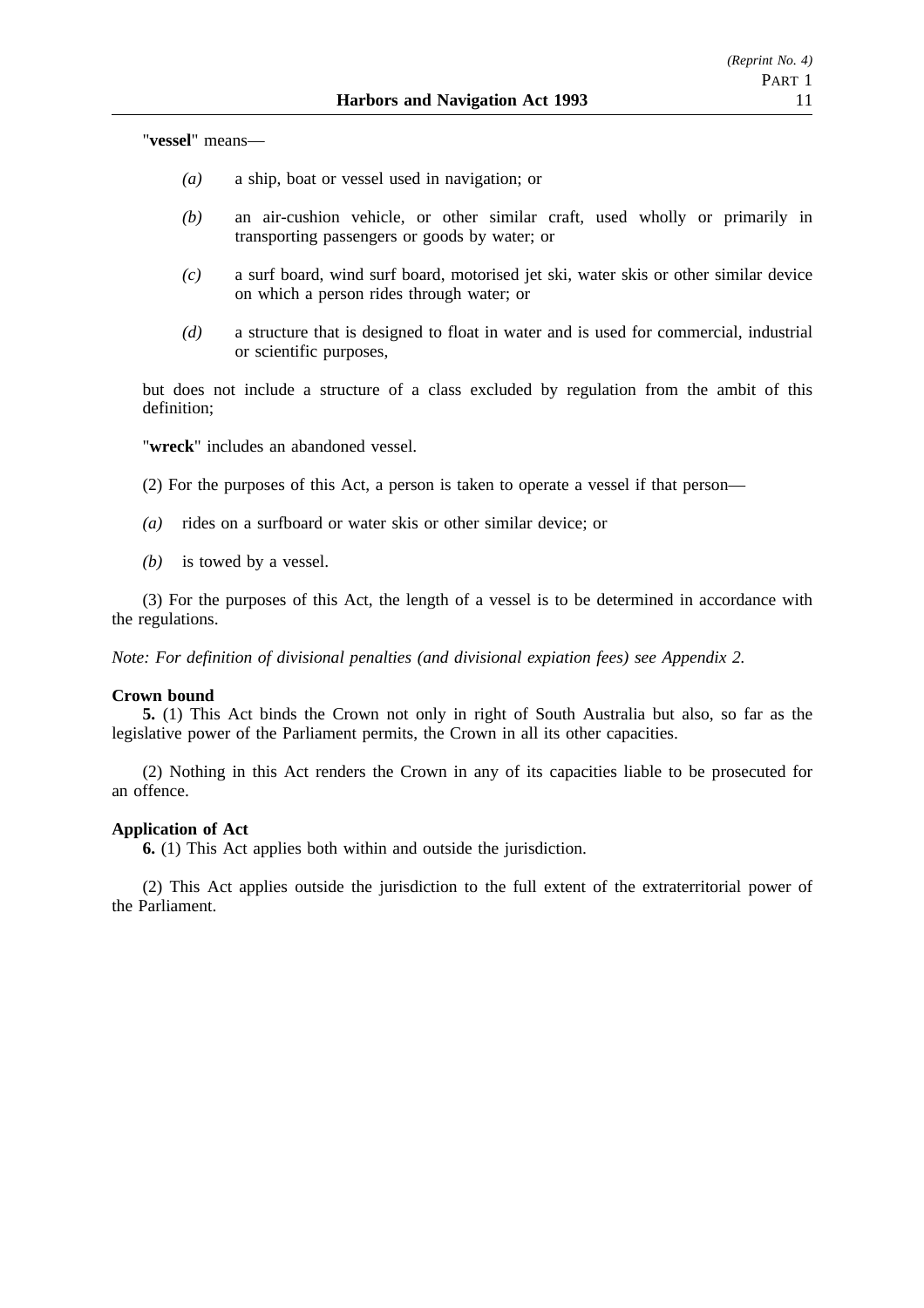### **PART 2 ADMINISTRATION**

### **DIVISION 1—MINISTER**

### **Responsibility for administration**

**7.** The Minister is responsible for the administration of this Act.

### **Minister to be corporation sole**

**8.** (1) The Minister is a corporation sole.

(2) The Minister has in his or her corporate capacity all the powers of a natural person.

(3) A document apparently bearing the common seal of the Minister will be presumed, in the absence of contrary evidence, to have been duly executed by the Minister.

# **DIVISION 2—CHIEF EXECUTIVE OFFICER**

### **Responsibility of CEO**

**9.** The CEO is, subject to the Minister's control and direction, responsible for carrying this Act into effect.

### **Annual report**

**10.** (1) The CEO must, on or before 31 October in each year, report on the administration of this Act during the preceding financial year.

(2) The Minister must, within six sitting days after receiving the report, cause copies to be laid before both Houses of Parliament.

# **DIVISION 3—DELEGATION**

### **Delegation**

**11.** (1) The Minister may delegate to the CEO or to any other person any of the Minister's powers under this Act.

(2) The CEO may delegate powers under this Act (including powers delegated to the CEO by the Minister).

(3) If a delegation under this section is expressed to be made to the person holding, or acting in, a specified office or position, the delegated powers are exercisable by any person who holds, or is acting in, that position when an occasion for exercising the powers arises.

(4) A delegation under this section is revocable at will and does not derogate from the powers of the delegator.

# **DIVISION 4—AUTHORISED PERSONS**

### **Appointment of authorised persons**

**12.** (1) The CEO may appoint suitable persons to be authorised persons for the purposes of this Act.

(1a) The CEO may, with the concurrence of the Corporation, appoint a person who is an authorised person under the *South Australian Ports Corporation Act 1994* to be an authorised person for the purposes of this Act.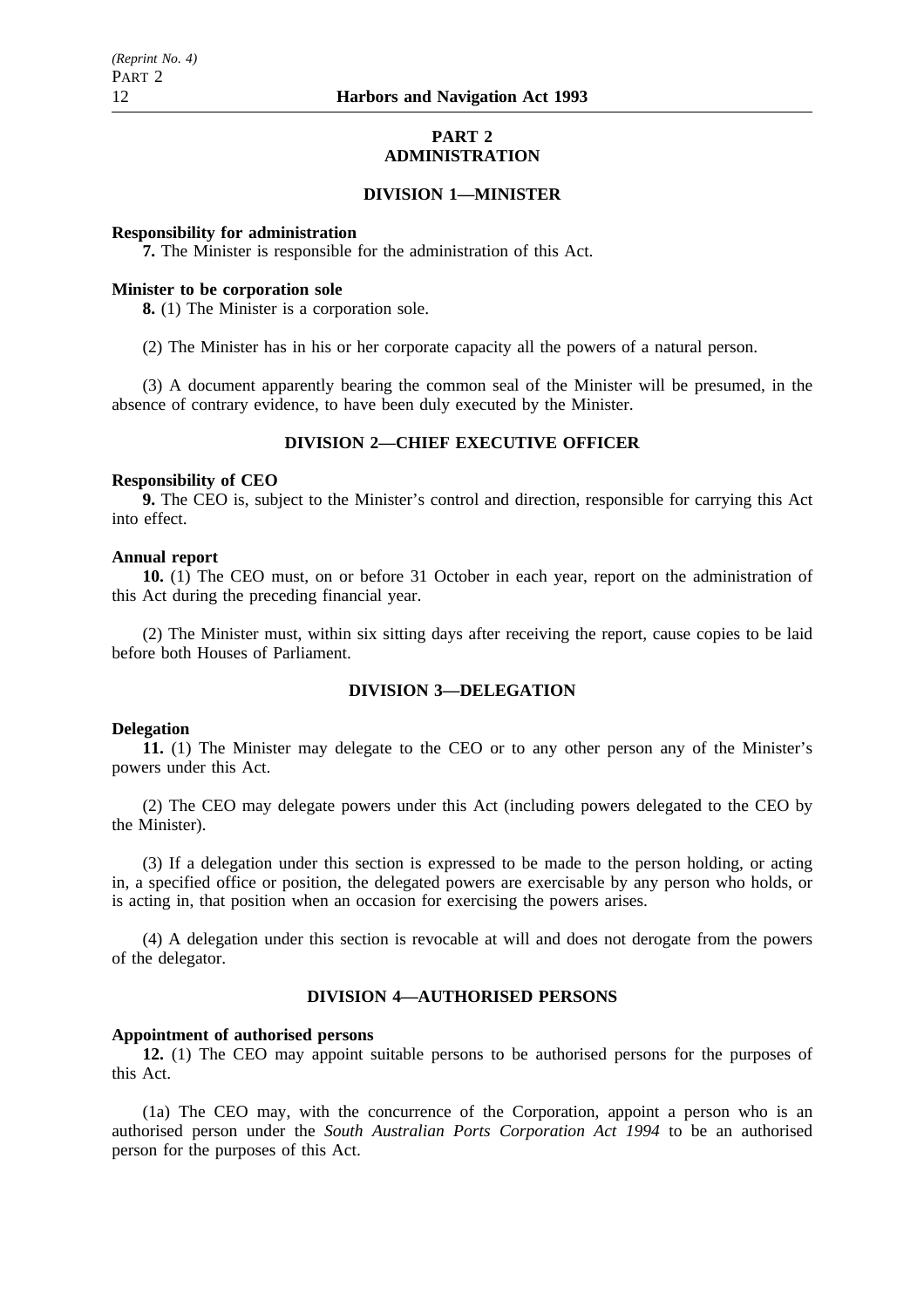(1b) The CEO may, with the concurrence of a council, appoint an officer or employee of the council to be an authorised person for the purposes of this Act.

(2) An appointment under this section may be subject to conditions, including a condition limiting the exercise of powers by the authorised person to the enforcement of specified provisions of the Act or to enforcement within a specified area of the State.

- (3) An authorised person appointed under this section must be issued with an identity card—
- *(a)* containing a photograph of the person; and
- *(b)* stating any conditions of the appointment limiting the authorised person's authority.

### **Production of identity card**

**13.** If it is practicable to do so, an authorised person must, at the request of a person against whom the authorised person proposes to exercise statutory powers, produce his or her identity card or, if the authorised person is a member of the police force, his or her warrant card, for inspection by that person.

# **Powers of an authorised person**

**14.** (1) Subject to any conditions specified in the instrument of appointment, an authorised person may, for any purpose connected with the administration or enforcement of this Act, exercise any of the following powers—

- *(a)* the authorised person may direct any person who is apparently in charge of a vessel to manoeuvre the vessel in a specified manner, to stop the vessel, or to stop the vessel and secure it in a specified manner;
- *(b)* the authorised person may board a vessel—
	- (i) for the purpose of determining—
		- (A) whether the person in charge of the vessel and the persons acting in key positions as members of the crew of the vessel hold appropriate certificates of competency or exemptions from the requirement to hold certificates of competency;
		- (B) whether the vessel is safe;
		- (C) whether the vessel is registered in accordance with this Act;
		- (D) whether there is a current certificate of survey or loadline certificate in force in relation to the vessel;
		- (E) whether the vessel has the equipment and markings required by the regulations and whether the equipment is in good working order;
		- (F) whether the vessel is properly loaded in accordance with the regulations or the conditions of a certificate of survey or loadline certificate;
	- (ii) for the purpose of investigating—
		- (A) a suspected offence; or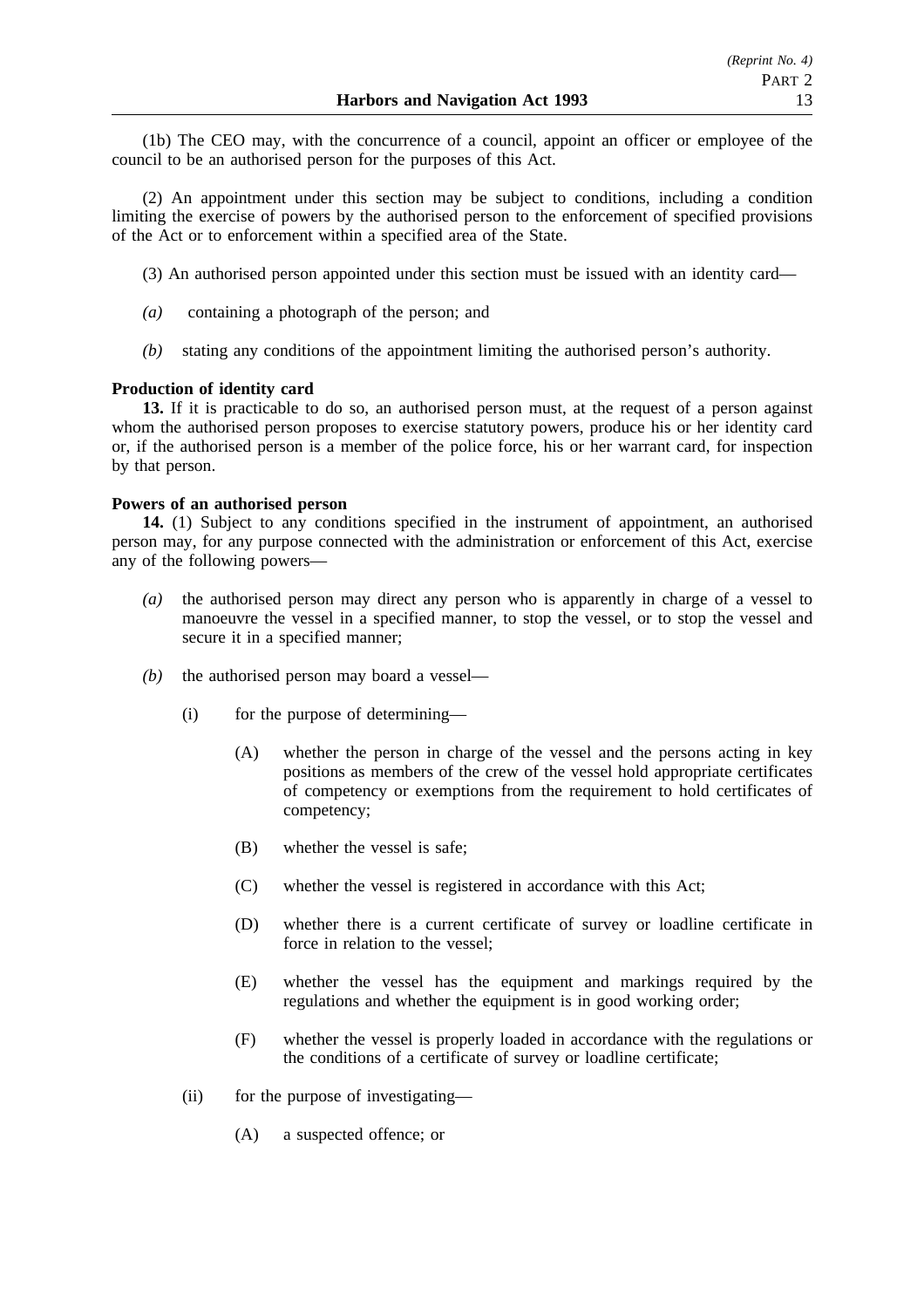- (B) an accident involving a vessel in the jurisdiction and resulting in loss of life or injury or in damage to property; or
- (C) any other matter having a proper connection with the administration of this Act;
- (iii) for the purpose of requiring a person who is operating the vessel or a member of the crew of the vessel who is, or ought to be, engaged in duties affecting the safe navigation of the vessel to submit to an alcotest or breath analysis;
- *(c)* the authorised person may require a person apparently acting in a position for which a certificate of competency is required under this Act to produce, at a specified place and within a specified period, the certificate of competency or evidence that the person is exempt from the requirement to hold a certificate of competency;
- *(d)* the authorised person may require a person who is apparently in charge of a vessel—
	- (i) to produce a certificate of registration in respect of the vessel; or
	- (ii) if the vessel is of a class for which a certificate of survey or loadline certificate is usually required—to produce the certificate for inspection or evidence that the vessel is exempt from the requirement to be surveyed or to have a loadline certificate;
- *(e)* the authorised person may require a person whom the authorised person reasonably suspects of having committed an offence against this Act or who is, in the authorised person's opinion, in a position to give evidence of the commission of such an offence, to state his or her name and address;
- *(f)* for the purposes of investigating—
	- (i) a suspected offence; or
	- (ii) an accident involving a vessel in the jurisdiction and resulting in loss of life or injury, or in damage to property; or
	- (iii) any other matter having a proper connection with the administration of this Act,

the authorised person may—

- (iv) require a person to answer questions relevant to the investigation; and
- (v) require a person to produce records or equipment that the authorised person reasonably suspects are relevant to the investigation; and
- (vi) may inspect the records or equipment, make copies of the records or their contents or test the equipment and, where reasonably necessary for those purposes, seize and retain the records or equipment.

(2) A person who—

*(a)* without reasonable excuse, fails to obey a direction or requirement of an authorised person under this Act; or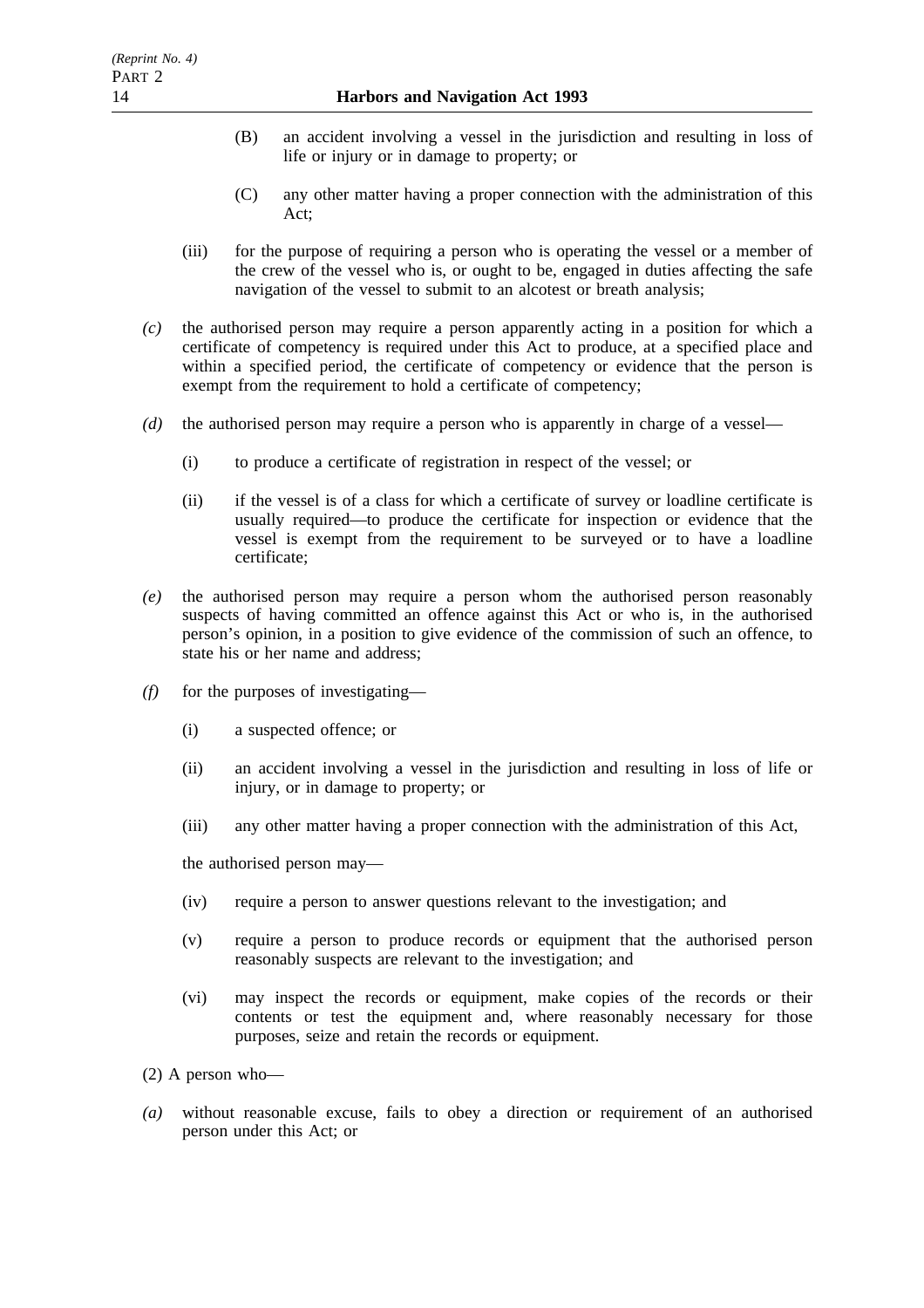- *(Reprint No. 4)* PART 2
- *(b)* hinders or obstructs an authorised person in the exercise of powers under this Act,

is guilty of an offence.

Maximum penalty: \$1 250.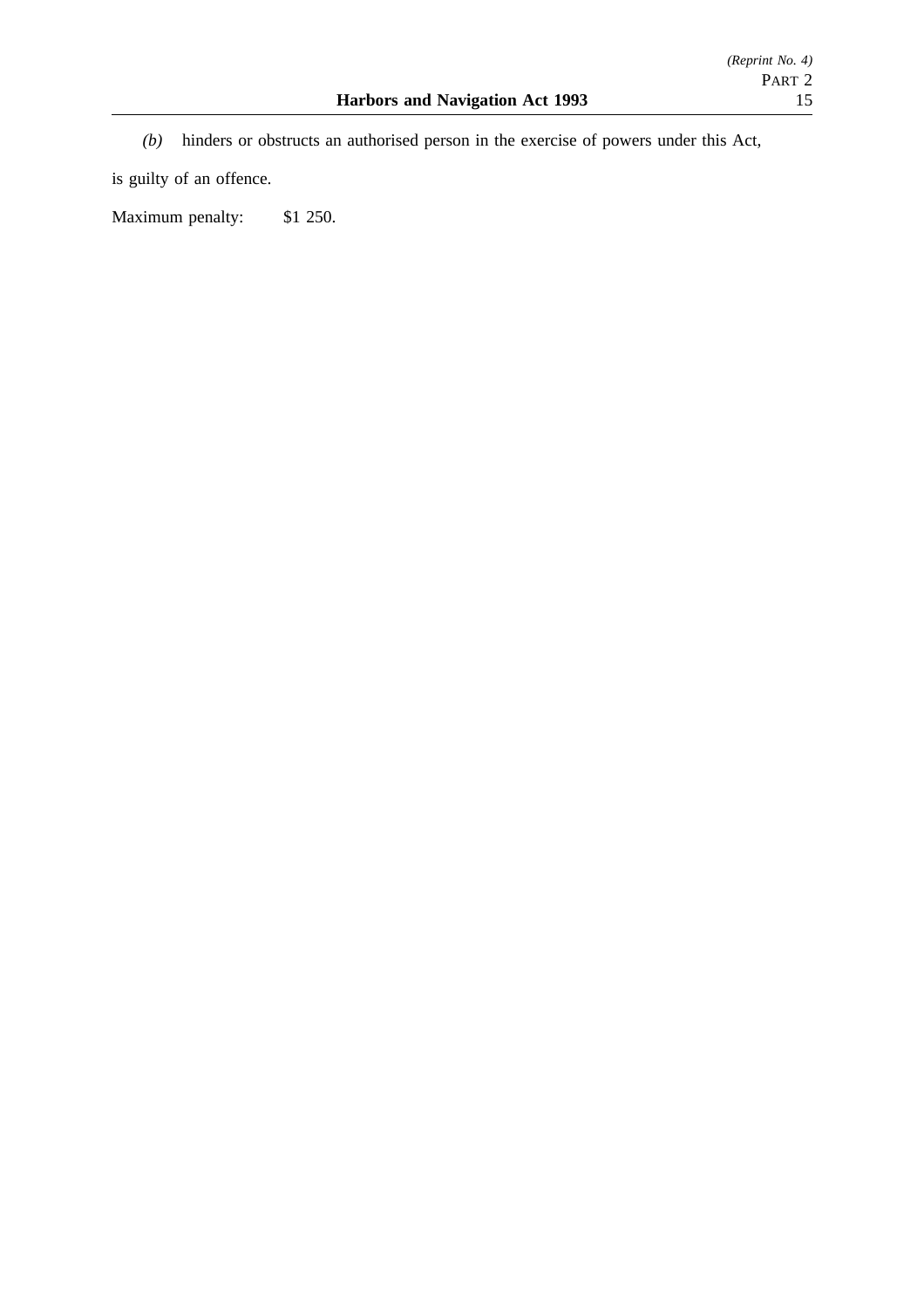# **PART 3 PROPERTY**

# **DIVISION 1—VESTING OF PROPERTY**

### **Property of Crown**

**15.** (1) Subject to subsection (2), the following property is vested in the Minister—

- *(a)* all adjacent and subjacent land;
- *(b)* all wharves, docks, jetties and other structures that are situated in a harbor;
- *(c)* all wharves, docks, jetties and other structures situated outside a harbor but on adjacent or subjacent land;
- *(d)* all navigational aids within the jurisdiction.

(2) The land that is vested in the Minister under this section is vested for an estate in fee simple but subject to any pre-existing registered interests in that land.

- (3) This section does not apply to—
- *(a)* real or personal property vested in the Commonwealth, a council, or in private ownership at the commencement of this Act or subsequently transferred to the Commonwealth, a council or to private ownership by the Minister; or
- *(b)* land that forms part of a reserve under the *National Parks and Wildlife Act 1972*; or
- *(ba)* real or personal property (including navigational aids) subsequently vested in the Corporation under the *South Australian Ports Corporation Act 1994*; or
- *(c)* real or personal property excluded by regulation from the ambit of this section.

(4) The *Crown Lands Act 1929* does not apply in relation to land vested in the Minister under this Act but the Crown may, with the concurrence of the Minister, exercise any other power that it has to grant a lease or licence over its land in relation to land vested in the Minister under this Act.

# **DIVISION 2—ACQUISITION OF LAND**

### **Acquisition of land**

**16.** (1) The Minister may acquire land—

- *(a)* for the purpose of establishing or improving a harbor or harbor facilities; or
- *(b)* for the purposes of facilitating industrial or commercial development associated with or to be associated with a harbor.
- (2) The *Land Acquisition Act 1969* applies to the acquisition of land under this section.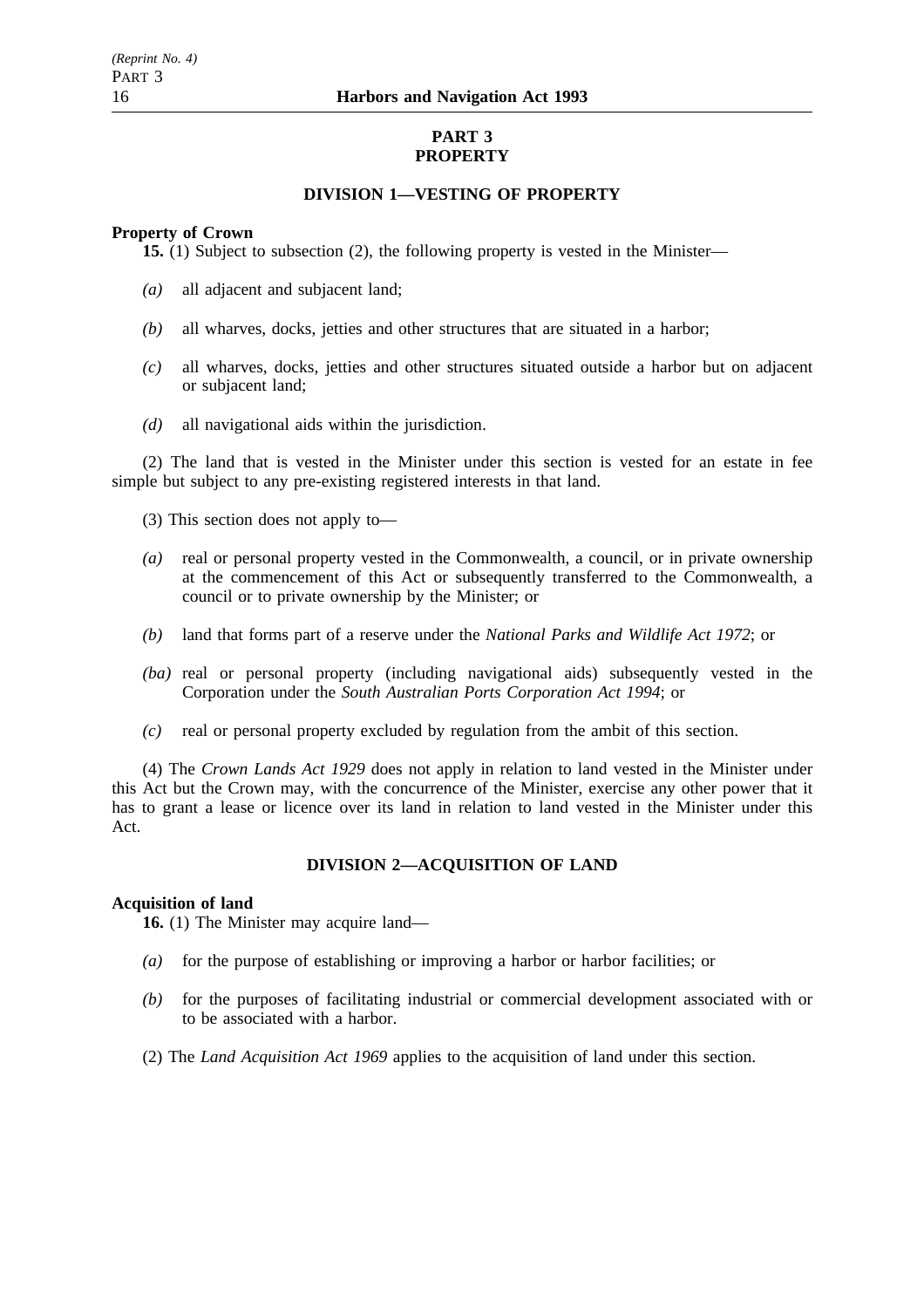# **DIVISION 3—RESUMPTION OF LAND**

# **Resumption**

**17.** The Governor may, by proclamation, resume land held by a council or other public authority as a reserve, street, road or for other public purposes—

- *(a)* for the purpose of establishing or improving a harbor or harbor facilities; or
- *(b)* for the purposes of facilitating industrial or commercial development associated with or to be associated with a harbor.

# **DIVISION 4—CARE, CONTROL AND MANAGEMENT OF PROPERTY**

### **Care, control and management of property**

**18.** (1) The Governor may, by proclamation, place any adjacent or subjacent land belonging to the Minister or any structure belonging to the Minister on adjacent or subjacent land, under the care, control and management of—

- *(a)* any Minister of the Crown; or
- *(b)* a council; or
- *(c)* the Coast Protection Board; or
- *(d)* any other authority or body.
- (2) A proclamation under subsection (1)—
- *(a)* may impose conditions in relation to the care, control and management of the land or structure to which it relates; and
- *(b)* may be varied or revoked by a later proclamation.

(3) A proclamation under subsection (1) may not be made in relation to land, or a structure on land, that is within the area of a council unless the council has been consulted and given an opportunity to make representations on the matter.

(4) Subject to any provision made by proclamation under this section, the care, control and management of adjacent and subjacent land, and of structures situated on adjacent or subjacent land (except land and structures in private ownership) are—

- *(a)* if within the area of a council but not within a harbor—under the care, control and management of the council; and
- *(b)* in any other case—under the care, control and management of the Minister.

### **By-laws**

**18A.** (1) A council may, with the approval of the Minister, make by-laws that operate in relation to—

- *(a)* a harbor, or part of a harbor; or
- *(b)* any other adjacent or subjacent land vested in the Minister.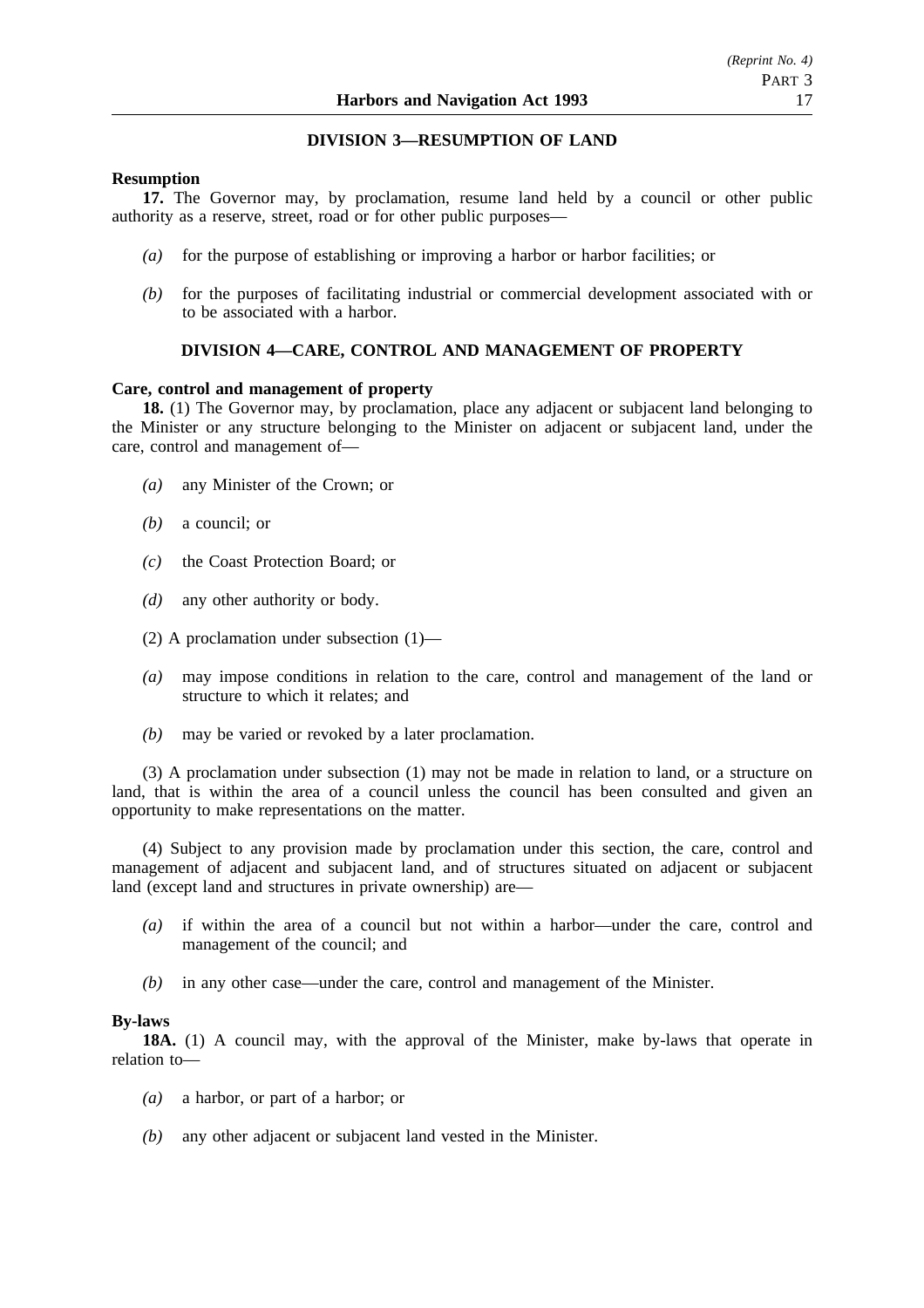- (2) The *Local Government Act 1934* applies to by-laws made under this section as if—
- *(a)* any part of the harbor or land in relation to which the by-laws operate that is not within the area of the council were within the area of the council; and
- *(b)* any part of the harbor or land in relation to which the by-laws operate that is not under the care, control and management of the council were under the care, control and management of the council.

(3) The Governor may at any time, by notice in the *Gazette*, revoke by-laws made under this section.

(4) The Minister must consult with the council concerned before by-laws are revoked under subsection (3).

### **DIVISION 5—DEALINGS WITH PROPERTY**

### **Power to grant leases and licences over land**

**19.** (1) The Minister may, on such terms and conditions as the Minister thinks fit, grant a lease of, a licence over, or other rights to occupy or use, land or a structure that is under the Minister's care, control and management under this Act.

(2) The Minister may, on such terms and conditions as the Minister thinks fit, sell or otherwise dispose of land or a structure that is under the Minister's care, control and management under this Act.

(3) An authority or body may, with the Minister's approval, grant a lease of, a licence over, or other rights to occupy or use, land or a structure under its care, control and management under this Act.

### **DIVISION 6—RATEABILITY OF LAND**

#### **Rateability of land**

**20.** (1) Subject to subsection (2), land vested in the Crown under this Act is not rateable under the *Local Government Act 1934*.

(2) If any such land is occupied under a lease or licence by some person other than the Crown or an instrumentality or agency of the Crown, that person is liable as occupier of the land to rates levied under the *Local Government Act 1934*.

### **DIVISION 7—DAMAGE TO PROPERTY**

#### **Liability for damage**

**21.** (1) If property of the Crown or the Minister (not being property of the Corporation) is damaged by a vessel, the owner of the vessel is liable to the Minister for the amount of the damage.

(2) If property in private ownership consisting of harbor facilities or a navigational aid is damaged by a vessel, the owner of the vessel is liable to the owner of the property for the amount of the damage.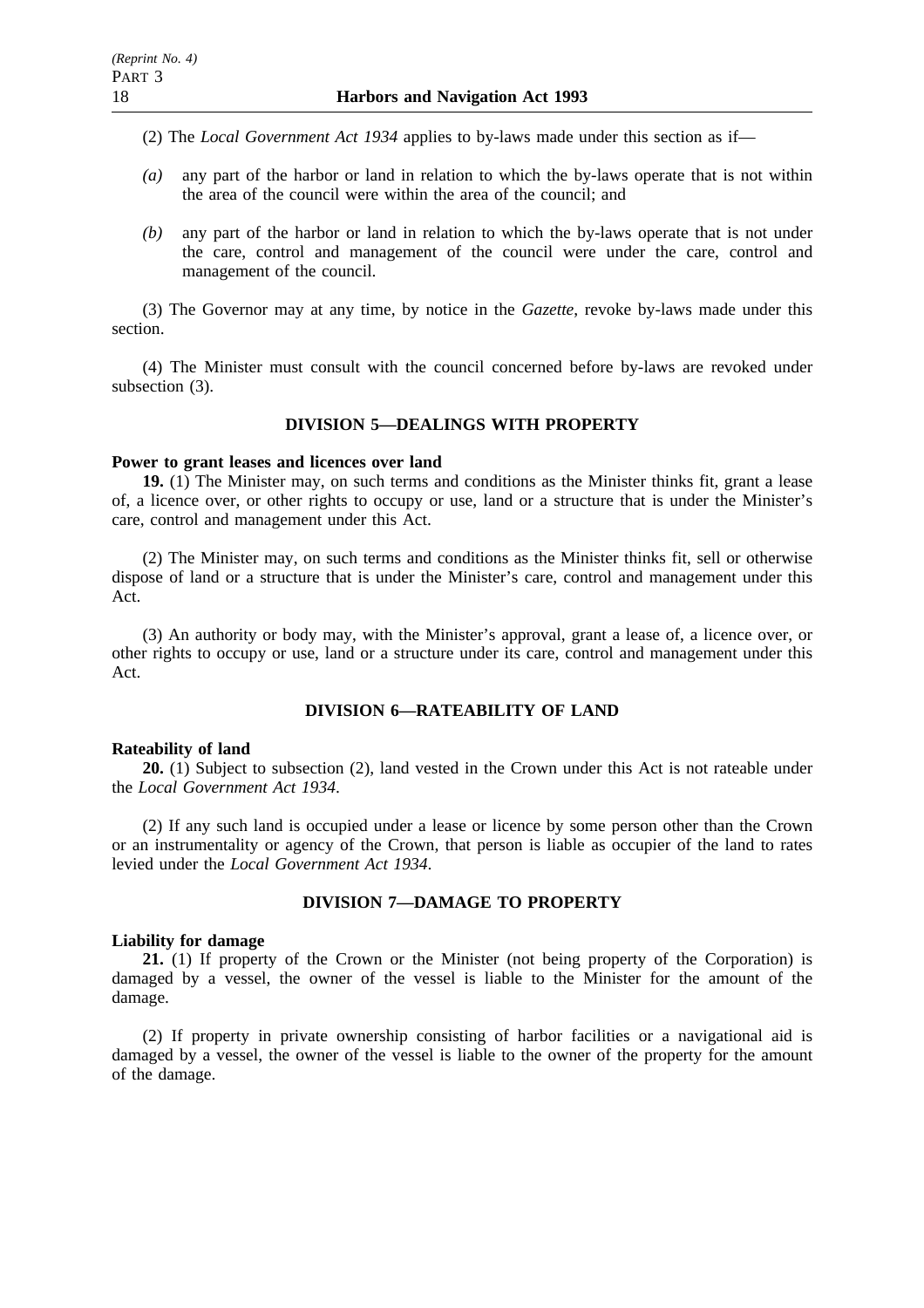(3) The liability may be enforced by action against the owner or by action against the vessel (or both).

(4) This section creates a strict liability that exists irrespective of fault and irrespective of whether the vessel is under compulsory pilotage at the time the damage is caused.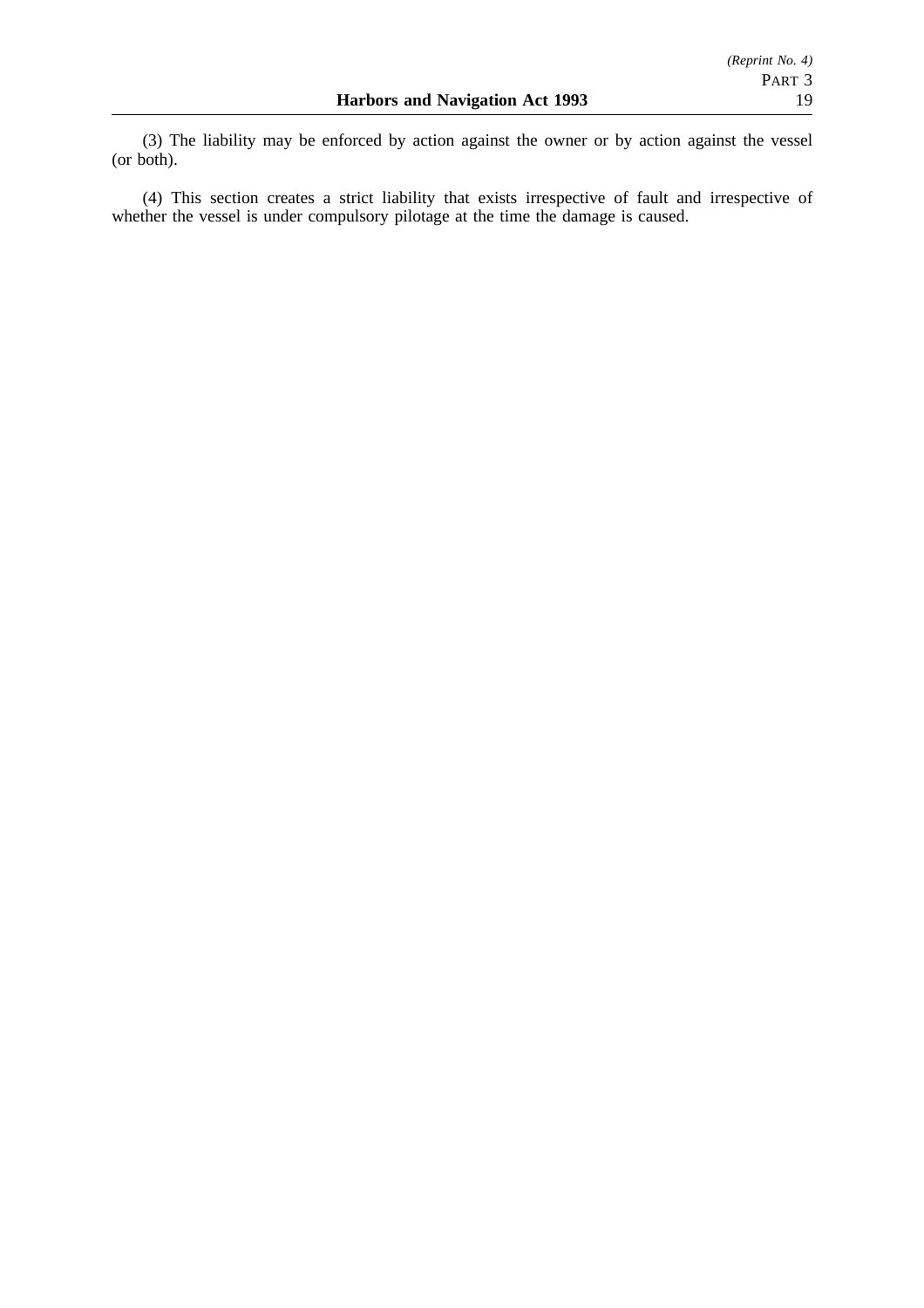# **PART 4 GENERAL POWERS TO PROTECT NAVIGATION AND TO RESTRICT USE OF WATERS**

# **DIVISION 1—NAVIGATIONAL AIDS**

#### **Control of navigational aids**

**22.** The Minister is entitled to possession and control of all navigational aids within the jurisdiction except those belonging to the Commonwealth or the Corporation.

### **Establishment of navigational aids**

**23.** (1) The Minister may establish and maintain such navigational aids as the Minister considers necessary or desirable for the safe navigation of vessels within the jurisdiction.

(2) The Minister may direct any person who carries on a business involving the mooring, loading or unloading of vessels to establish, maintain and operate navigational aids of a specified kind at specified places.

(3) A person who fails, without reasonable excuse, to comply with a direction under subsection  $(2)$  is guilty of an offence.

Maximum penalty: \$5 000.

# **Interference with navigational aids**

**24.** (1) A person must not, without the Minister's permission, interfere with a navigational aid.

Maximum penalty: \$750.

(2) For the purposes of subsection (1), the mooring of a vessel to a navigational aid constitutes interference with the navigational aid.

(3) If the Minister is of the opinion that a particular light or signal might be confused with the light or signal produced by a navigational aid, the Minister may, by notice in writing to the person in charge of the device that produces the light or signal, require the person to take action specified in the notice to prevent the possibility of confusion.

(4) If a person fails to comply with a requirement under subsection (3) within the time allowed in the notice, the Minister may take the action specified in the notice and recover the cost of doing so from the person.

(5) A person who fails, without reasonable excuse, to comply with a notice under subsection (3) is guilty of an offence.

Maximum penalty: \$750.

### **DIVISION 2—CLEARANCE OF WRECKS**

### **Clearance of wrecks, etc.**

**25.** (1) The Minister may, by notice in writing, require the owner of any wreck within the jurisdiction to remove the wreck.

(2) If a person deposits any substance or thing within the jurisdiction so as to obstruct navigation, or to pollute waters, the Minister may, by notice in writing, require that person to take action specified in the notice to remove the substance or thing or to mitigate the consequences of the pollution.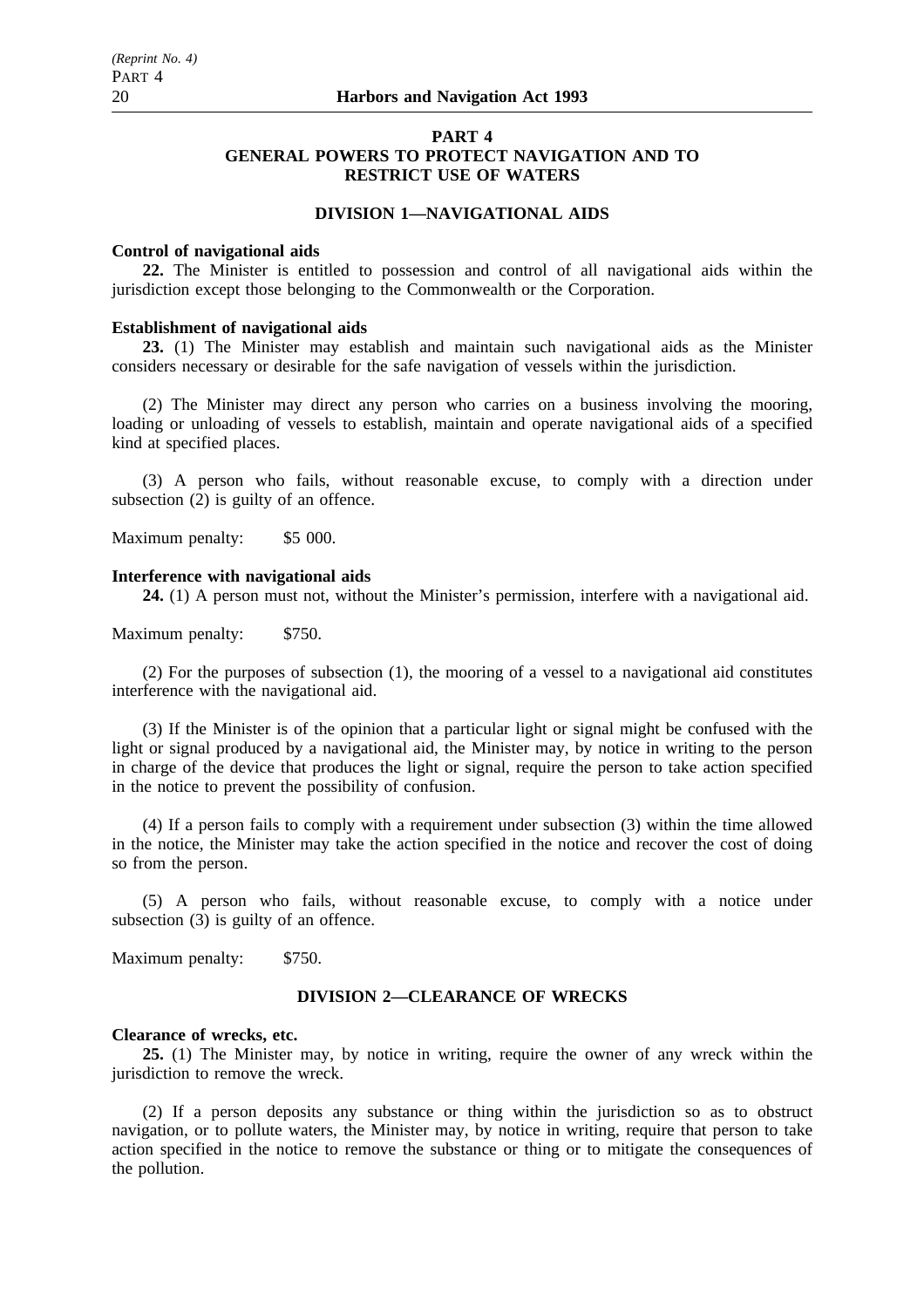(3) If a person fails to comply with a requirement under this section within the time allowed in the notice, the Minister may remove the wreck or take the action specified in the notice and recover the cost of doing so from the person.

(4) A person who fails without reasonable excuse to comply with a notice under this section is guilty of an offence.

Maximum penalty: \$5 000.

### **DIVISION 3—RESTRICTIONS ON USE OF WATERS**

### **Licences for aquatic activities**

**26.** (1) The CEO may grant to any organisation or person a licence entitling that organisation or person to use, in accordance with the terms and conditions of the licence, any waters within the jurisdiction (other than waters within a Corporation port) for the purposes of an aquatic sport or activity or for any other purposes stated in the licence.

(2) The CEO may require the licensee to take specified action for the purposes of informing the public of the area of waters to which the licence relates and of the times the licensee is entitled to the use of those waters in accordance with the licence.

(3) If the licensee fails to comply with a requirement under subsection (2) the licence is ineffective to confer rights on the licensee.

(4) A person who, without the consent of the licensee or the authority of the CEO, intrudes into waters at a time when the licensee has, under the licence, an exclusive right to use those waters is guilty of an offence.

Penalty: Division 9 fine.

(5) The CEO may revoke a licence under this section for breach of a term or condition of the licence.

#### **Restricted areas**

**27.** (1) The Governor may, by regulation, regulate, restrict or prohibit—

- *(a)* the entry of vessels or vessels of a specified class into specified waters within the jurisdiction; or
- *(b)* the operation or use of vessels in specified waters within the jurisdiction; or
- *(c)* aquatic activity or aquatic activity of a specified class in specified waters within the jurisdiction.

(1a) The power under subsection (1) is not exercisable in relation to waters within a Corporation port.

(2) The Minister must take reasonable steps to inform the public of the nature of requirements of any regulation under this section and of the waters to which it applies by marking out the waters and erecting notices in the vicinity or by other appropriate means.

(3) If a regulation is made under this section at the request of a council, the Minister may recover any costs incurred under subsection (2) from the council as a debt.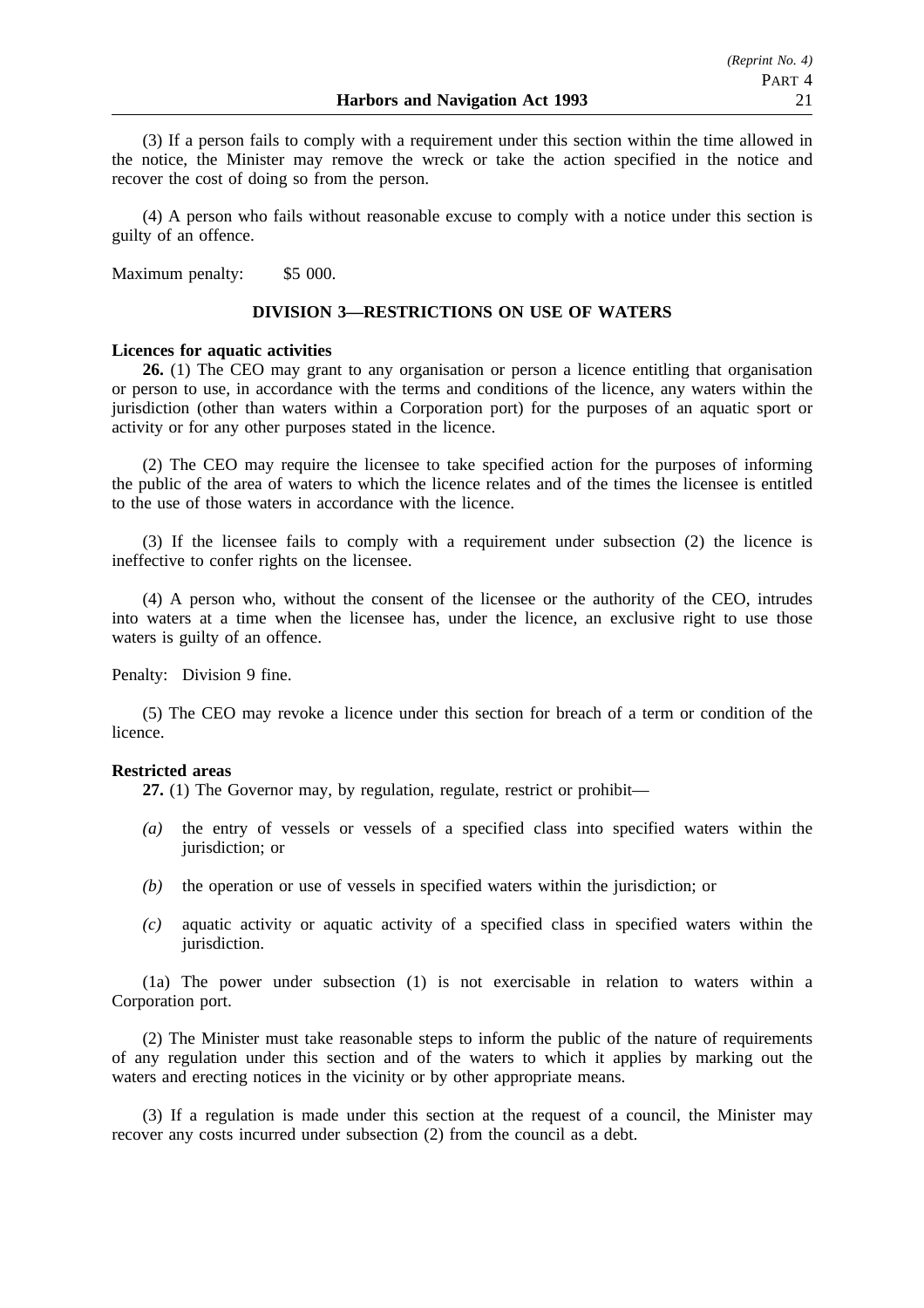# **PART 5 HARBORS**

# **DIVISION 1—CONTROL OF HARBORS AND HARBOR FACILITIES**

### **Control and management of harbors and harbor facilities**

**28.** (1) Subject to this Act, the Minister has exclusive control and management of—

- *(a)* all harbors in the State; and
- *(b)* all harbor facilities that are not in private ownership.
- (2) This section does not apply to a port or port facilities vested in the Corporation.

# **DIVISION 2—HARBOR IMPROVEMENT WORK**

#### **Dredging and other similar work**

**29.** (1) The Minister may carry out dredging or other work to deepen, extend or clear a harbor.

(2) If a private wharf is situated in the harbor, the Minister may recover a reasonable proportion of the cost of the work from the owner of the private wharf.

(3) The proportion of the cost to be recovered from the owner of the private wharf is to be determined by agreement between the Minister and the owner, or, in default of agreement, by an arbitrator appointed under the *Commercial Arbitration Act 1988.*

### **Development of harbors and maritime facilities**

**30.** (1) The Minister may carry out work of any kind for the development or improvement of a harbor.

(2) The Minister may, for example, establish facilities for—

- *(a)* the anchorage or mooring of vessels;
- *(b)* the maintenance and repair of vessels;
- *(c)* the loading and unloading of passengers or goods;
- *(d)* the storage of goods;
- *(e)* facilitating industrial or commercial development associated with or to be associated with a harbor;
- *(f)* sporting or recreational purposes.

(3) The Minister may establish and maintain such facilities and equipment as the Minister considers necessary to ensure the safety of life and property in harbors.

(4) The Minister may carry out work under this section independently or as a member of a joint or co-operative venture.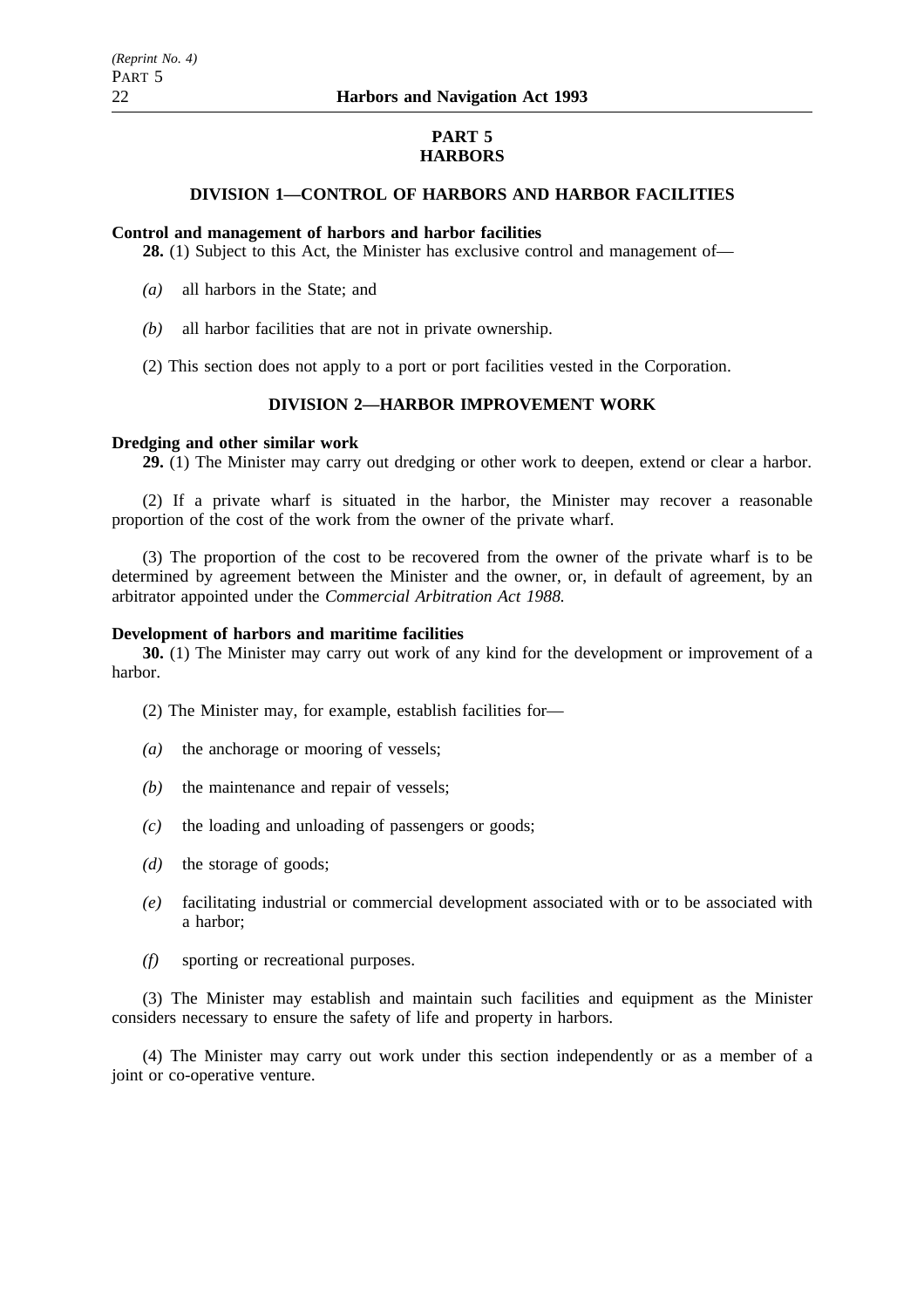### **DIVISION 3—FEES AND CHARGES**

#### **Fees and charges**

**31.** (1) The charges—

- *(a)* for use of facilities provided under this Act for—
	- (i) the mooring of vessels;
	- (ii) the loading or unloading of passengers or goods;
	- (iii) the storage of goods;
	- (iv) the safe navigation of vessels;
	- (v) any other purpose; or
- *(b)* for entry of vessels into a harbor or other specified parts of the jurisdiction; or
- *(c)* for services provided by the Minister,

are to be fixed by the Minister.

(2) The Minister may fix default charges to be paid if a charge fixed under this section is not paid within a specified period.

(3) The Minister will publish from time to time schedules of the charges and default charges fixed under this section.

(4) The Minister may waive or reduce charges or default charges, or extend the time for payment of charges or default charges, as he or she thinks fit.

(5) A charge (or default charge) payable under this section in respect of goods is recoverable as a debt from the consignor or the consignee of goods.

(6) The Minister may retain possession of goods until the appropriate charge has been paid, and, if it is not paid within 60 days after the goods are unloaded, the Minister may, after giving notice in writing to the consignee of the goods, sell the goods and retain the charge (and default charges and the costs of conducting the sale) from the proceeds of sale.

(7) If a charge payable in respect of a vessel is not paid, on or before the date when payment falls due, an authorised person may, at the Minister's direction, arrest the vessel and take it into the Minister's custody, and if the charge remains unpaid 60 days after the vessel is taken into the Minister's custody, the Minister may, after giving notice to the owner of the vessel, sell the vessel and retain the charge (and default charges and the costs of conducting the sale) from the proceeds of sale.

(8) If a person is in default in the payment of a charge or default charge imposed under this section, the Minister may, by notice to that person, prevent the person from using harbor facilities provided by the Crown until the charge or default charge (or both) have been paid.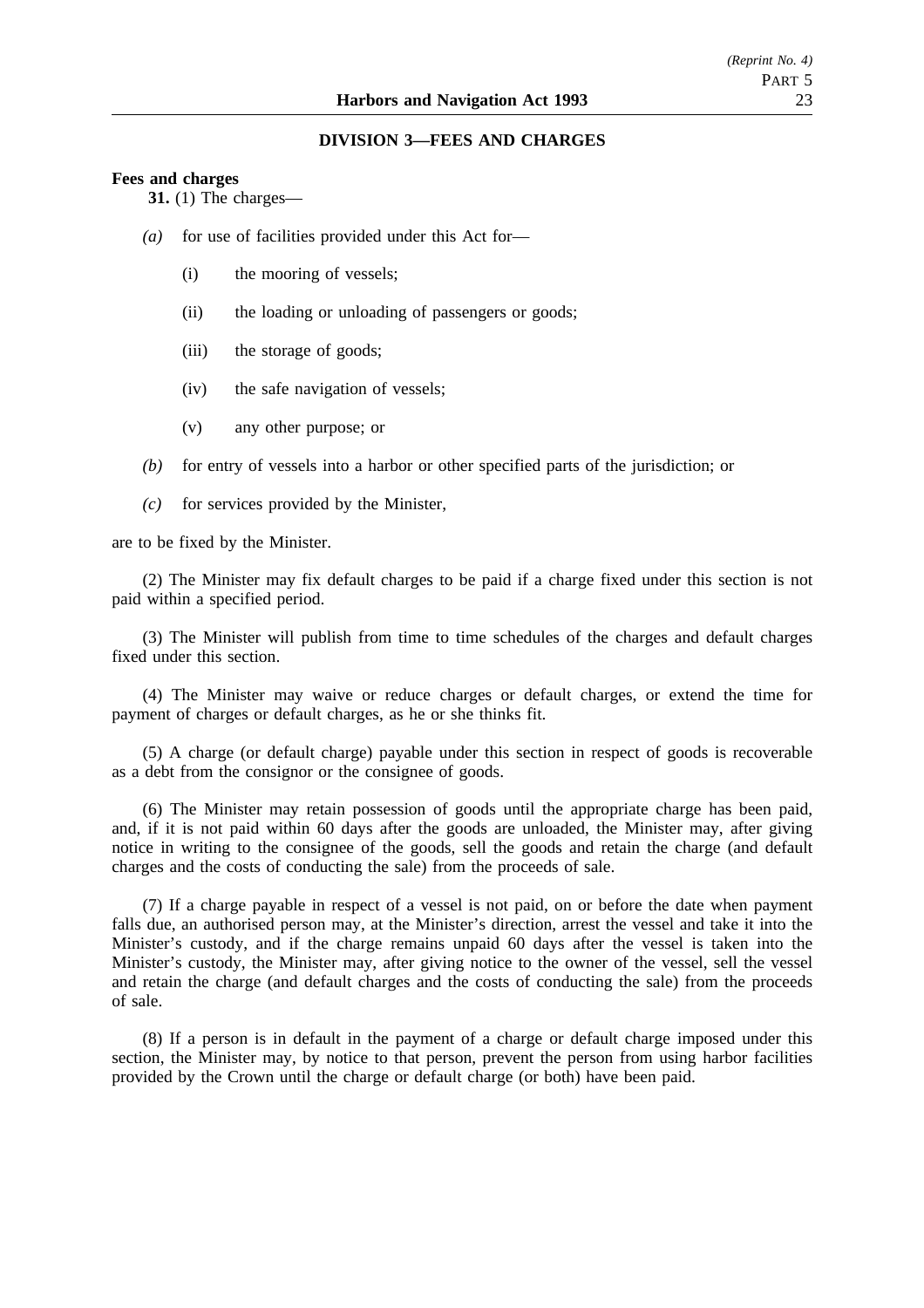# **DIVISION 4—CONTROL OF VESSELS IN HARBORS**

#### **Conduct of vessels in harbors**

**32.** (1) A person in charge of a vessel in a harbor must comply with any directions given by an authorised person.

Penalty: Division 6 fine.

(2) A direction may, for example, require that vessels proceed to load or unload in a particular order, that a vessel be moored or anchored in a particular position, that a vessel be secured in a particular way, or that a vessel be moved from a particular area or position.

(3) A person in charge of a vessel must permit an authorised person to board the vessel and inspect it and any cargo that it is carrying.

Penalty: Division 7 fine.

(4) An authorised person may, if there is no-one on board a vessel to whom a direction may be given, board the vessel and cause the vessel to be moved as the authorised person thinks fit.

(5) Any costs incurred by the authorised person in acting under subsection (4) are recoverable as a debt from the owner of the vessel.

# **DIVISION 5—PILOTAGE**

#### **Licensing of pilots**

**33.** (1) The CEO may license persons qualified in accordance with the regulations as pilots.

(1a) A licence remains in force for the period specified in the regulations and may be renewed in accordance with the regulations.

(2) A licence may be granted under this section on such conditions as the CEO thinks fit.

(3) The CEO may, by notice in writing to the holder of a licence under this Division, vary or revoke a condition of the licence.

(4) A person who holds a licence under this Division must not contravene or fail to comply with a condition of the licence.

Maximum penalty: \$5 000.

(5) The CEO may, by notice in writing to a licensed pilot, cancel the licence if satisfied that the pilot—

- *(a)* has been guilty of incompetence or breach of duty; or
- *(b)* has breached a condition of licence; or
- *(c)* has suffered mental or physical incapacity rendering the pilot incapable of satisfactorily performing the duties of a pilot.

(6) On cancellation of a licence under this section, the former licensee must return the licence to the CEO.

Maximum penalty: \$750.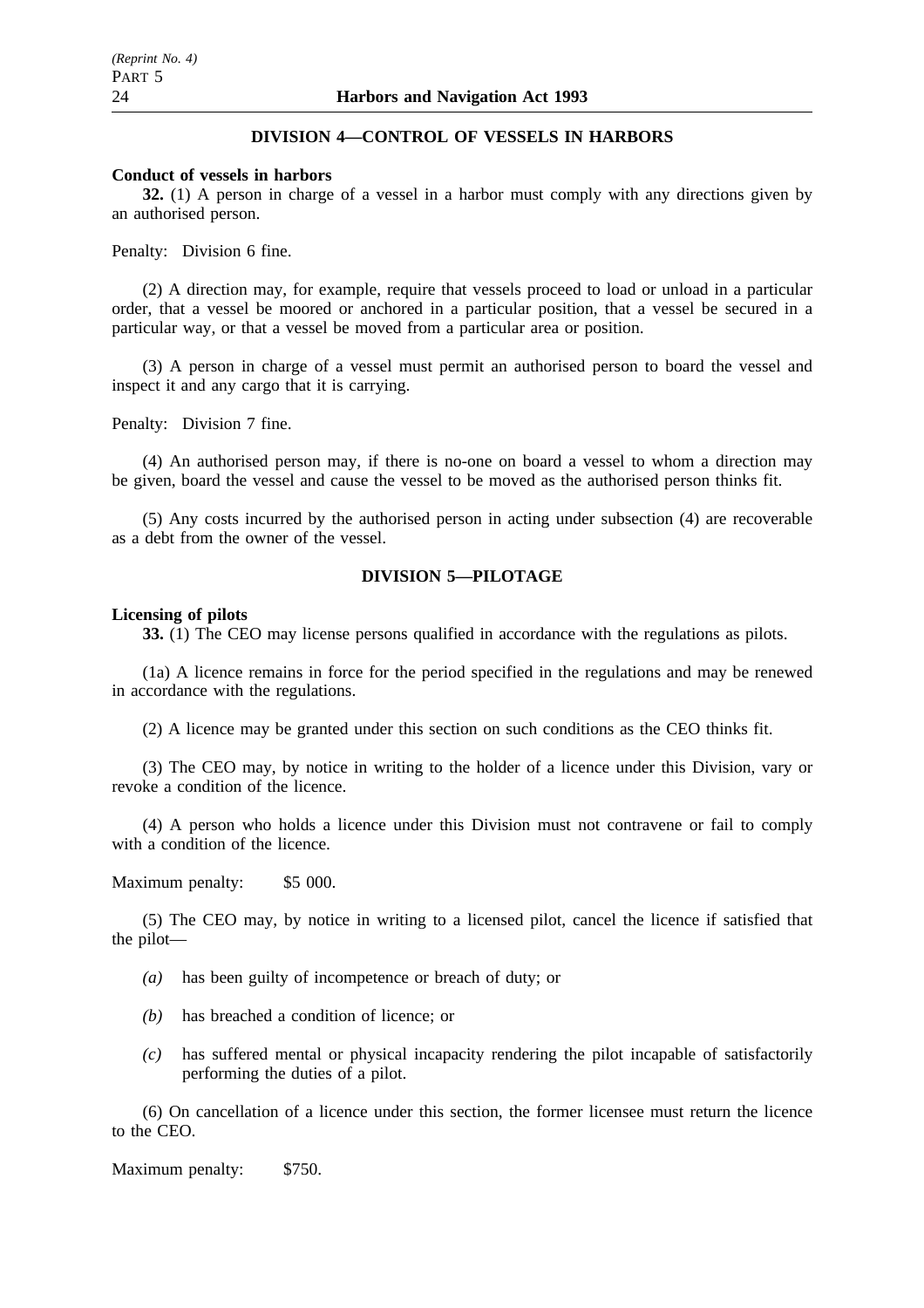### **Pilotage exemption certificate**

**34.** (1) The CEO may issue a pilotage exemption certificate to the master of a vessel in accordance with the regulations.

(1a) A pilotage exemption certificate remains in force for the period specified in the regulations and may be renewed in accordance with the regulations.

(2) A pilotage exemption certificate may be granted on such conditions as the CEO thinks fit.

(3) The CEO may, by notice in writing to the holder of a pilotage exemption certificate under this Division, vary or revoke a condition of the certificate.

(4) A person who holds a pilotage exemption certificate under this Division must not contravene or fail to comply with a condition of the certificate.

Maximum penalty: \$5 000.

(4a) A pilotage exemption certificate lapses if the holder does not continue to have the periodic experience in the navigation of vessels required by the regulations.

(5) The CEO may, by notice in writing to the holder of a pilotage exemption certificate, cancel the certificate if there are, in the CEO's opinion, proper reasons for doing so.

(6) On cancellation of a pilotage exemption certificate under this section, the former holder of the certificate must return the certificate to the CEO.

Maximum penalty: \$750.

#### **Compulsory pilotage**

**35.** (1) A vessel 35 metres or more in length must not be navigated within a harbor to which this section applies, unless—

- *(a)* the vessel is navigated under the control or at the direction of a licensed pilot; or
- *(b)* the master of the vessel holds a pilotage exemption certificate under this Division.

(2) If a vessel is navigated in contravention of this section, the owner and the master are each guilty of an offence.

Maximum penalty: \$10 000.

(3) This section applies to a harbor declared by regulation to be a harbor to which this section applies.

(4) The CEO may, subject to such conditions as the CEO thinks fit, exempt a vessel from the requirements of this section.

#### **Duties and immunities of pilots**

**36.** (1) The duty of a pilot is to pilot the vessel subject to the authority of the master, and the fact that a vessel is under pilotage does not relieve the master from responsibility for the navigation of the vessel.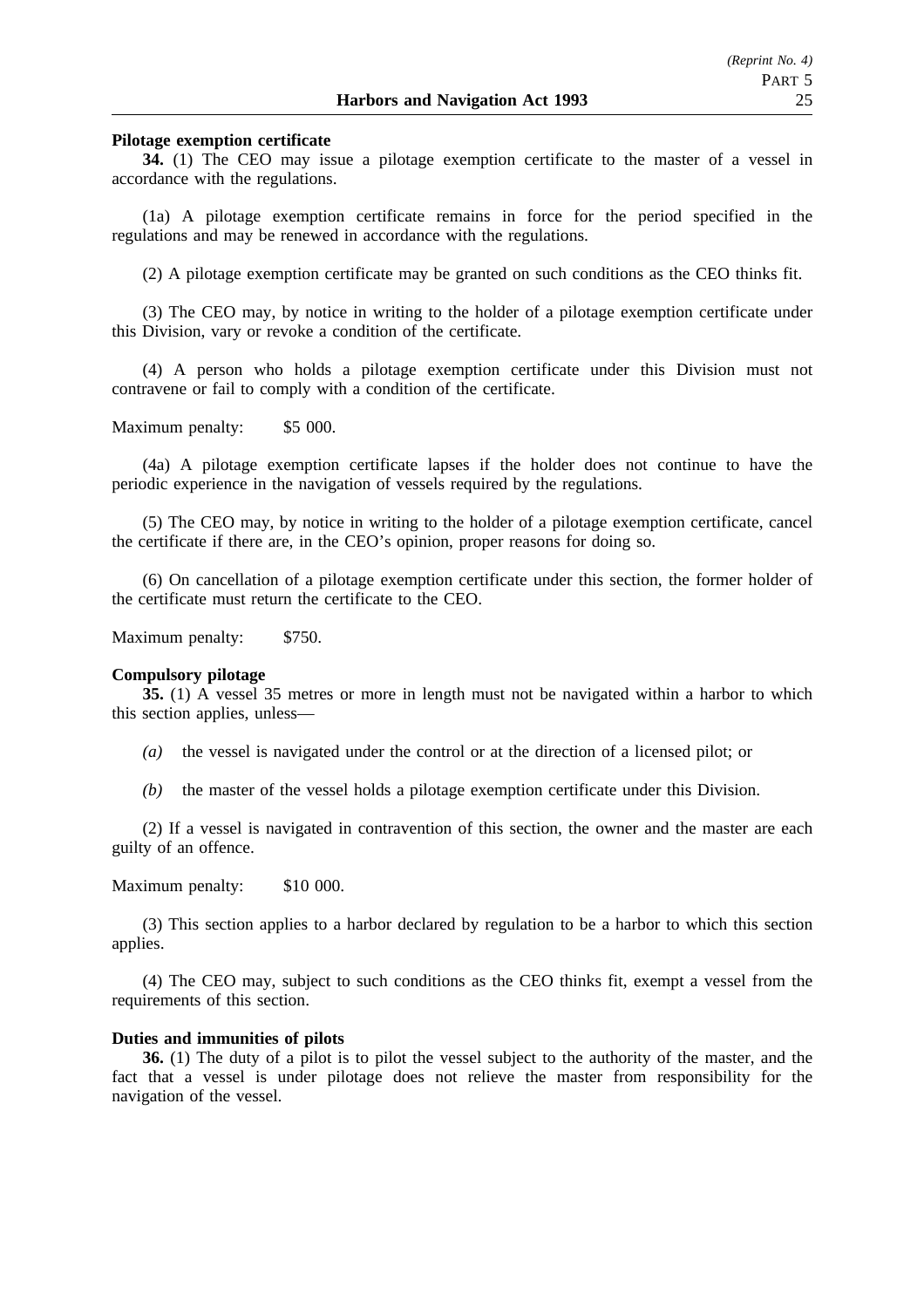(2) No civil liability attaches to a pilot or to a pilot's employer for negligence by the pilot in relation to the pilotage of the vessel (but this subsection does not relieve from liability that may attach to a person as owner of a vessel).

(3) The liability of the owner or master of a ship for damage resulting from a fault in the navigation of the ship is unaffected by the fact that the vessel is under pilotage or that the pilotage is compulsory.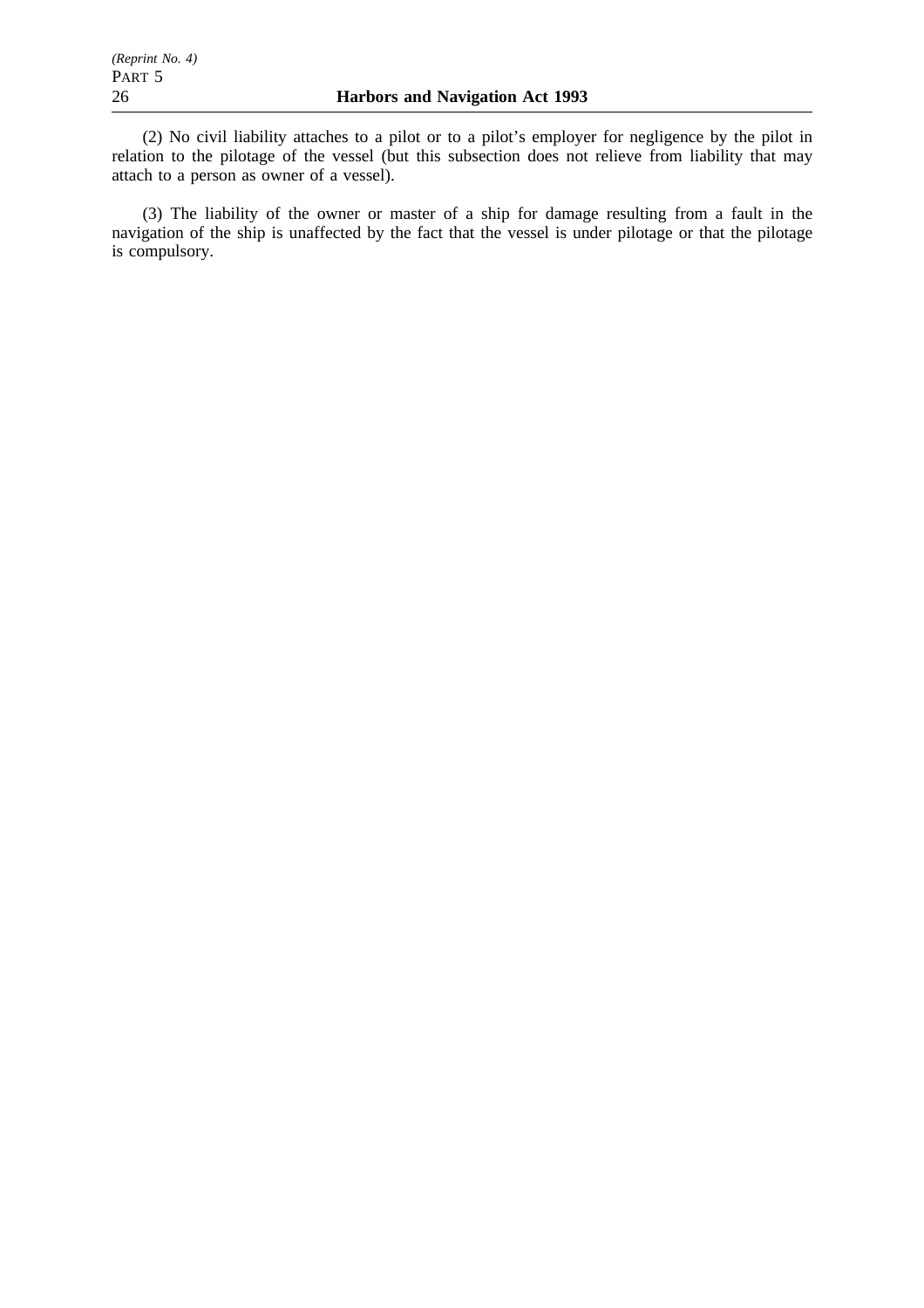### **PART 6 CREWING**

### **DIVISION 1—APPLICATION OF THIS PART**

### **Vessels to which this Part applies**

**37.** This Part applies to a vessel of a class declared by regulation to be a class of vessels to which this Part applies.

### **DIVISION 2—OBLIGATION TO HAVE ADEQUATE CREW**

### **Obligation to have adequate crew**

**38.** (1) If a fishing vessel to which this Part applies is operated in the jurisdiction and the crew of the vessel does not conform to the requirements of the regulations with regard to the minimum number and qualifications of the crew, the owner is guilty of an offence.

Maximum penalty: \$5 000.

(2) If a vessel (other than a fishing vessel) to which this Part applies is operated in the jurisdiction and—

- *(a)* there is no current determination of the State Crewing Committee fixing the minimum number and qualifications of the crew required for the safe navigation of the vessel; or
- *(b)* the crew of the vessel does not comply with the requirements of such a determination,

the owner and the master of the vessel are each guilty of an offence.

Maximum penalty: \$5 000.

### **Exemptions**

**39.** (1) The CEO may, on such conditions as the CEO thinks fit, exempt the owner or master of a vessel from the obligation to comply with the requirements of the regulations with regard to the minimum number and qualifications of the crew of the vessel or a determination of the State Crewing Committee.

(2) The CEO may, by notice in writing to the holder of an exemption, revoke the exemption or impose further conditions if there are, in the CEO's opinion, proper reasons for doing so.

### **DIVISION 3—STATE CREWING COMMITTEE**

### **State Crewing Committee**

**40.** (1) The *State Crewing Committee* is established.

- (2) The Committee consists of—
- *(a)* five members (the "appointed members") appointed by the Governor of whom—
	- (i) two are to be master mariners and one is to be a marine engineer nominated by the Minister;
	- (ii) two are to be persons who have, in the opinion of the Governor, appropriate qualifications and experience to be members of the Committee, nominated by maritime or waterfront unions;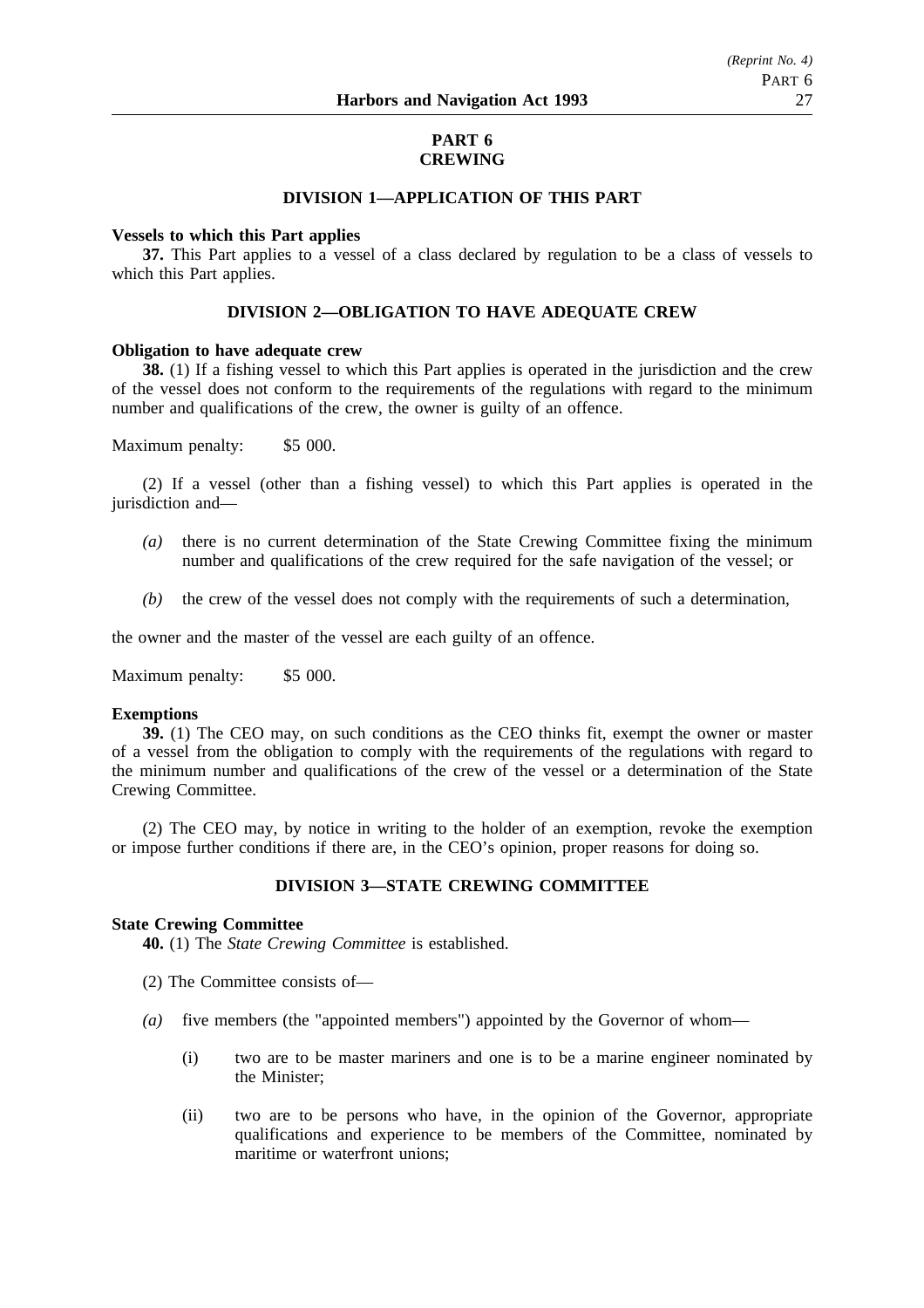*(b)* the members (the "nominated members") nominated by the owner of the vessel in respect of which a determination is to be made or reviewed by the Committee.

(3) One of the appointed members will be appointed by the Governor to preside at meetings of the Committee and another will be appointed to deputise for that member in his or her absence.

(4) The Governor may appoint a suitable person to act as an appointed member of the Committee when a particular appointed member is absent or during a temporary vacancy in the office of that member.

(5) The provisions governing the nomination of a member extend to the appointment of a person to act in the absence of that member or during a temporary vacancy in the office of that member.

### **Nomination of members by owner**

**41.** (1) The CEO must, at least 14 days before the Committee sits to make or review a determination in respect of a vessel, give the owner a written notice—

- *(a)* informing the owner of the proposed making or review of the determination and of the date when the proceedings are to commence; and
- *(b)* inviting the owner to nominate a person or persons (not exceeding two in number) to be members of the Committee for the purposes of the proceedings.

(2) The owner may, by written notice to the CEO, nominate a person or persons (not exceeding two in number) to be members of the Committee for the purposes of the proceedings.

(3) A person may not be nominated under subsection (2) unless that person is a qualified master or marine engineer or is, in the opinion of the CEO, otherwise appropriately qualified to participate in the proceedings.

(4) A nomination must be made at least 7 days before the Committee is to commence the proceedings for the making or review of the determination.

(5) If the owner fails to make a nomination in accordance with this section the right to make the nomination lapses.

#### **Conditions of office**

**42.** (1) An appointed member of the Committee holds office for such term and on such terms and conditions as may be determined by the Governor.

(2) A nominated member holds office as a member of the Committee only while matters relating to the vessel in respect of which that member was nominated are being considered or otherwise dealt with by the Committee.

(3) A member of the Committee is entitled to such remuneration, allowances and expenses as may be determined by the Governor.

### **Vacancies or defects in appointment of members**

**42A.** An act of the Committee is not invalid by reason only of a vacancy in its membership or a defect in the appointment of a member.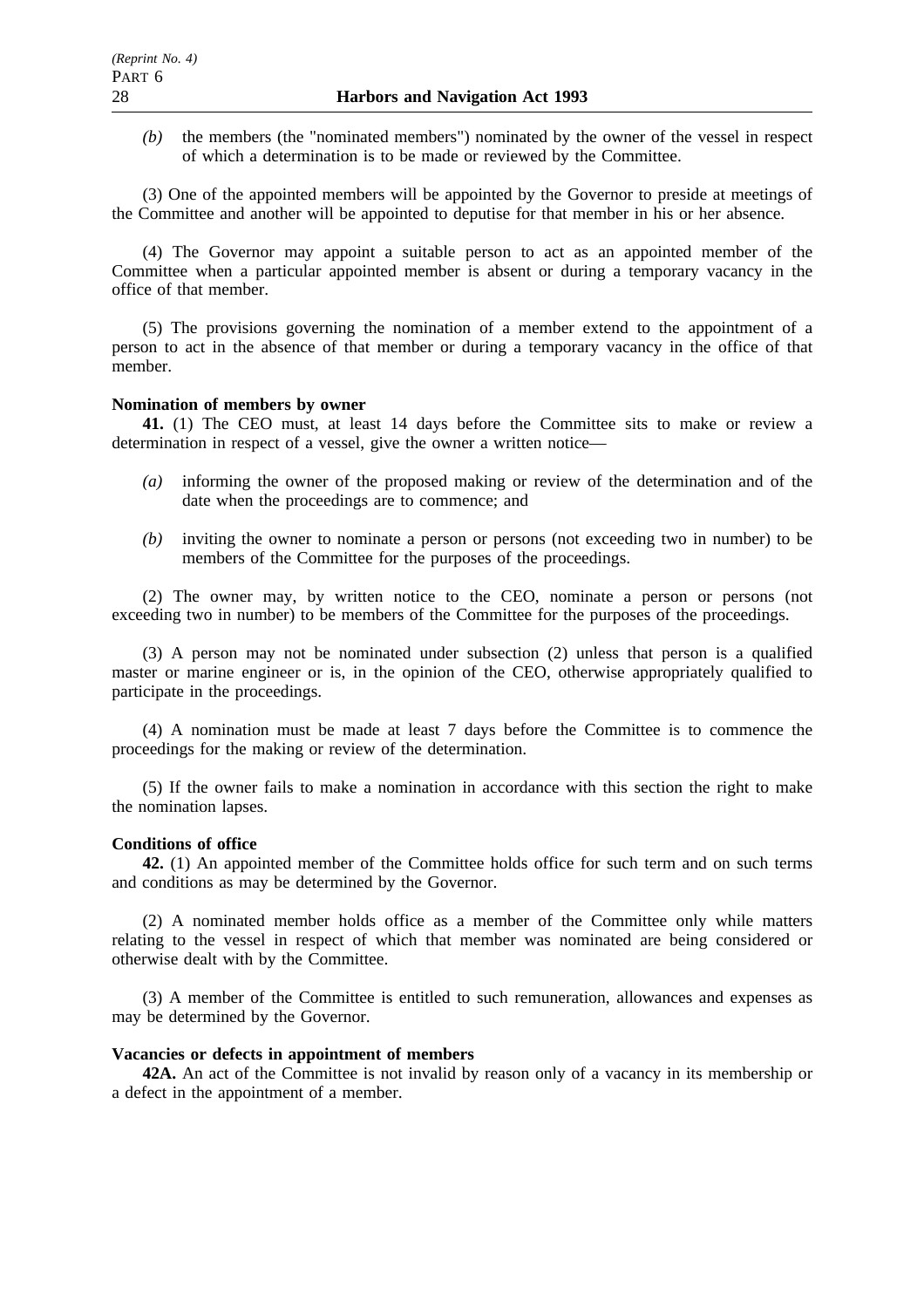# **DIVISION 4—PROCEDURES AND POWERS OF COMMITTEE**

### **Procedures at meetings**

**43.** (1) The member appointed to preside at meetings of the Committee must, if present at a meeting, preside at that meeting and, in the absence of that member, his or her deputy must preside but, if both are absent, a member chosen by those present will preside.

(2) Subject to subsection (3), three members of the Committee constitute a quorum of the Committee.

(3) A quorum must, unless the CEO otherwise directs, include the members (if any) duly nominated by the owner of the ship in respect of which the Committee is to make or review a determination.

(4) A decision supported by a majority of the votes of the members present at a meeting of the Committee is a decision of the Committee.

(5) Each member present at a meeting of the Committee is entitled to one vote on any matter arising for decision at that meeting and, if the votes are equal, the member presiding at the meeting is entitled to a second or casting vote.

### **Power to obtain information**

**44.** (1) For the purposes of this Act, the Committee may—

- *(a)* by summons signed by the presiding or deputy presiding member, require any person to attend before the Committee to give evidence, or to produce documents to the Committee;
- *(b)* examine witnesses on oath or affirmation;
- *(c)* require any person appearing before the Committee (whether summoned to appear or not) to answer questions relating to any matter before the Committee;
- *(d)* enter and inspect any vessel in respect of which a determination is to be made or reviewed under this Act.

(2) A person who—

- *(a)* fails without proper excuse to comply with a summons to attend before the Committee or to produce documents;
- *(b)* misbehaves before the Committee, or wilfully insults or obstructs the Committee;
- *(c)* refuses to be sworn or to affirm when required to do so by the Committee;
- *(d)* refuses to answer any relevant question when required to do so by the Committee,

is guilty of an offence.

Maximum penalty: \$2 500.

### **Determinations in relation to crew**

**45.** The Committee may, on application by the owner of a vessel (other than a fishing vessel) to which this Part applies, make or review a determination fixing the minimum number and qualifications of the crew required for the safe navigation of the vessel.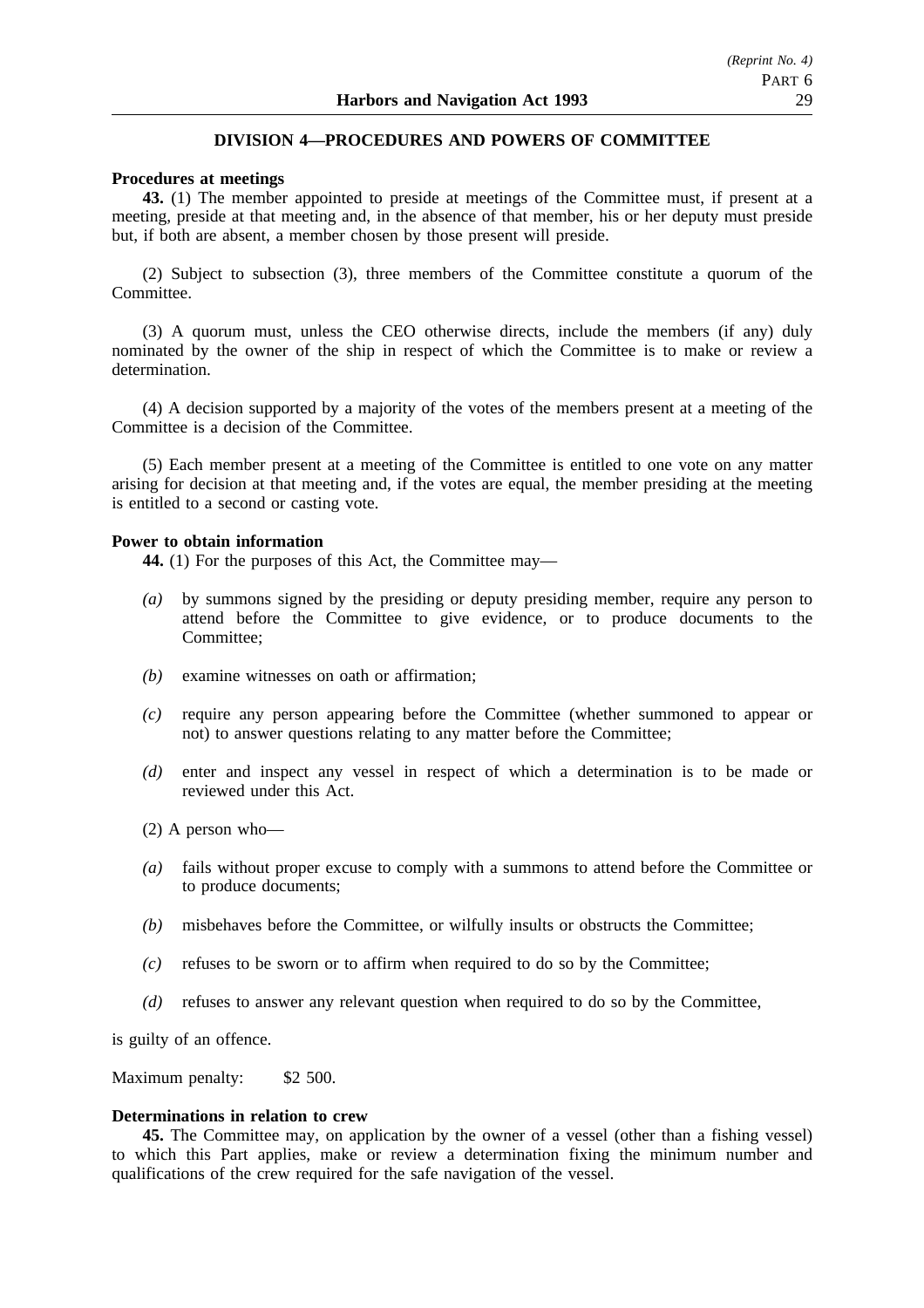# **PART 7 CERTIFICATES OF COMPETENCY**

# **Vessels to which this Part applies**

**46.** This Part applies to—

- *(a)* a recreational vessel fitted with an engine;
- *(b)* a vessel (other than a recreational vessel) of a class declared by regulation to be a class of vessels to which this Part applies.

### **Requirement for certificate of competency**

**47.** (1) A person must not accept employment in a key position in the crew of a commercial vessel to which this Part applies unless that person holds—

- *(a)* a certificate of competency of the appropriate class in force under this Act; or
- *(b)* a qualification under the law of some other place declared by the CEO in accordance with the regulations to be equivalent to a certificate of competency of the relevant class; or
- *(c)* an exemption from the requirement to hold a certificate of competency of the relevant class.

Maximum penalty: \$2 500.

(2) A person must not employ another in a key position in the crew of a commercial vessel to which this Part applies unless that person holds—

- *(a)* a certificate of competency of the appropriate class; or
- *(b)* a qualification under the law of some other place declared by the CEO in accordance with the regulations to be equivalent to a certificate of competency of the relevant class; or
- *(c)* an exemption from the requirement to hold a certificate of competency of the relevant class.

Maximum penalty: \$2 500.

(3) A person must not operate a recreational vessel to which this Part applies unless that person holds—

- *(a)* a certificate of competency of the appropriate class (a boat operator's licence); or
- *(b)* an exemption from the requirement to hold a certificate of competency of the relevant class; or
- *(c)* a special permit granted under the regulations.

| Maximum penalty: | \$2 500. |
|------------------|----------|
| Expiation fee:   | \$105.   |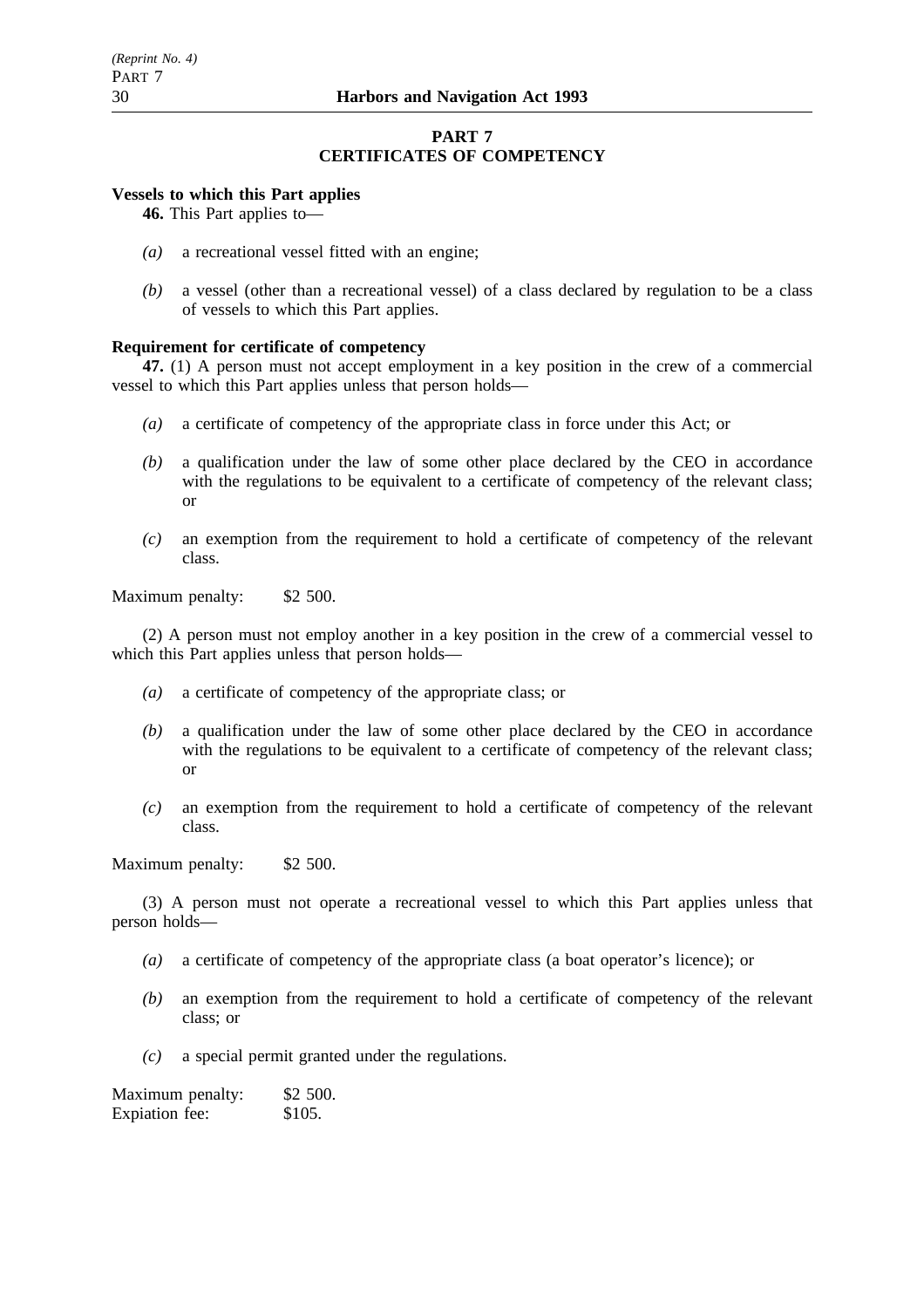(4) A person must not hire out a recreational vessel to which this Part applies to another unless that person holds—

- *(a)* a certificate of competency of the appropriate class (a boat operator's licence); or
- *(b)* an exemption from the requirement to hold a certificate of competency of the relevant class; or
- *(c)* a special permit granted under the regulations.

Maximum penalty: \$2 500.<br>Expiation fee: \$105. Expiation fee:

(5) A person who commits an offence against this section while disqualified from holding a certificate of competency of the relevant class is liable to a fine of twice the amount prescribed above.

### **Issue of certificates of competency or exemptions**

**48.** (1) The CEO must arrange for the examination of applicants seeking certificates of competency.

- (2) A person who—
- *(a)* passes the examinations appropriate to a certificate of competency of a particular class; and
- *(b)* satisfies the requirements of the regulations appropriate to an applicant for a certificate of competency of that class; and
- *(c)* satisfies the CEO that he or she is a fit and proper person to hold a certificate of competency of that class,

is entitled to be issued with a certificate of competency of that class.

(3) A person who is entitled to a certificate of competency will, on payment of the fee fixed by regulation, be issued with a certificate of competency.

(4) A certificate of competency issued in respect of a recreational vessel (a boat operator's licence) continues in operation without renewal and without payment of any further fee.

(5) The CEO may, on such conditions as the CEO thinks fit, exempt a person from the obligation to sit an examination for a certificate of competency or to hold a certificate of competency of a particular class.

### **Cancellation of certificate of competency by court**

**49.** Where a court convicts the holder of a certificate of competency of an offence against this Act showing the holder to have been incompetent or guilty of misconduct or to have failed in his or her duty in a matter related to navigation, the court may, in addition to imposing any other penalty, cancel the certificate of competency and disqualify the holder from again holding such a certificate for a specified period or until further order.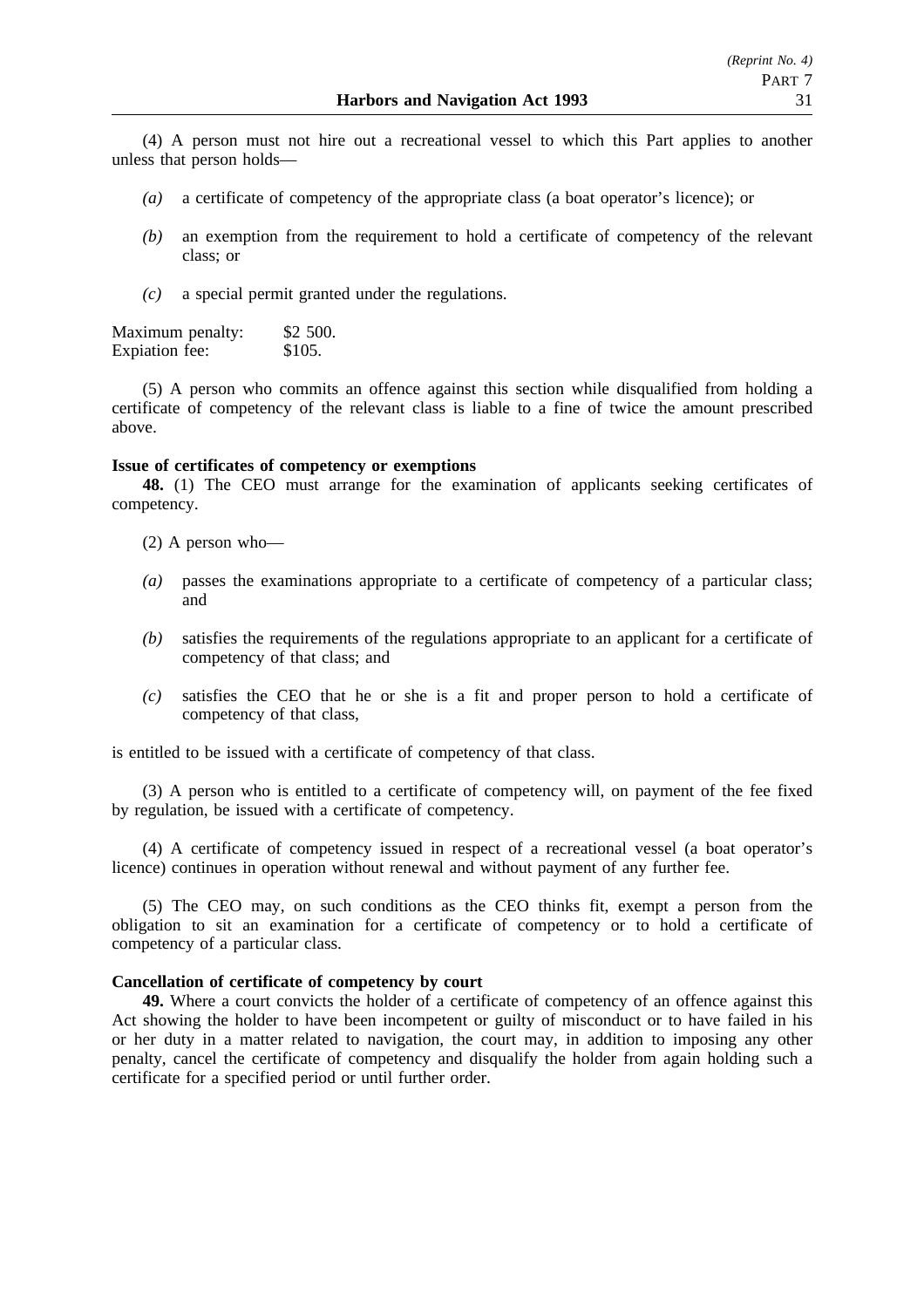# **Cancellation of certificate of competency by Minister**

**50.** (1) If the holder of a certificate of competency—

- *(a)* is shown by the findings of the Court of Marine Enquiry or a court or tribunal with similar powers under the law of some other place to have been incompetent or guilty of misconduct or to have failed in his or her duty in a matter related to navigation; or
- *(b)* is convicted of an offence showing the holder of the certificate to have been incompetent or guilty of misconduct or to have failed in his or her duty in a matter related to navigation; or
- *(c)* is disqualified from holding such a certificate under the law of another place, or
- *(d)* is shown to have suffered mental or physical incapacity rendering him or her incapable of satisfactorily operating a vessel or performing duties pursuant to the certificate of competency,

the Minister may, by notice in writing given to the holder, cancel the certificate of competency and disqualify the holder from again holding such a certificate for a specified period or until further notice.

- (2) If the holder of a qualification under the law of some other place—
- *(a)* is convicted of an offence showing the holder of the qualification to have been incompetent or guilty of misconduct or to have failed in his or her duty in a matter related to navigation; or
- *(b)* has been found by the Court of Marine Enquiry or a court or tribunal with similar powers under the law of some other place to have been incompetent or guilty of misconduct or to have failed in his or her duty in a matter related to navigation, or
- *(c)* is shown to have suffered mental or physical incapacity rendering him or her incapable of satisfactorily operating a vessel or performing duties pursuant to the qualification,

the Minister may declare the qualification to be inoperative in the jurisdiction and while such a declaration remains in force the person to whom it relates will not be regarded as the holder of a qualification equivalent to a certificate of competency.

(3) On cancellation of a certificate of competency (under this or any other section of this Act), the former holder of the certificate must return the certificate to the Minister.

Maximum penalty: \$750.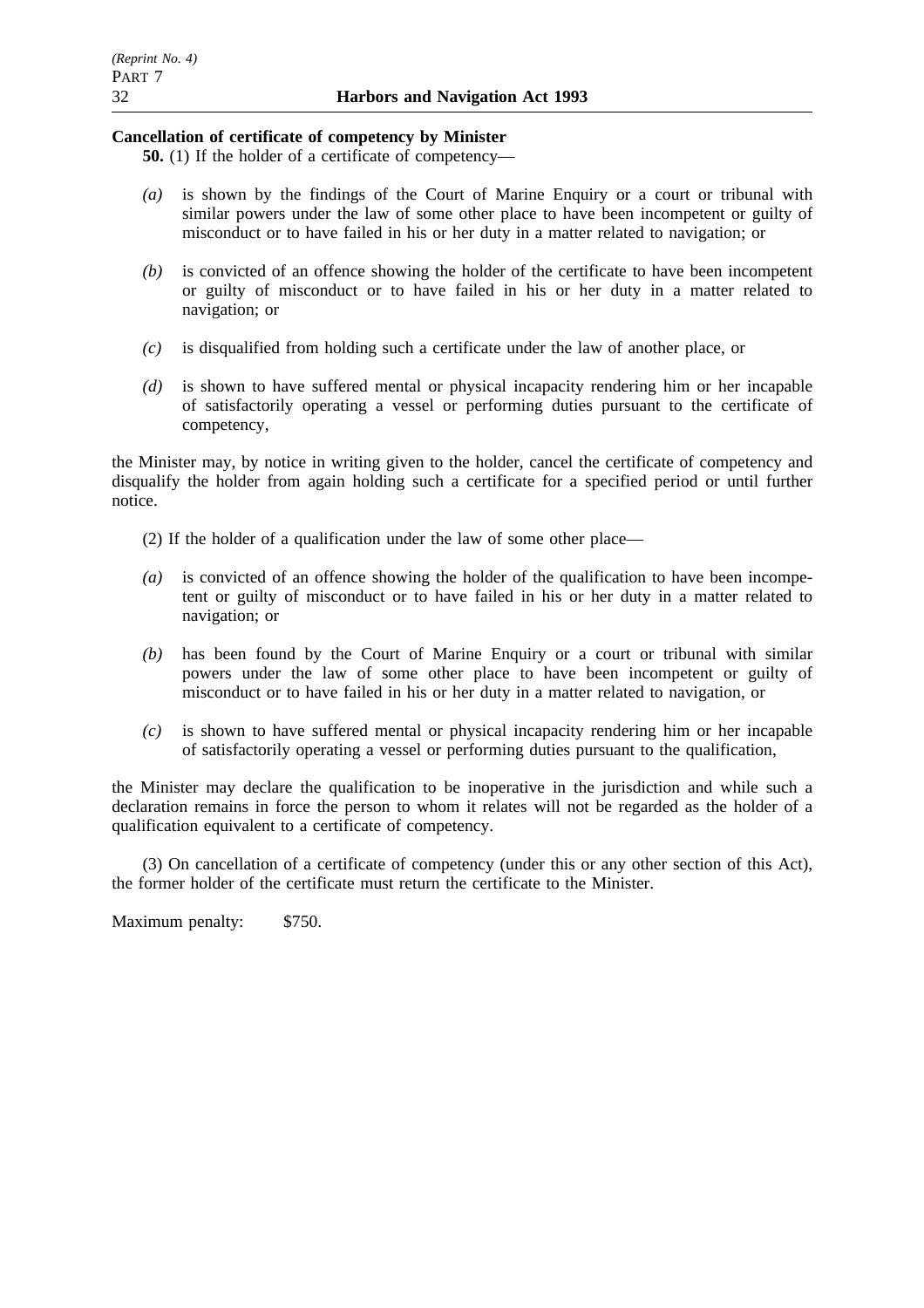# **PART 8 HIRE OF VESSELS**

#### **Vessels to which this Part applies**

**51.** This Part applies to vessels of a class declared by regulation to be a class of vessels to which this Part applies.

#### **Obligation to hold licence**

**52.** A person must not carry on a business of hiring out vessels to which this Part applies unless licensed to do so under this Part.

Maximum penalty: \$2 500.

### **Duration and granting of licence**

**52A.** (1) A licence under this Part remains in force for the period specified in the regulations and may be renewed in accordance with the regulations.

(2) The regulations may set out the circumstances in which the CEO may grant or refuse to grant a licence under this Part.

### **Terms and conditions of licence**

**53.** (1) A licence under this Part may be granted subject to such conditions as the CEO thinks fit and specifies in the licence.

(2) The CEO may, by notice in writing to the holder of a licence under this Part, vary or revoke a condition of the licence.

(3) A person who holds a licence under this Division must not contravene or fail to comply with a condition of the licence.

Maximum penalty: \$2 500.

(4) The CEO may, by notice in writing to the licensee, cancel a licence for breach of a condition.

(5) On cancellation of a licence under this section, the former licensee must return the licence to the CEO.

Maximum penalty: \$750.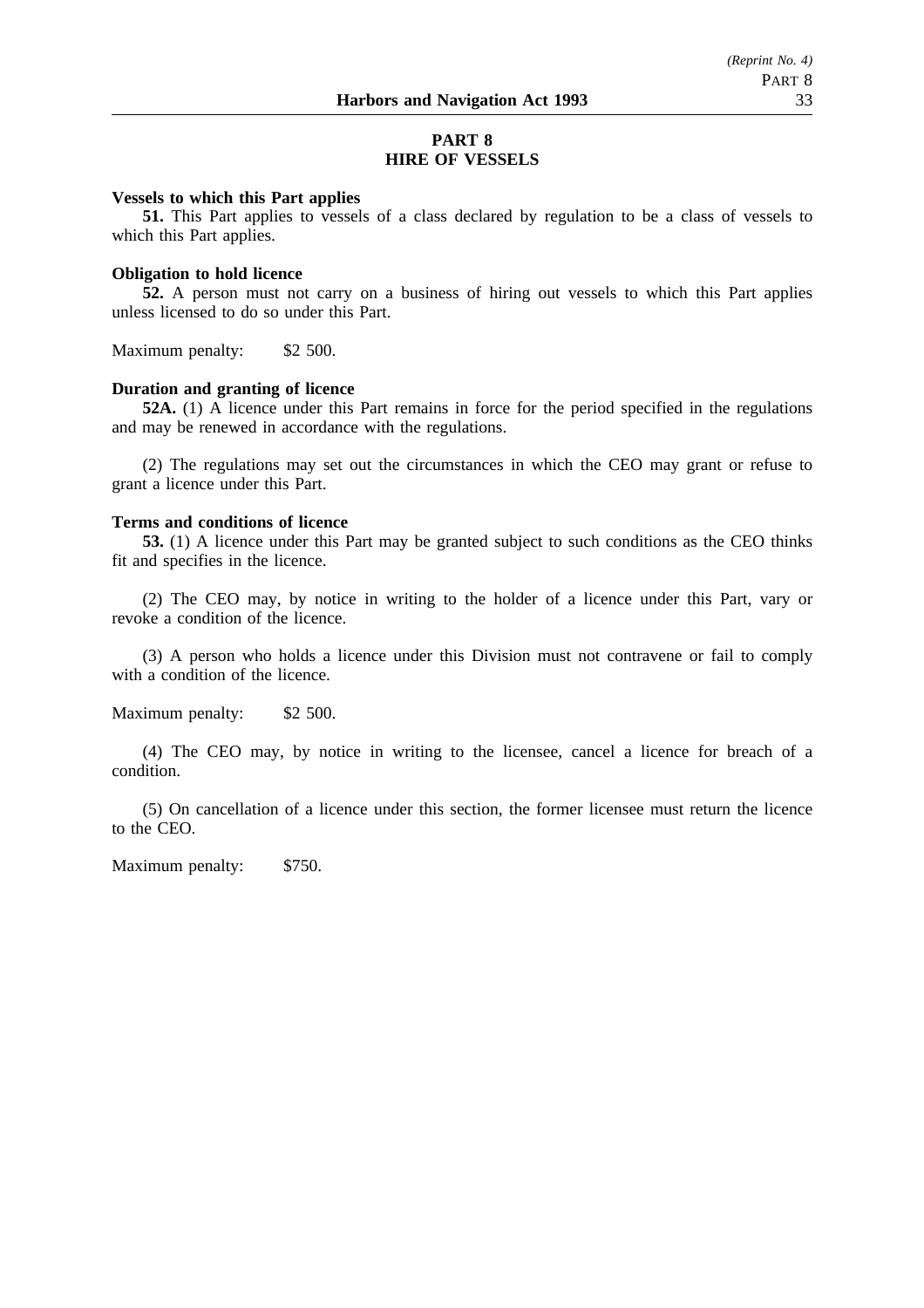### **PART 9 REGISTRATION AND CERTIFICATES OF SURVEYS**

# **DIVISION 1—REGISTRATION OF VESSELS**

# **Application of Division**

**54.** This Division applies to—

- *(a)* a recreational vessel fitted with an engine;
- *(b)* a vessel of a class declared by regulation to be a class of vessels to which this Division applies.

### **Registration**

**55.** (1) A vessel to which this Division applies must not be operated in the jurisdiction unless it is registered and marked in accordance with the regulations.

(2) If a vessel to which this Division applies is operated in the jurisdiction contrary to this section, the owner of the vessel, and the master or operator of the vessel, are each guilty of an offence (but it is a defence to a charge of such an offence brought against the owner for the owner to prove that the vessel was operated without the owner's consent).

Maximum penalty: \$750. Expiation fee: *(a)* if the vessel is registered but not marked in accordance with the regulations—\$55; *(b)* if the vessel is neither registered nor marked in accordance with the regulations—\$80.

(3) The CEO may, subject to such conditions as the CEO thinks fit, grant exemptions from the requirements of this section.

# **DIVISION 2—CERTIFICATES OF SURVEY**

### **Application of this Division**

**56.** This Division applies in respect of vessels of a class declared by regulation to be a class of vessels in respect of which a certificate of survey is required.

### **Appointment of surveyors**

**57.** (1) The CEO may license a suitably qualified person to be a surveyor of vessels generally or of a particular class of vessels.

(2) A licence may be issued on such conditions as the CEO thinks fit.

(3) A person who holds a licence under this Division must not contravene or fail to comply with a condition of the licence.

Maximum penalty: \$5 000.

(4) The CEO may, by notice in writing to a licensed surveyor, cancel the surveyor's licence if the surveyor is shown to have been guilty of incompetence or breach of duty or to have breached a condition of the licence.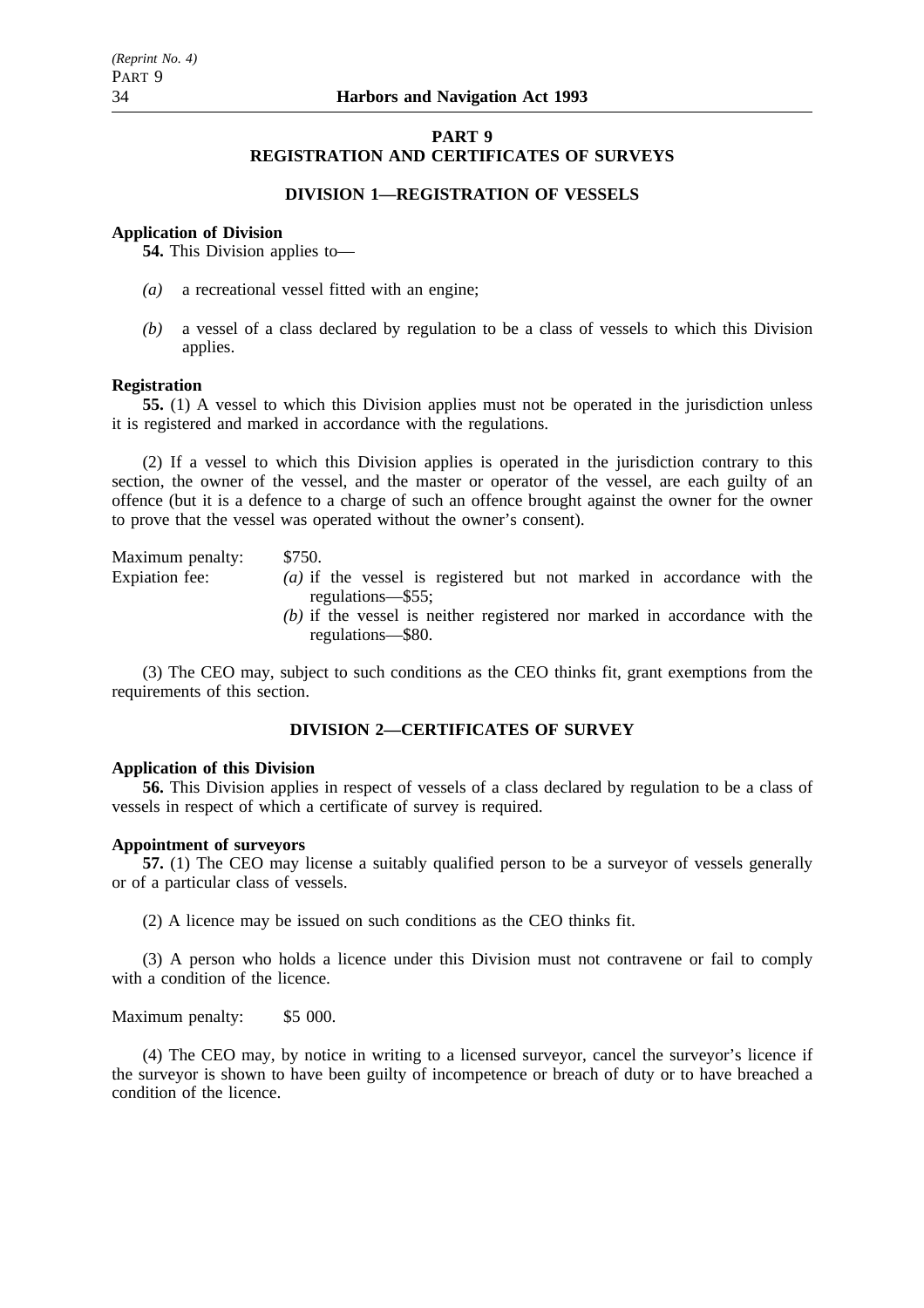(5) On cancellation of a licence under this section, the former licensee must return the licence to the CEO.

Maximum penalty: \$750.

### **Issue of certificate of survey**

**58.** (1) The CEO may, on the recommendation of a licensed surveyor, issue a certificate of survey in respect of a vessel.

(2) A certificate of survey may, if the licensed surveyor so recommends, be issued subject to conditions stated in the certificate.

### **Certificate of survey**

**59.** (1) A certificate of survey issued in respect of a vessel certifies—

- *(a)* that the vessel is structurally sound and conforms with the requirements of the regulations; and
- *(b)* that the vessel has the equipment required by the regulations and that the equipment is in working order.
- (2) A certificate of survey remains in force for a period stated in the certificate.

 $(3)$  If—

- *(a)* a structural alteration is made, without the consent of the CEO, to the hull of a vessel in respect of which a certificate of survey is in force; or
- *(b)* a material alteration is made, without the consent of the CEO, to the equipment of a vessel in respect of which a certificate of survey is in force,

the certificate of survey is void.

(4) A certificate of survey that is void under subsection (3) must be returned to the CEO at his or her request.

(5) If a certificate is not returned in accordance with subsection (4), the owner and the master of the vessel to which the certificate relates are each guilty of an offence.

Maximum penalty: \$750.

### **Obligation to hold certificate of survey**

**60.** (1) If a vessel to which this Division applies is operated in the jurisdiction without a current certificate of survey, the owner and the master of the vessel are each guilty of an offence.

Maximum penalty: \$10 000.

(2) If a vessel in respect of which a certificate of survey is in force is operated contrary to a condition of the certificate, the owner and the master of the vessel are each guilty of an offence.

Maximum penalty: \$10 000.

(3) In this section, a reference to a certificate of survey extends to a certificate or document issued under some other law but recognised under the regulations as equivalent to a certificate of survey.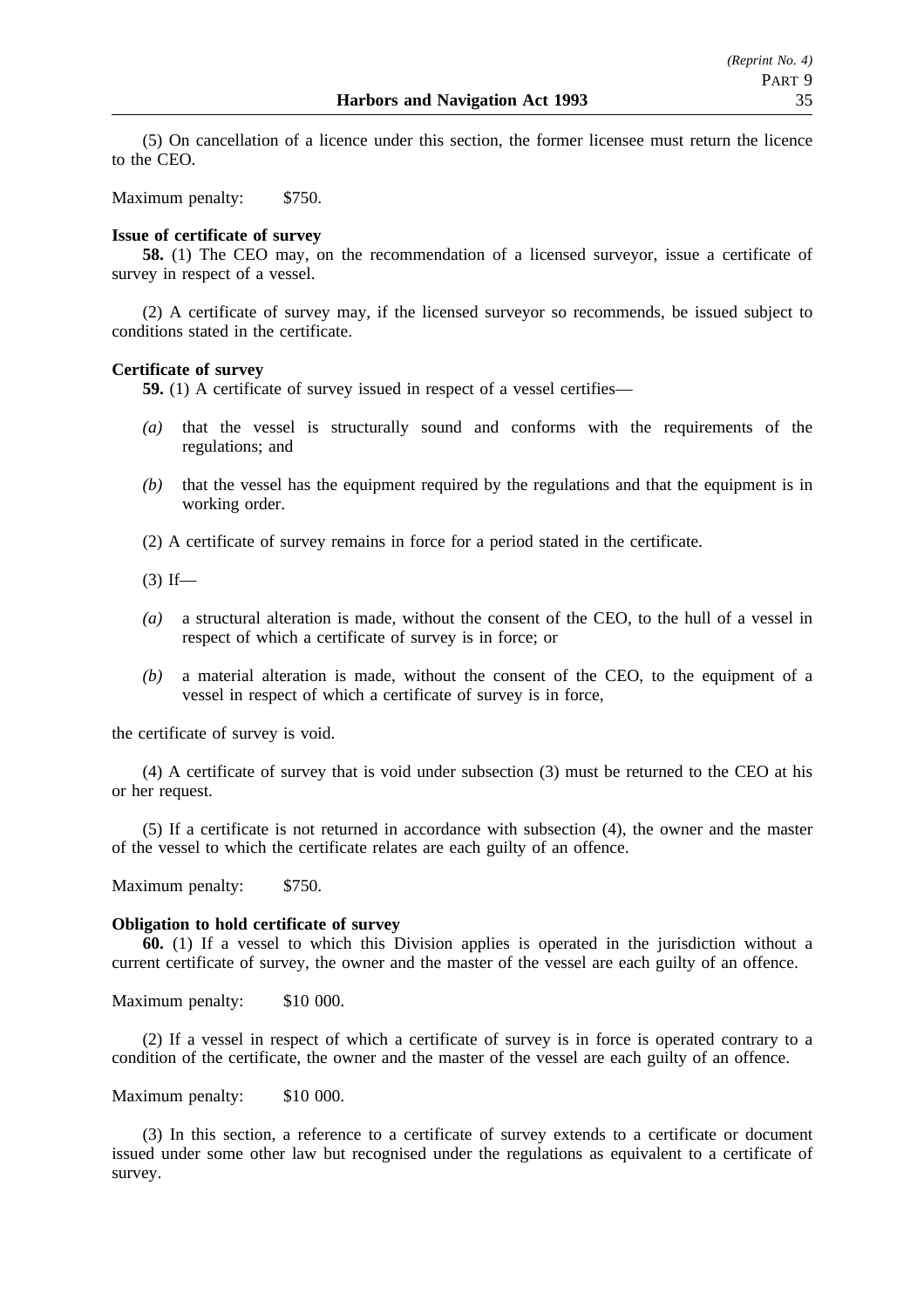(4) The CEO may, subject to such conditions as the CEO thinks fit, exempt a vessel from the requirement to be surveyed under this Division.

### **DIVISION 3—LOADLINE CERTIFICATES**

### **Application of this Division**

**61.** This Division applies in respect of vessels of a class declared by regulation to be a class of vessels in respect of which a loadline certificate is required.

### **Issue of loadline certificate**

**62.** (1) The CEO may issue a loadline certificate in respect of a vessel.

(2) A loadline certificate may be issued subject to conditions stated in the certificate.

### **Loadline certificate**

**63.** (1) A loadline certificate issued in respect of a vessel certifies that the vessel conforms with the requirements of the regulations in relation to markings displayed for the purposes of determining whether the vessel is properly loaded.

(2) A loadline certificate remains in force for a period stated in the certificate.

 $(3)$  If—

- *(a)* a structural alteration is made, without the consent of the CEO, to the hull of a vessel in respect of which a loadline certificate is in force; or
- *(b)* a material alteration is made, without the consent of the CEO, to the markings on a vessel in respect of which a loadline certificate is in force,

the loadline certificate is void.

(4) A loadline certificate that is void under subsection (3) must be returned to the CEO at his or her request.

(5) If a certificate is not returned in accordance with subsection (4), the owner and the master of the vessel to which the certificate relates are each guilty of an offence.

Maximum penalty: \$5 000.

### **Obligation to hold loadline certificate**

**64.** (1) If a vessel to which this Division applies is operated in the jurisdiction without a current loadline certificate, the owner and the master of the vessel are each guilty of an offence.

Maximum penalty: \$10 000.

(2) If a vessel in respect of which a loadline certificate is in force is operated contrary to a condition of the certificate, the owner and the master of the vessel are each guilty of an offence.

### Maximum penalty: \$10 000.

(3) In this section, a reference to a loadline certificate extends to a certificate or document issued under some other law but recognised under the regulations as equivalent to a loadline certificate.

(4) The CEO may, subject to such conditions as the CEO thinks fit, exempt a vessel from the requirement to have a loadline certificate issued in respect of it under this Division.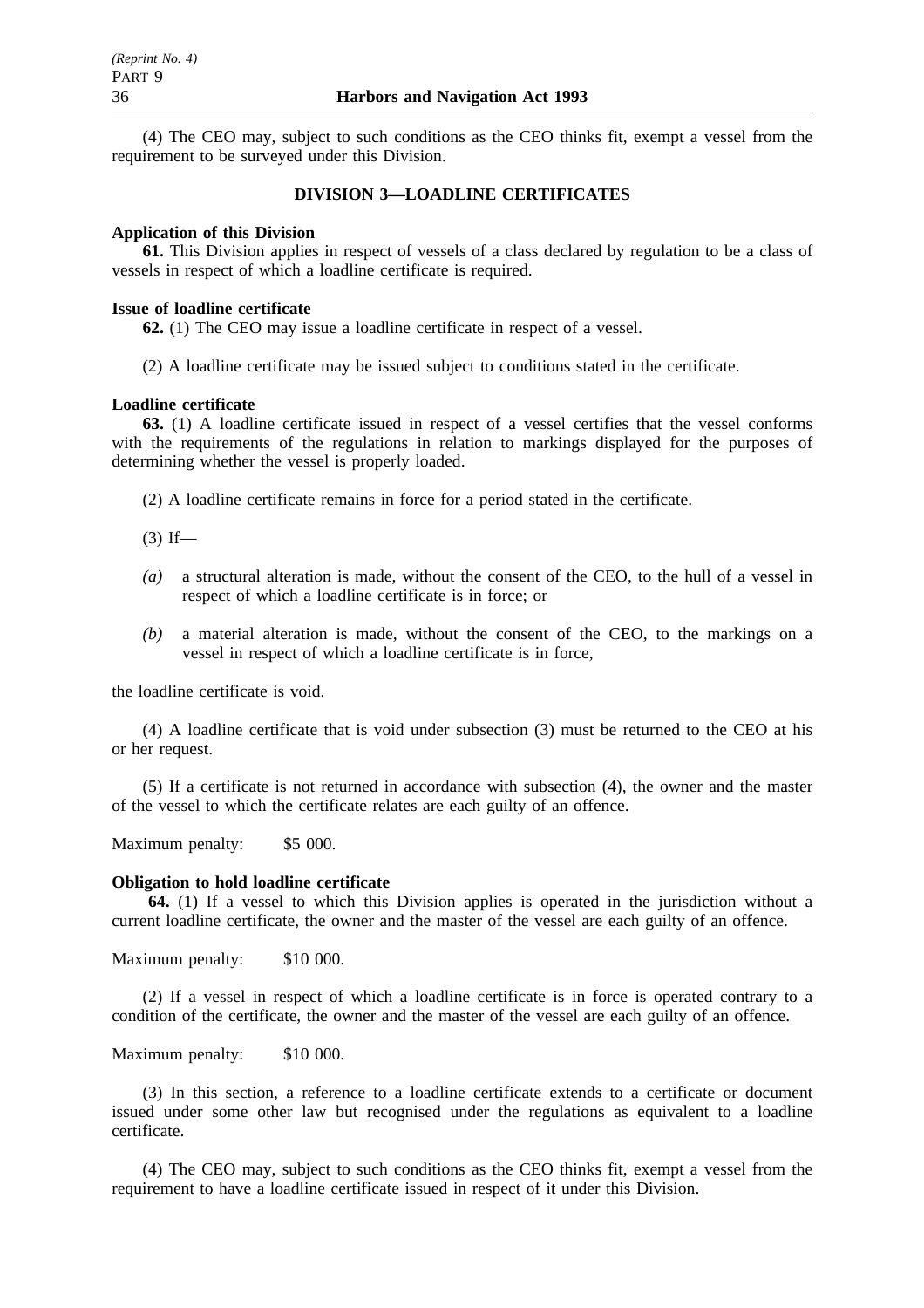# **PART 10 SAFETY**

# **DIVISION 1—SAFETY GENERALLY**

### **General requirements**

**65.** (1) A vessel must not be operated in the jurisdiction if—

- *(a)* the vessel is unsafe;
- *(b)* the vessel does not have the equipment or markings required by the regulations or the equipment is not in good working order;
- *(c)* the vessel is overloaded or is not properly loaded in accordance with the regulations or the conditions of a certificate of survey or loadline certificate.

(2) If a vessel is operated in the jurisdiction contrary to subsection (1), the owner and the master or operator are each guilty of an offence.

| Maximum penalty: | \$10 000.                                                     |
|------------------|---------------------------------------------------------------|
| Expiation fee:   | ( <i>a</i> ) if 1 or 2 items of equipment are involved—\$105; |
|                  | (b) if 3 or 4 items of equipment are involved—\$160;          |
|                  | (c) if more than 4 items of equipment are involved—\$210.     |

### **Requirement to have emergency position indicating radio beacon**

**65A.** (1) A vessel of a class specified by the regulations must not be operated in the jurisdiction unless it is carrying an emergency position indicating radio beacon that is in good working order.

(2) If a vessel is operated in the jurisdiction contrary to subsection (1), the owner and the master or operator are each guilty of an offence.

Maximum penalty: \$10 000. Expiation fee: \$400.

### **Power to prohibit use of unsafe vessel**

**66.** (1) If the CEO suspects, on reasonable grounds—

- *(a)* that a vessel is unsafe; or
- *(b)* that a vessel does not have the equipment or markings required by this Act or the regulations or the equipment is not in good working order; or
- *(c)* that a vessel is overloaded or is not properly loaded in accordance with the regulations or the conditions of a certificate of survey or a loadline certificate,

the CEO may, by order, prohibit the use of the vessel.

(2) If an order is made under this section while the vessel is under way, the vessel must be brought as soon as possible to safe anchorage or be taken as soon as possible out of the water.

(3) Except as provided in subsection (2), if a vessel is operated contrary to an order under subsection (1), the owner and the master of the vessel are each guilty of an offence.

Maximum penalty: \$5 000.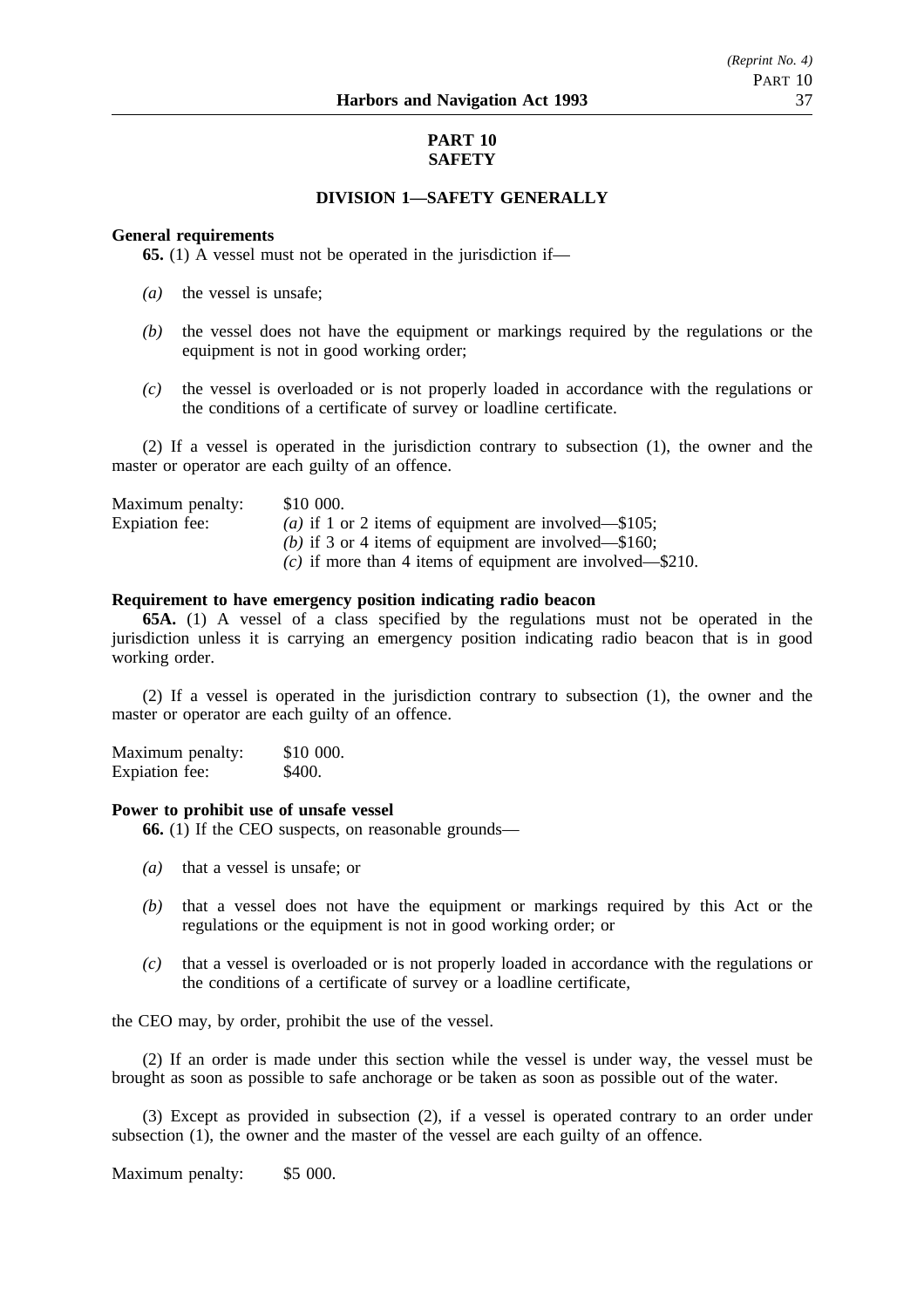### **Minister's power to act in emergency**

**67.** (1) In the event of an emergency arising involving a vessel within the jurisdiction, the Minister may take such action, and issue such directions to the master or owner of the vessel, as the Minister considers necessary (including sinking or ordering the sinking of a vessel) for the purpose of avoiding or minimising loss of life or injury, or serious damage to property.

(2) A master or owner of a vessel who fails to comply with directions issued under subsection (1) is guilty of an offence.

Maximum penalty: \$10 000.

### **DIVISION 2—SURVEY**

# **Requirement of survey**

**68.** (1) If the CEO is of the opinion that there are reasonable grounds to suspect that a vessel may be unsafe, that a vessel does not have the equipment or markings required by the regulations or that its equipment may not be in good working order, the CEO may, by notice in writing to the owner of the vessel, require the owner to obtain a certificate from a licensed surveyor nominated by the CEO certifying that—

- *(a)* the vessel is safe; and
- *(b)* the vessel has the equipment and markings required by the regulations and the equipment is in good working order.

(2) A notice under this section may prohibit the use of the vessel until the certificate is obtained.

(3) A person who—

- *(a)* fails without reasonable excuse to obtain a certificate of survey within the time allowed by a notice under this section; or
- *(b)* uses a vessel contrary to a notice under this section,

is guilty of an offence.

Maximum penalty: \$5 000.

### **DIVISION 3—OPERATION OF VESSELS**

### **Vessels to be operated with due care**

**69.** (1) A person who operates a vessel at a dangerous speed or in a dangerous manner is guilty of an offence.

Maximum penalty: \$5 000.

(2) A person who operates a vessel without due care for the safety of any person or property is guilty of an offence.

Maximum penalty: \$2 500.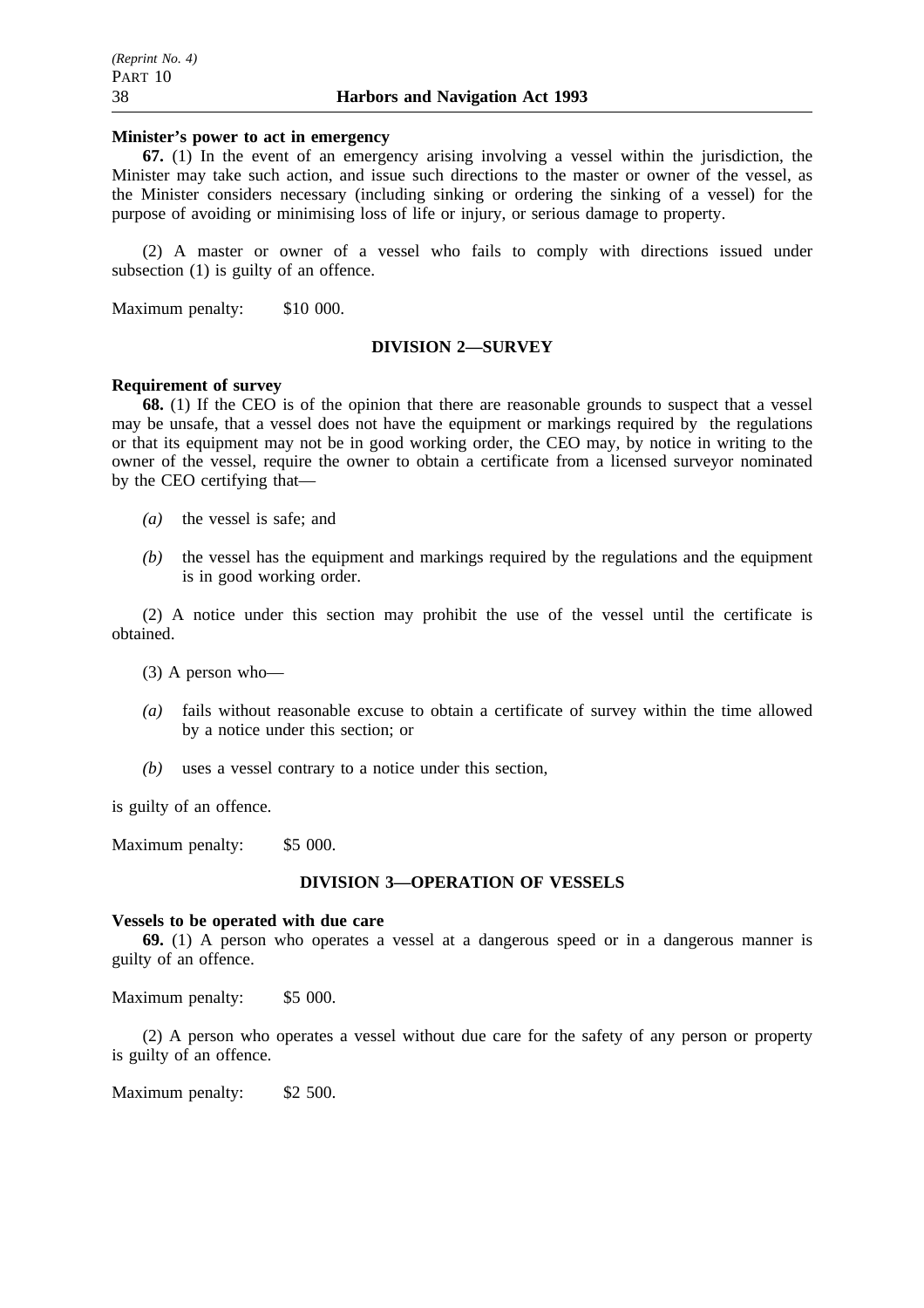# **DIVISION 4—ALCOHOL AND OTHER DRUGS**

### **Alcohol and other drugs**

**70.** (1) If—

- *(a)* a person operates a vessel or is a member of the crew of a vessel who is, or ought to be, engaged in duties affecting the safe navigation or operation of the vessel; and
- *(b)* that person is so much under the influence of intoxicating liquor or a drug as to be incapable of exercising effective control of the vessel or of effectively discharging the duties that he or she is or ought to be performing (as the case requires),

that person is guilty of an offence.

Penalty—

- *(a)* for a first offence—
	- (i) a fine of not less than \$700 and not more than \$1 200; or
	- (ii) imprisonment for not more than 3 months;
- *(b)* for a subsequent offence—
	- (i) a fine of not less than \$1 500 and not more than \$2 500; or
	- (ii) imprisonment for not more than 6 months.

 $(2)$  If—

- *(a)* a person operates a vessel or is a member of the crew of a vessel who is, or ought to be, engaged in duties affecting the safe navigation, operation or use of the vessel; and
- *(b)* the prescribed concentration of alcohol is present in the blood of that person,

that person is guilty of an offence.

Penalty—

- *(a)* for a first offence—
	- (i) if the offence is a category 1 offence—a fine of \$700;
	- (ii) if the offence is a category 2 offence—a fine of not less than \$500 and not more than \$900;
	- (iii) if the offence is a category 3 offence—a fine of not less than \$700 and not more than \$1 200;
- *(b)* for a second offence—
	- (i) if the offence is a category 1 offence—a fine of \$700;
	- (ii) if the offence is a category 2 offence—a fine of not less than \$700 and not more than \$1 200;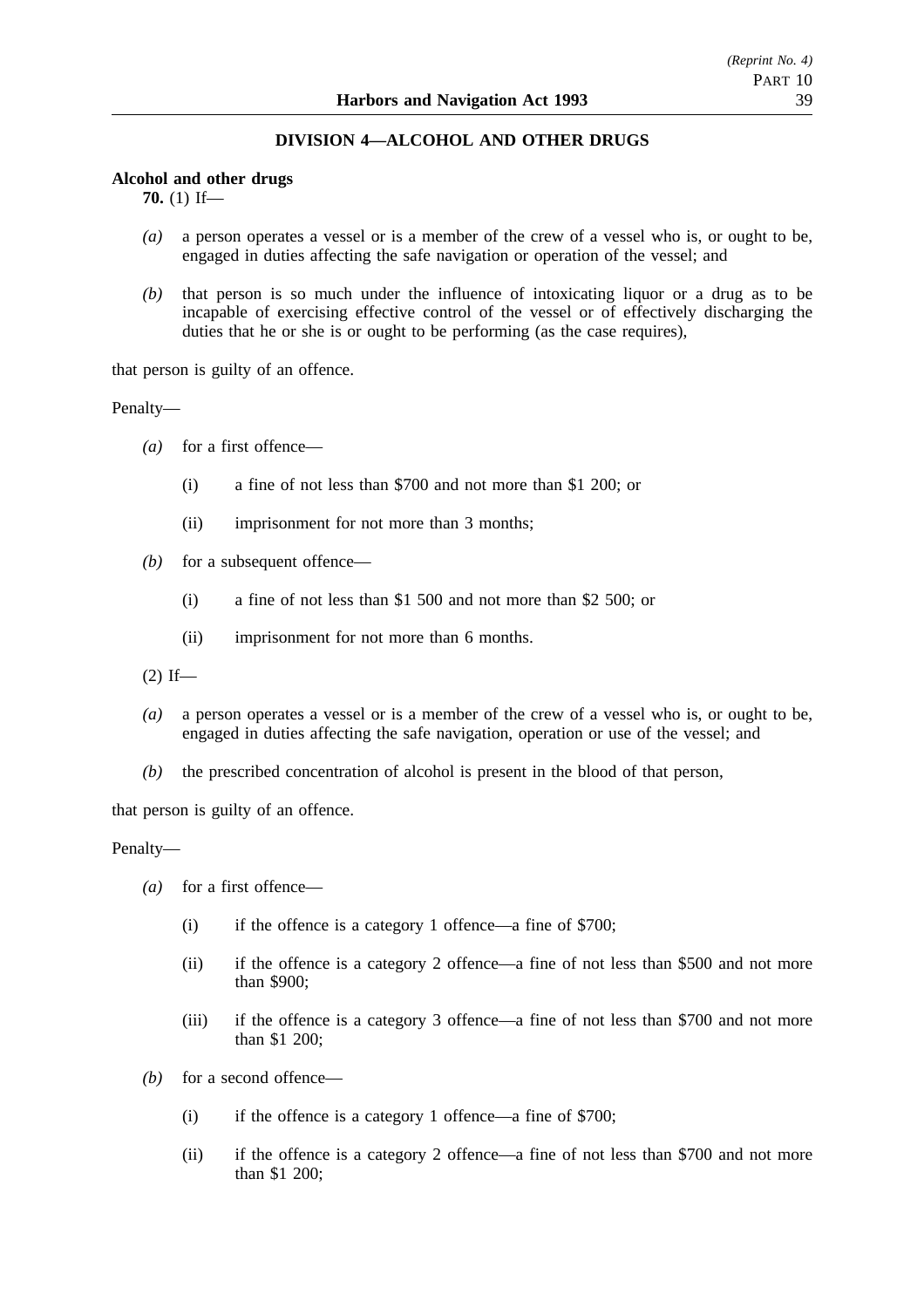- (iii) if the offence is a category 3 offence—a fine of not less than \$1 200 and not more than \$2 000:
- *(c)* for a subsequent offence—
	- (i) if the offence is a category 1 offence—a fine of \$700;
	- (ii) if the offence is a category 2 offence—a fine of not less than \$1 100 and not more than \$1 800;
	- (iii) if the offence is a category 3 offence—a fine of not less than \$1 500 and not more than \$2 500.

(3) In this section—

"**category 1 offence**" means an offence involving a concentration of alcohol of less than .08 grams in 100 millilitres of blood;

"**category 2 offence**" means an offence involving a concentration of alcohol of not less than .08 grams but less than .15 grams in 100 millilitres of blood;

"**category 3 offence**" means an offence involving a concentration of alcohol of not less than .15 grams in 100 millilitres of blood;

"**prescribed concentration of alcohol**" means a concentration of .05 grams or more in 100 millilitres of blood.

(4) For the purpose of determining whether a particular offence is a first, second or subsequent offence, each offence against this Division for which the defendant has been convicted will be taken into account except any category 1 offence or an offence committed more than 5 years before the date of commission of the offence in question.

### **Requirement to submit to alcotest or breath analysis**

**71.** (1) An authorised person may require any person—

- *(a)* who is operating or has operated a vessel within the preceding period of two hours; or
- *(b)* who is or was a member of the crew of a vessel that is being operated or has been operated within the preceding period of two hours, and who is or was, or ought to be or to have been engaged in duties affecting the safe operation of the vessel,

to submit to an alcotest or a breath analysis.

(2) A person required to submit to an alcotest or breath analysis must comply with all reasonable directions of the authorised person and, in particular, must exhale into the apparatus by which the alcotest or breath analysis is conducted, in accordance with the directions of the authorised person.

Maximum penalty: \$2 500.

(3) If a person is required to submit to breath analysis, the breath analysis must be conducted by a member of the police force experienced in the operation of breath analysing instruments.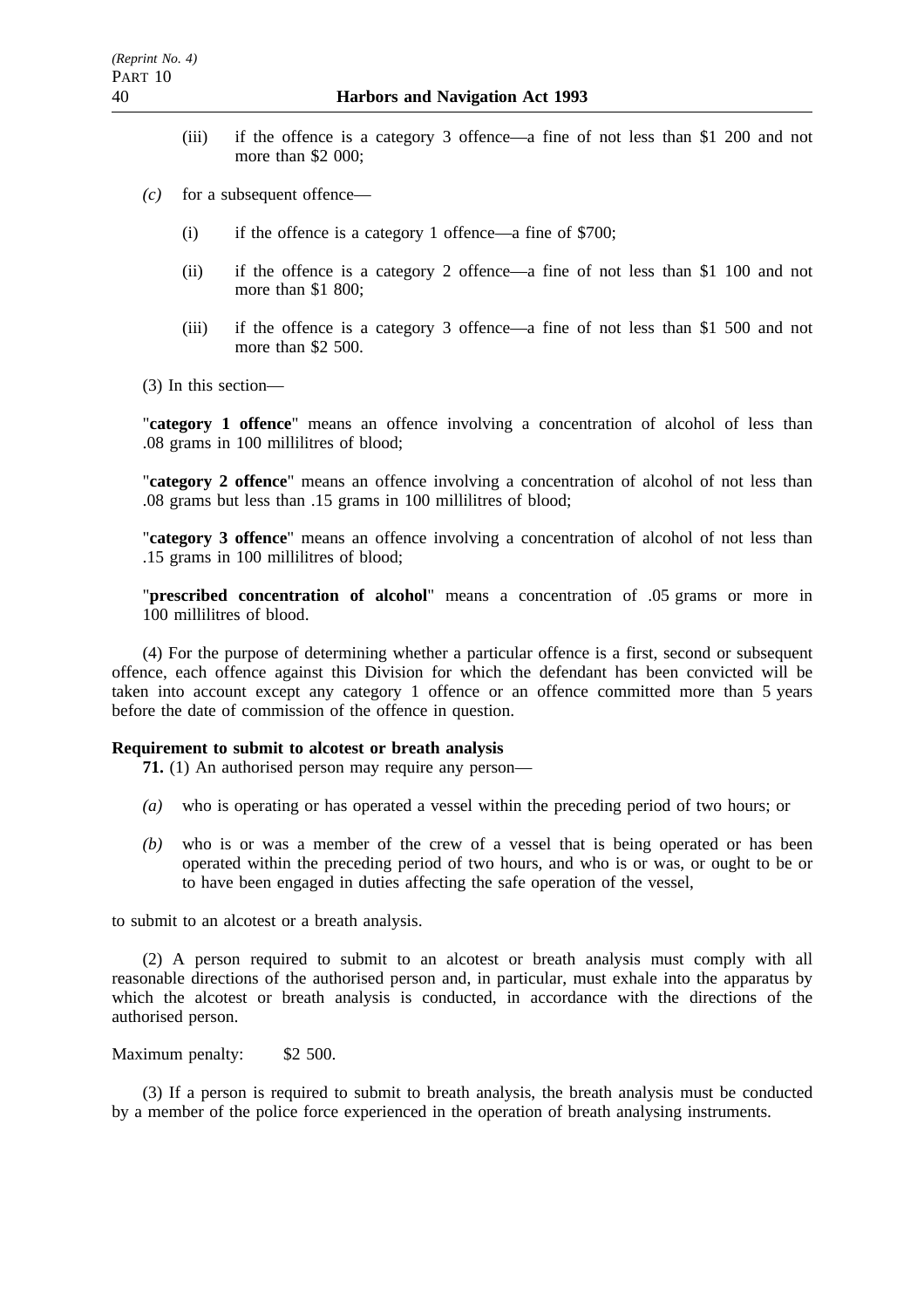(4) It is a defence to a prosecution under subsection (2) to establish that the requirement or direction to which the prosecution relates was not lawfully made or that there was, in the circumstances of the case, good reason for the defendant to refuse or fail to comply with the requirement or direction.

(5) No person is entitled to refuse or fail to comply with a requirement or direction under this section on the ground that—

- *(a)* the person would, or might, by complying with that requirement or direction, furnish evidence that could be used against himself or herself; or
- *(b)* the person consumed alcohol after the person last operated a vessel or was on duty as a member of the crew of a vessel and before the requirement was made or the direction given.

(6) A person may not raise a defence that the person had good cause for a refusal or failure to comply with a requirement or direction under this section by reason of some physical or medical condition of the person unless—

- *(a)* a sample of the person's blood was taken in accordance with section 72; or
- *(b)* the person made a request as referred to in section  $72(2)$ , but—
	- (i) an authorised person failed to facilitate the taking of a sample of the person's blood as required by that section; or
	- (ii) a medical practitioner was not reasonably available for the purpose of taking such a sample; or
- *(c)* the taking of a sample of a person's blood in accordance with section 72 was not possible or reasonably advisable or practicable in the circumstances by reason of some physical or medical condition of the person.

### **Police to facilitate blood test at request of incapacitated person, etc. 72.** \*\*\*\*\*\*\*\*\*\*\*

(2) Where a person of whom a requirement is made or to whom a direction is given under section 71 refuses or fails to comply with the requirement or direction by reason of some physical or medical condition of the person and immediately requests an authorised officer that a sample of his or her blood be taken by a medical practitioner, an authorised person must do all things reasonably necessary to facilitate the taking of a sample of the person's blood—

- *(a)* by a medical practitioner nominated by the person; or
- *(b)* if a medical practitioner is not nominated or it appears unlikely to an authorised person that the nominated medical practitioner will be available to take the sample within one hour of the time of the request at some place within ten kilometres of the place of the request—by any medical practitioner who is available to take the sample.
- (3) The taking of a sample of blood under this section—
- *(a)* must be carried out in the presence of an authorised person; and
- *(b)* must be at the expense of the Crown.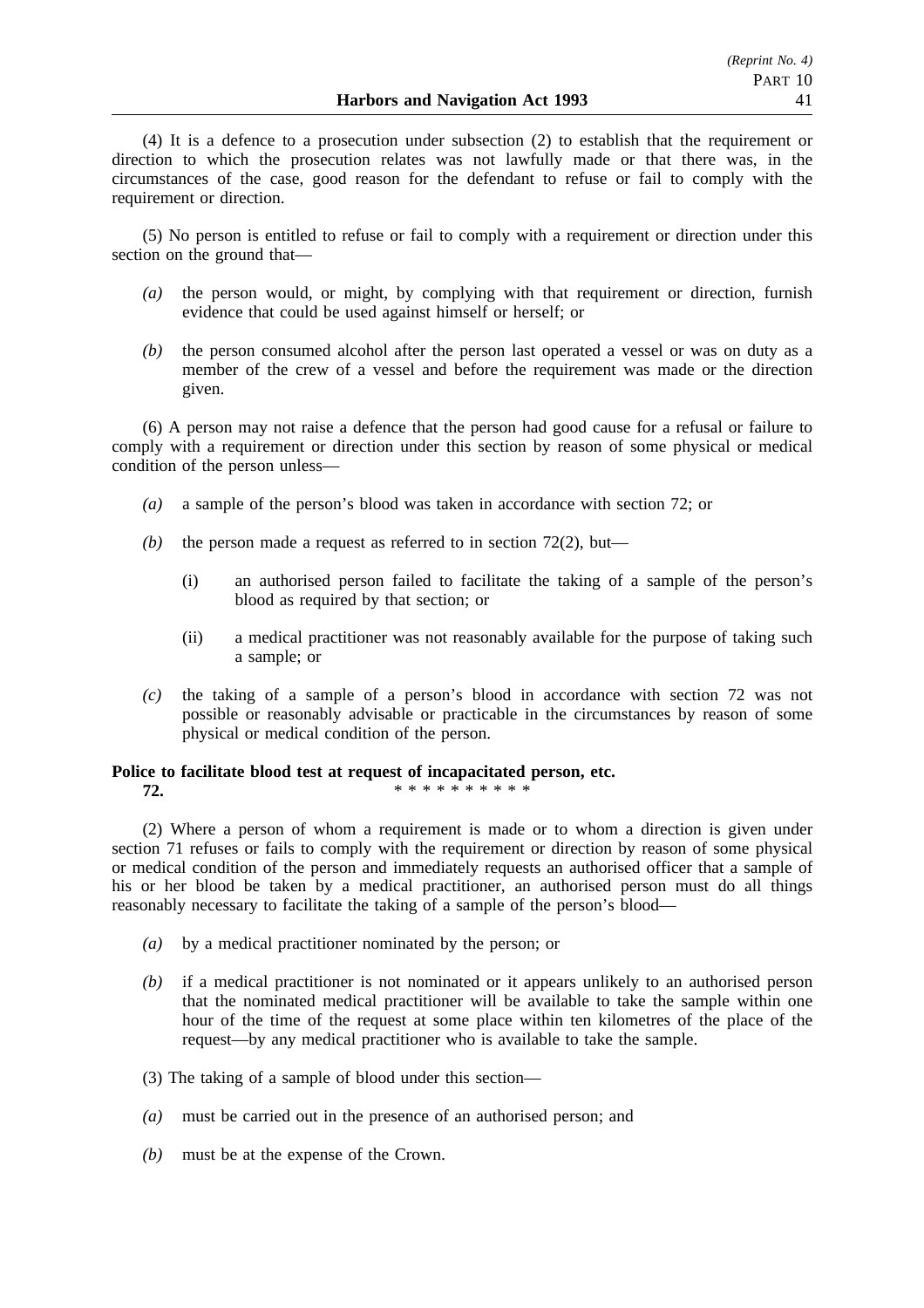(4) The provisions of subsections (7) to (17) (inclusive) of section 74 apply in relation to a sample of blood taken under this section in the same way as to a sample of blood taken under section 74.

\*\*\*\*\*\*\*\*\*\*

# **Authorised person to provide transport assistance for blood tests in certain circumstances outside Metropolitan Adelaide**

**72A.** (1) Where—

- *(a)* a person submits to a breath analysis conducted under this Division at a place outside Metropolitan Adelaide; and
- *(b)* the person requests a blood test kit as referred to in section 73(4); and
- *(c)* it appears to an authorised person that the person has failed or will fail, despite reasonable endeavours, to make safe and appropriate transport arrangements within the period of two hours after the conduct of the breath analysis to attend at a place at which a sample of the person's blood may be taken and dealt with in accordance with the procedures prescribed by regulation for the purposes of section 73(2); and
- *(d)* the person requests of an authorised person that an authorised person transport the person, or arrange for the transport of the person, to such a place,

an authorised person must transport, or arrange for the transport of, the person to such a place.

(2) In subsection  $(1)$ —

"**Metropolitan Adelaide**" has the same meaning as in the *Development Act 1993*.

### **Blood tests by nurses where breath analysis taken outside Metropolitan Adelaide**

**72B.** (1) Where a person submits to a breath analysis conducted under this Division at a place outside Metropolitan Adelaide—

- *(a)* a sample of the person's blood may be taken by a registered nurse instead of a medical practitioner for the purposes of section 72 or the procedures prescribed by regulation for the purposes of section 73(2); and
- *(b)* the provisions of this Division and the regulations under this Division apply in relation to the taking of the sample of the person's blood and the subsequent dealing with the sample as if a reference in those provisions to a medical practitioner included a reference to a registered nurse.

(2) In subsection  $(1)$ —

"**Metropolitan Adelaide**" has the same meaning as in the *Development Act 1993*;

"**registered nurse**" means a person registered on the nurses register under the *Nurses Act 1984*.

### **Evidence**

**73.** (1) If the requirements of this Act relating to breath analysing instruments and breath analysis are complied with, it will be presumed in proceedings for an offence against this Division or against any other Act, subject to subsection (2), that a concentration of alcohol indicated as being present in the blood of a person by a breath analysing instrument was present in the blood of the person at the time of analysis.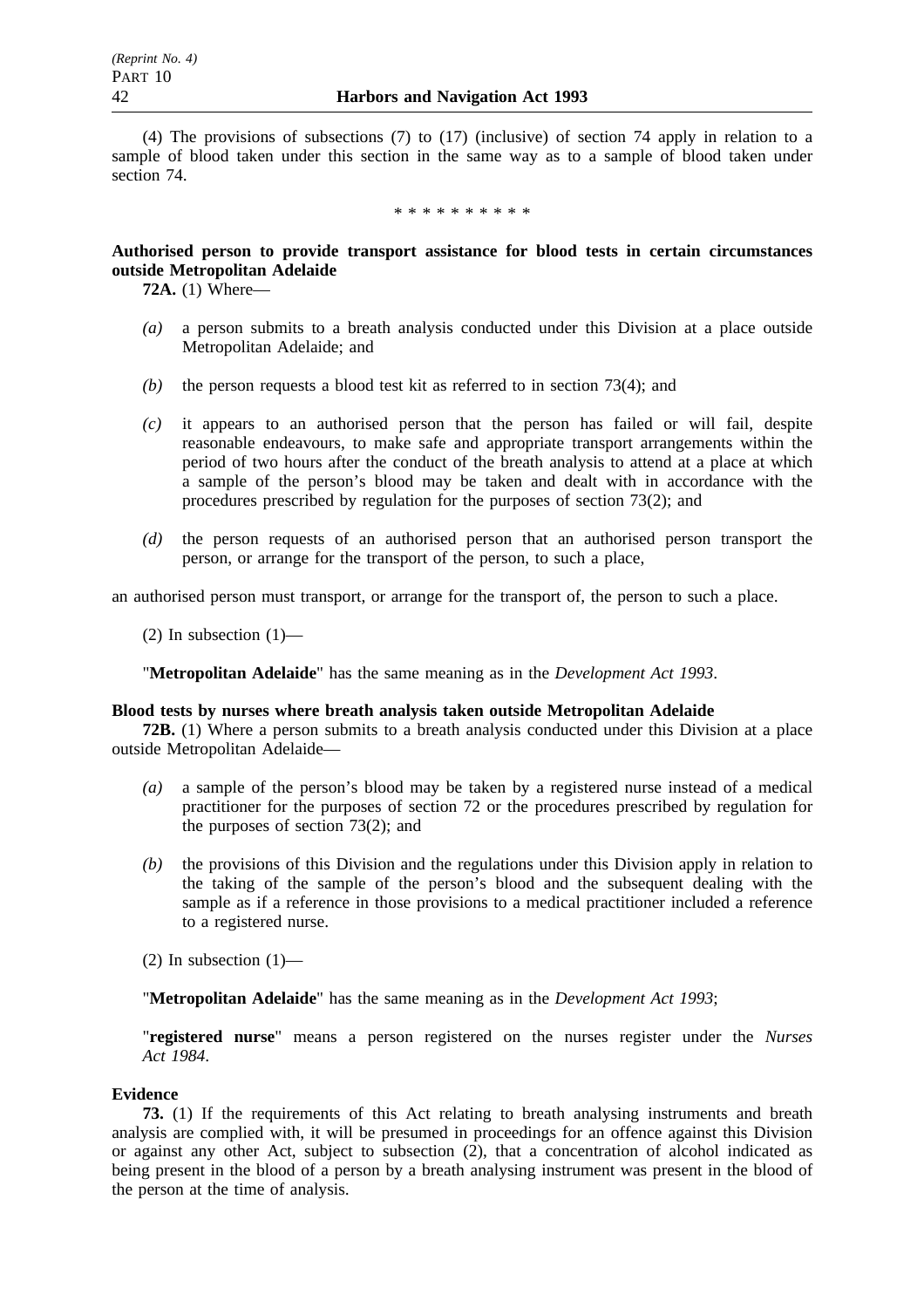(2) In proceedings for an offence against this Division, no evidence can be adduced in rebuttal of the presumption created by subsection (1) except—

- *(a)* evidence of the concentration of alcohol in the blood of the defendant as indicated by analysis of a sample of blood taken and dealt with in accordance with section 74 or in accordance with the procedures prescribed by regulation; and
- *(b)* evidence as to whether the results of analysis of the sample of blood demonstrate that the breath analysing instrument gave an exaggerated reading of the concentration of alcohol present in the blood of the defendant.

(2a) In proceedings for an offence against this Division, if it is proved that a concentration of alcohol was present in the defendant's blood at the time of a breath analysis, it will be conclusively presumed that that concentration of alcohol was present in the defendant's blood throughout the period of two hours immediately preceding the analysis.

(3) As soon as practicable after a person has submitted to breath analysis, the person operating the breath analysing instrument must give the person whose breath has been analysed a written statement specifying—

- *(a)* the date and time of the analysis; and
- *(b)* the concentration of alcohol indicated as being present in the blood expressed in grams per 100 millilitres of blood.

(4) If the breath analysis indicates a concentration of alcohol in the blood equal to or exceeding the prescribed concentration, the person operating the breath analysing instrument must immediately—

- *(a)* give the person the prescribed oral advice and deliver to the person the prescribed written notice as to the operation of this Division in relation to the results of the breath analysis and as to the procedures prescribed for the taking and analysis of a sample of the person's blood; and
- *(b)* at the request of the person made in accordance with the regulations, deliver to the person an approved blood test kit.
- (5) In proceedings for an offence against this Division or against any other Act—
- *(a)* a certificate apparently signed by an authorised person certifying that an apparatus referred to in the certificate is of a kind approved by the Governor under the *Road Traffic Act 1961* for the purposes of carrying out alcotests;
- *(b)* a certificate apparently signed by an authorised person certifying that a person named in the certificate submitted to breath analysis on a day and at a time stated in the certificate and that a specified concentration of alcohol was indicated by the breath analysing instrument as being present in the person's blood;
- *(ba)* a certificate apparently signed by an authorised person certifying that a breath analysis carried out in relation to a person named in the certificate on a day and at a time stated in the certificate was carried out in conformity with the requirements of this Act;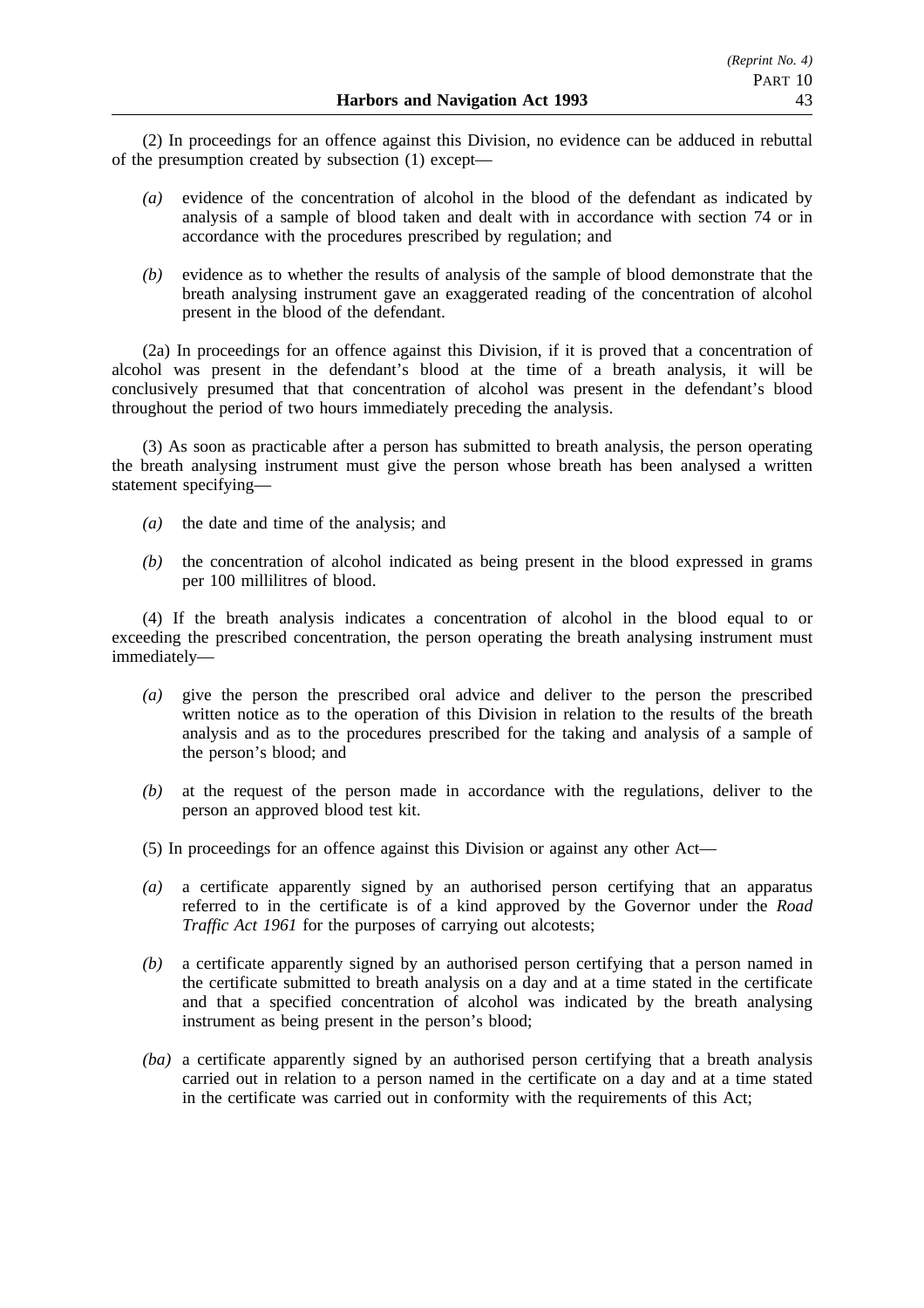- *(bb)* a certificate apparently signed by an authorised person certifying that—
	- (i) on a day and at a time stated in the certificate, a sample of the breath of a person named in the certificate was furnished for analysis in a breath analysing instrument; and
	- (ii) a written statement required by subsection (3) was given to the person in accordance with that subsection;
- *(c)* a certificate apparently signed by a pathologist certifying that a specimen of blood identified in the certificate was analysed and found to contain a specified concentration of alcohol or some other drug referred to in the certificate,

will be accepted, in the absence of proof to the contrary, as proof of the matters stated in the certificate.

(5a) In proceedings for an offence against this Division or against any other Act, a certificate apparently signed by an authorised person certifying—

- *(a)* that, on a day and at a time stated in the certificate, a sample of the breath of a person named in the certificate was furnished for analysis in a breath analysing instrument; and
- *(b)* that the prescribed oral advice and the prescribed written notice were given and delivered to the person in accordance with subsection  $(4)(a)$ ; and
- $(c)$  that—
	- (i) the person did not make a request for an approved blood test kit in accordance with the regulations; or
	- (ii) at the request of the person, a kit that, from an examination of its markings, appeared to the person signing the certificate to be an approved blood test kit was delivered to the person in accordance with subsection (4)*(b)*,

is, in the absence of proof to the contrary, proof that the requirements of subsection (4) were complied with in relation to the person.

(6) A certificate may not be received in evidence in proceedings for an offence unless a copy of the certificate has been given to the defendant not less that seven days before the commencement of the trial and the person by whom the certificate is given must be called as a witness if the defendant, by notice given to the prosecutor not less than two days before the commencement of the trial, so requires, or if the court in its discretion requires the attendance of that person as a witness.

(7) A prosecution for an offence against this Division or against any other Act will not fail because of a deficiency of a kit delivered to the defendant in purported compliance with subsection  $(4)(b)$  and the presumption under subsection  $(1)$  will apply despite such a deficiency unless it is proved—

- *(a)* that the defendant delivered the kit unopened to a medical practitioner for use in taking a sample of the defendant's blood; and
- *(b)* by evidence of the medical practitioner, that the medical practitioner was, because of a deficiency of the kit, unable to comply with the prescribed procedures governing the manner in which a sample of a person's blood must be taken and dealt with for the purposes of subsection (2).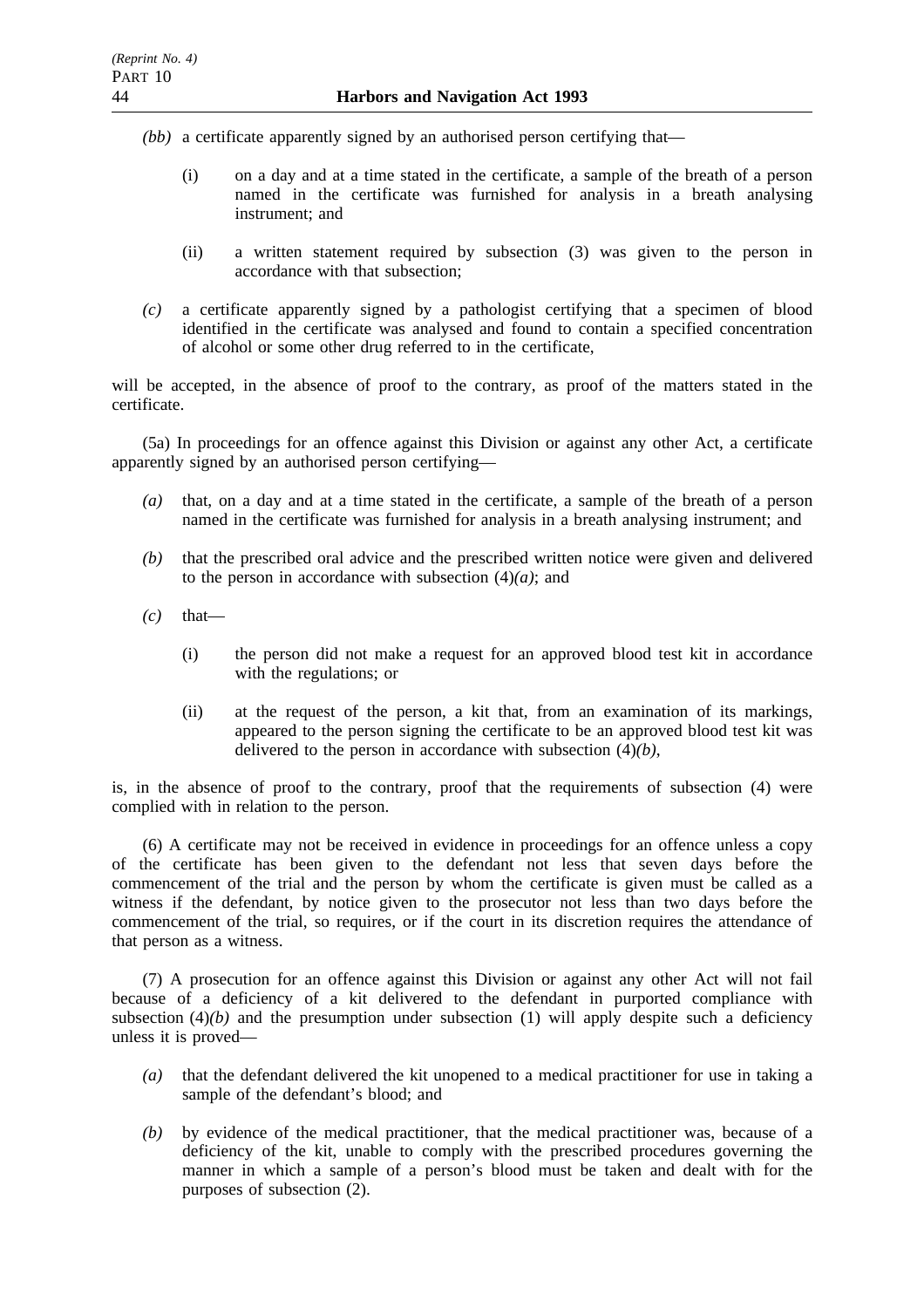(8) In this section—

"**approved blood test kit**" has the same meaning as is given to the term by section 47A of the *Road Traffic Act 1961*.

### **Breath analysis where drinking occurs after operation of vessel**

**73A.** (1) This section applies to proceedings for an offence against this Division in which the results of a breath analysis under this Division are relied on to establish the commission of the offence.

- (2) If in proceedings to which this section applies the defendant satisfies the court—
- *(a)* that the defendant consumed alcohol during the period ("**the relevant period**") after the defendant last operated a vessel or was on duty as a member of the crew of a vessel and before the performance of the breath analysis; and
- *(b)* in a case where the defendant was required to submit to the breath analysis after involvement of the vessel in an accident—
	- (i) that the requirements of section 76 were complied with in relation to the accident; and
	- (ii) that alcohol was not consumed by the defendant during the relevant period while at the scene of the accident; and
- *(c)* that, after taking into account the quantity of alcohol consumed by the defendant during the relevant period and its likely effect on the concentration of alcohol indicated as being present in the defendant's blood by the breath analysis, the defendant should not be found guilty of the offence charged or, in the case of an offence against section  $70(2)$ , should be found guilty of an offence of a less serious category,

the court may, despite the other provisions of this Division, find the defendant not guilty of the offence charged or guilty of an offence of a less serious category.

# **Compulsory blood tests of injured persons including water skiers**

**74.** (1) If a vessel is involved in an accident and, within eight hours after the accident, a person apparently over the age of 14 years who was injured in the accident is admitted into a hospital for the purpose of receiving treatment for that injury, it is, subject to this section, the duty of the medical practitioner by whom that patient is attended to take, as soon as practicable, a sample of that patient's blood (even though the patient may be unconscious) in accordance with this section.

(2) A medical practitioner must not take a sample of blood under this section if, in his or her opinion, it would prejudice the patient's medical condition to do so.

(3) A medical practitioner is not obliged to take a sample of blood under this section if the patient objects to the taking of the sample and persists in that objection after the medical practitioner has informed the patient that, unless the objection is made on genuine medical grounds, it may constitute an offence against this section.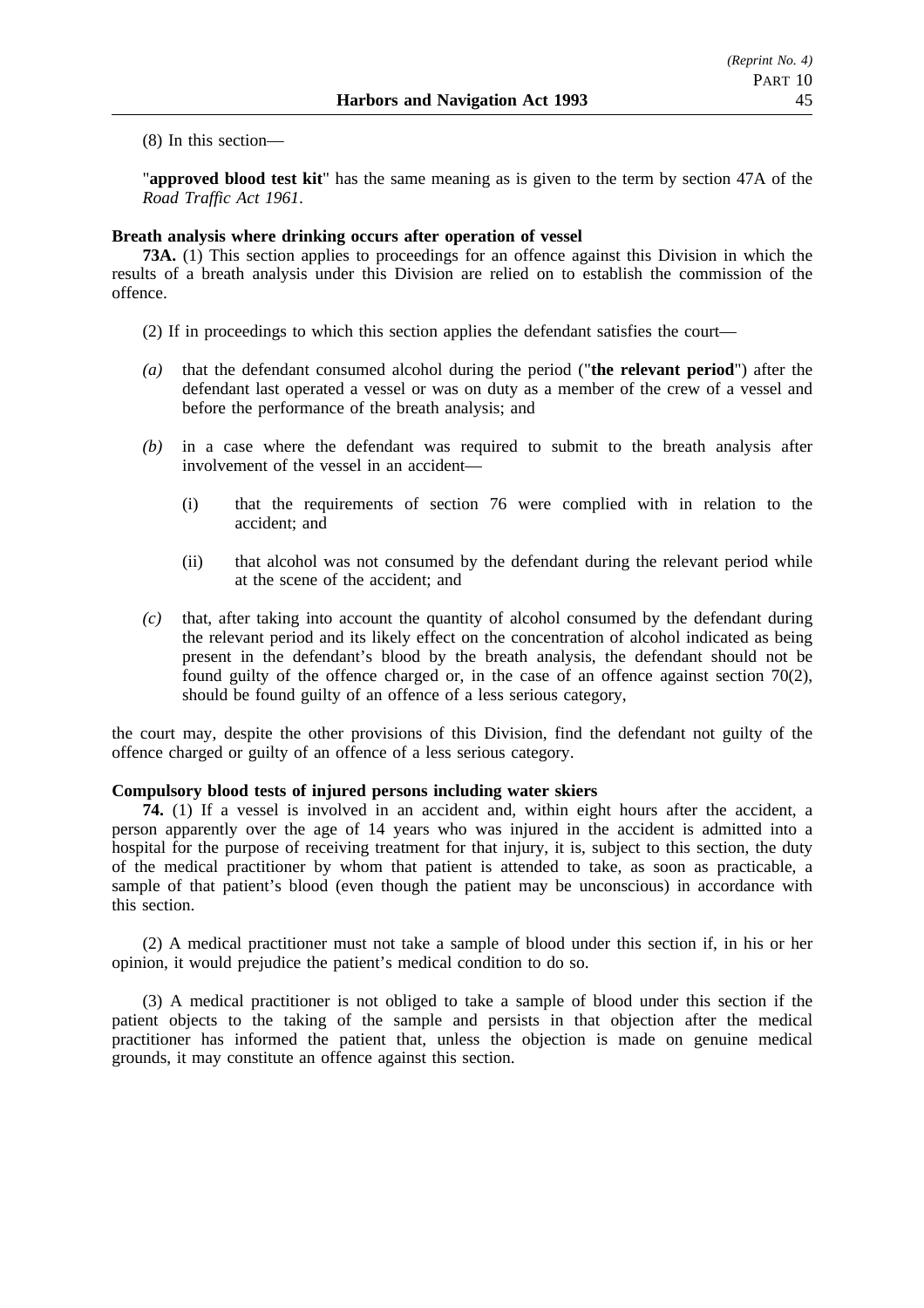(4) If a vessel is involved in an accident and a person apparently over the age of 14 years who was injured in the accident is dead on arrival at the hospital, or dies before a sample of blood has been taken in accordance with this section and within eight hours after admission to the hospital, it is the duty of the medical practitioner who certifies the cause of death, or reports the death to a coroner—

- *(a)* to take a sample of blood from the body of the deceased in accordance with this section;  $\alpha$ r
- *(b)* to notify a coroner as soon as practicable that, in view of the circumstances in which the death of the deceased occurred, a sample of blood should be taken from the body under this section.

(5) A coroner who receives a notification under subsection (4) may authorise and direct a pathologist to take a sample of blood from the body of the deceased in accordance with this section.

(6) A medical practitioner is not obliged to take a sample of blood under this section if a sample has already been taken by another medical practitioner.

(7) A medical practitioner by whom a sample of blood is taken under this section must—

- *(a)* place the sample of blood, in approximately equal proportions, in two separate containers marked with an identification number distinguishing the sample of blood from other samples of blood taken under this section and seal the containers; and
- *(b)* give to the person from whom the sample was taken, or leave with that person's personal effects at the hospital, a notice in writing advising that—
	- (i) the sample of blood has been taken under this section; and
	- (ii) a container containing part of the sample of blood and marked with the identification number specified in the notice will be available for collection by or on behalf of the person at a specified place; and
- *(c)* complete and sign a certificate containing the information required under subsection (10); and
- *(d)* make the containers and the certificate available to a member of the police force.

(8) Each container must contain a sufficient quantity of blood to enable an accurate evaluation to be made of the concentration of alcohol present in the blood and the sample of blood taken by the medical practitioner must be such as to furnish two such quantities of blood.

(9) It is the duty of the medical practitioner by whom the sample of blood is taken to take such measures as are reasonably practicable in the circumstances to ensure that the blood is not adulterated and does not deteriorate so as to prevent a proper assessment of the concentration of alcohol present in the blood of the person from whom the sample was taken.

- (10) The certificate referred to in subsection (7) must state—
- *(a)* the identification number of the sample of blood marked on the containers referred to in that subsection; and
- *(b)* the name and address of the person from whom the sample of blood was taken; and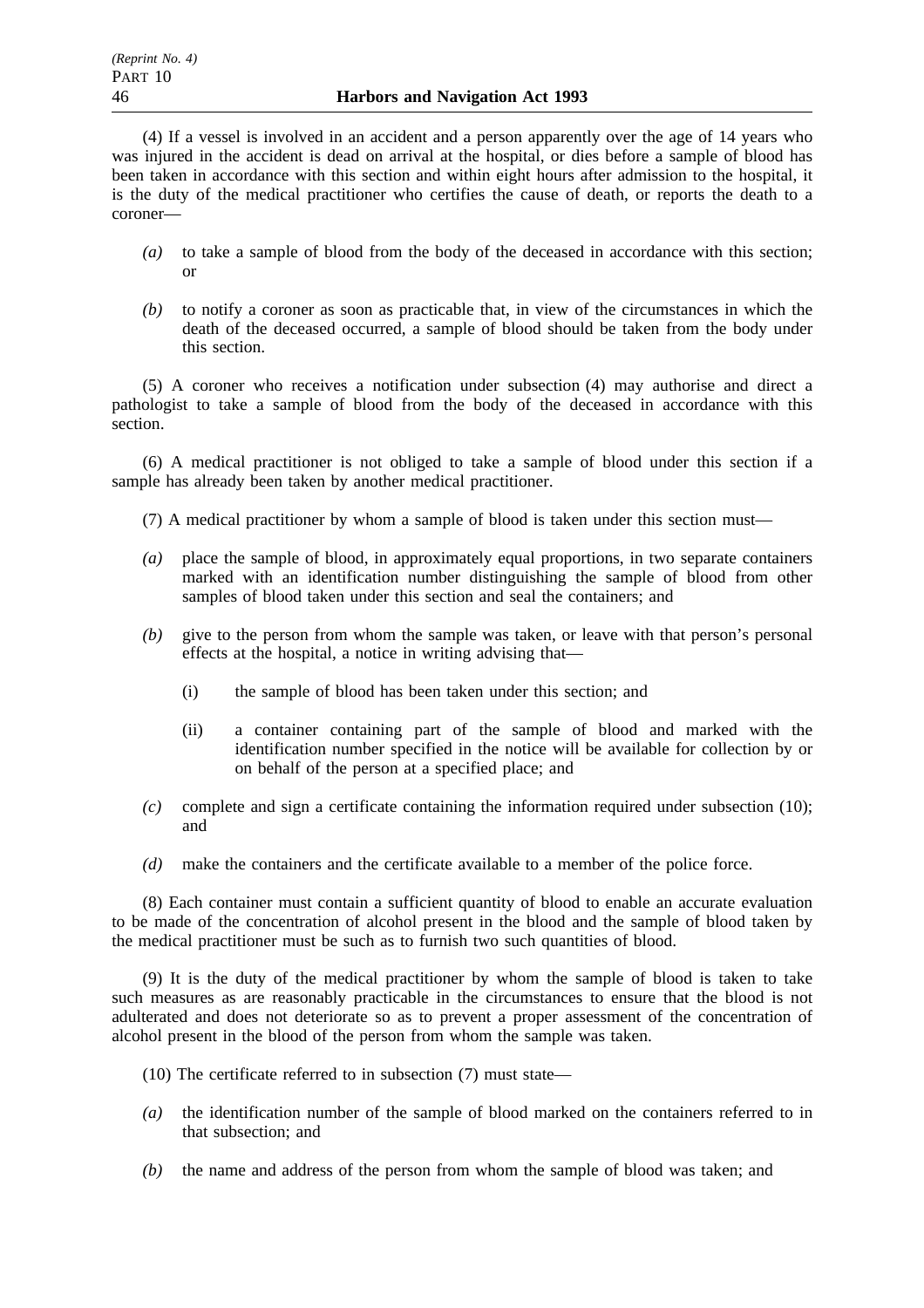- *(c)* the name of the medical practitioner by whom the sample of blood was taken; and
- *(d)* the date, time and hospital at which the sample of blood was taken; and
- *(e)* that the medical practitioner gave the notice referred to in that subsection to the person from whom the sample of blood was taken, or, as the case may be, left the notice with the person's personal effects.

(10a) One of the containers containing the sample of the person's blood must—

- *(a)* as soon as reasonably practicable be collected by a member of the police force and delivered to the place specified in the notice given to the person or left with the person's personal effects under subsection (7); and
- *(b)* be kept available at that place for collection by or on behalf of the person for the prescribed period.

(11) After analysis of the sample of blood, the analyst must sign a certificate containing the following information:

- *(a)* the identification number of the sample of blood marked on the container; and
- *(b)* the name and professional qualifications of the analyst; and
- *(c)* the date the sample of blood was received in the laboratory in which the analysis was performed; and
- *(d)* the concentration of alcohol or other drug found to be present in the sample; and
- *(e)* any factors relating to the blood sample or the analysis that might, in the opinion of the analyst, adversely affect the accuracy or validity of the analysis; and
- *(f)* any other information relating to the blood sample or analysis that the analyst thinks fit to include.

(12) On completion of an analysis of a sample of blood, the certificate of the medical practitioner by whom the sample of blood was taken and the certificate of the analyst who performed or supervised the analysis must be sent to the Minister or retained on behalf of the Minister and, in either event, copies of the certificates must be sent—

- *(a)* to the Commissioner of Police; and
- *(b)* to the medical practitioner by whom the sample of blood was taken; and
- *(c)* to the person from whom the sample of blood was taken or, if the person is dead, a relative or personal representative of the deceased.

(13) If a copy cannot be sent under subsection  $(12)(c)$  because the whereabouts of that person are unknown, a copy must be provided on application made within three years of the date of the analysis by the person from whom the sample of blood was taken or a relative or the personal representative of that person.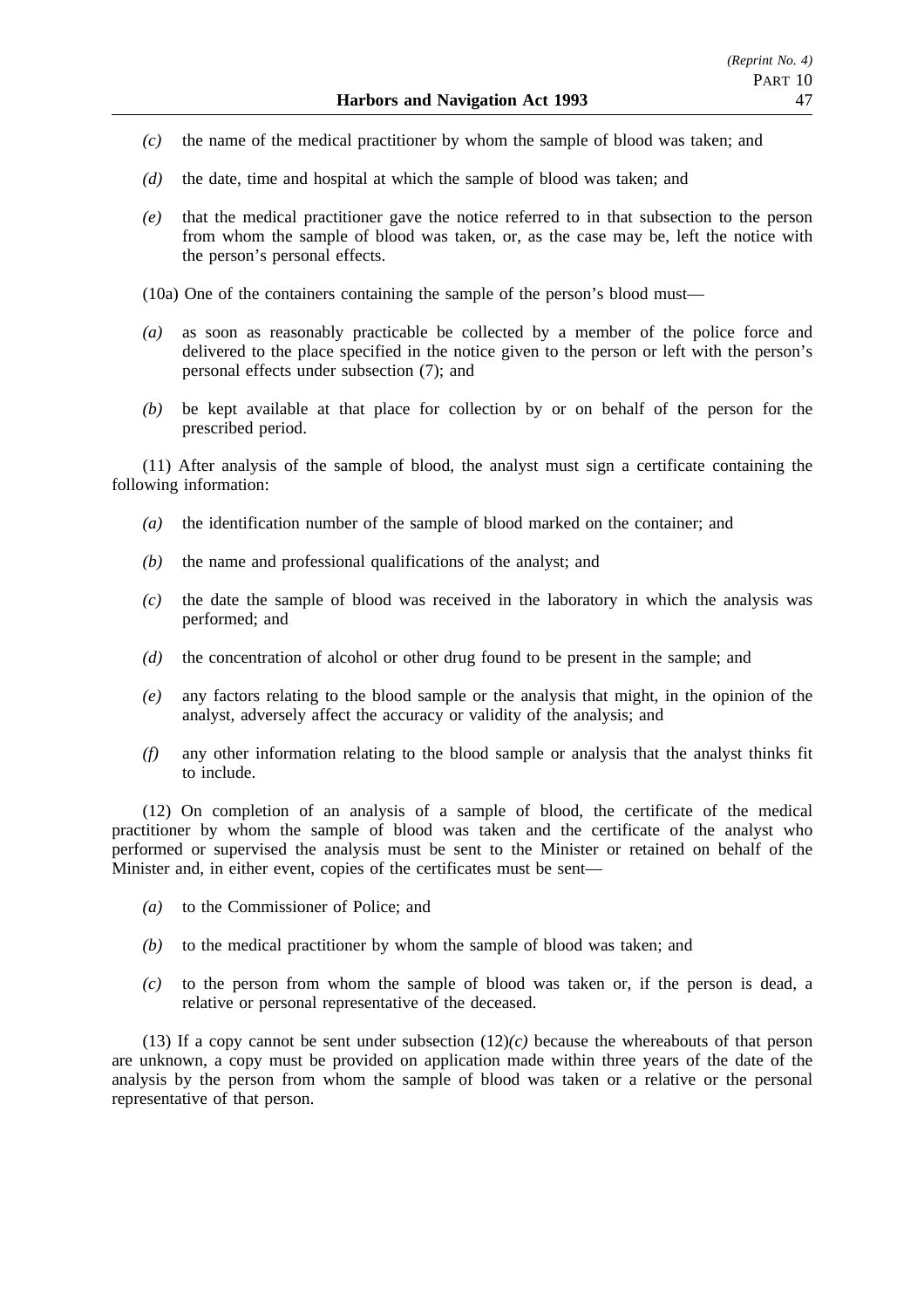(14) Subject to subsection (17), an apparently genuine document purporting to be a certificate, or a copy of a certificate, of a medical practitioner or analyst under this section is admissible in proceedings before a court and is, in the absence of proof to the contrary, proof of the matters stated in the certificate.

(15) If certificates of a medical practitioner and analyst are received as evidence in proceedings before a court and contain the same identification number for the samples of blood to which they relate, the certificates will be presumed, in the absence of proof to the contrary, to relate to the same sample of blood.

(16) If a certificate of an analyst is received in proceedings before a court, it will be presumed, in the absence of proof to the contrary, that the concentration of alcohol stated in the certificate as having been found to be present in the sample of blood to which the certificate relates was present in the sample when the sample was taken.

(17) A certificate cannot be received in evidence in proceedings for an offence unless a copy of the certificate proposed to be put in evidence at the trial is, not less than 7 days before the commencement of the trial, served on the defendant and, if the defendant, by written notice given to the complainant or informant at least 2 clear days before the commencement of the trial, requires the attendance of the person as a witness at the trial or the court in its discretion requires the personal attendance of that person, the certificate is not to be tendered.

(18) A person who, on being requested to submit to the taking of a sample of blood under this section, refuses or fails to comply with that request and who—

- *(a)* fails to assign a reason based on genuine medical grounds for that refusal or failure; or
- *(b)* assigns a reason for that refusal or failure that is false or misleading; or
- *(c)* makes any other false or misleading statement in response to the request,

is guilty of an offence.

### Penalty—

- *(a)* for a first offence—a fine of not less than \$700 and not more than \$1 200;
- *(b)* for a subsequent offence—a fine of not less than \$1 500 and not more than \$2 500.

(19) For the purpose of determining whether a particular offence is a first, second or subsequent offence, each offence against this Division for which the defendant has been convicted will be taken into account except any category 1 offence within the meaning of section 61 or an offence committed more than 5 years before the date of commission of the offence in question.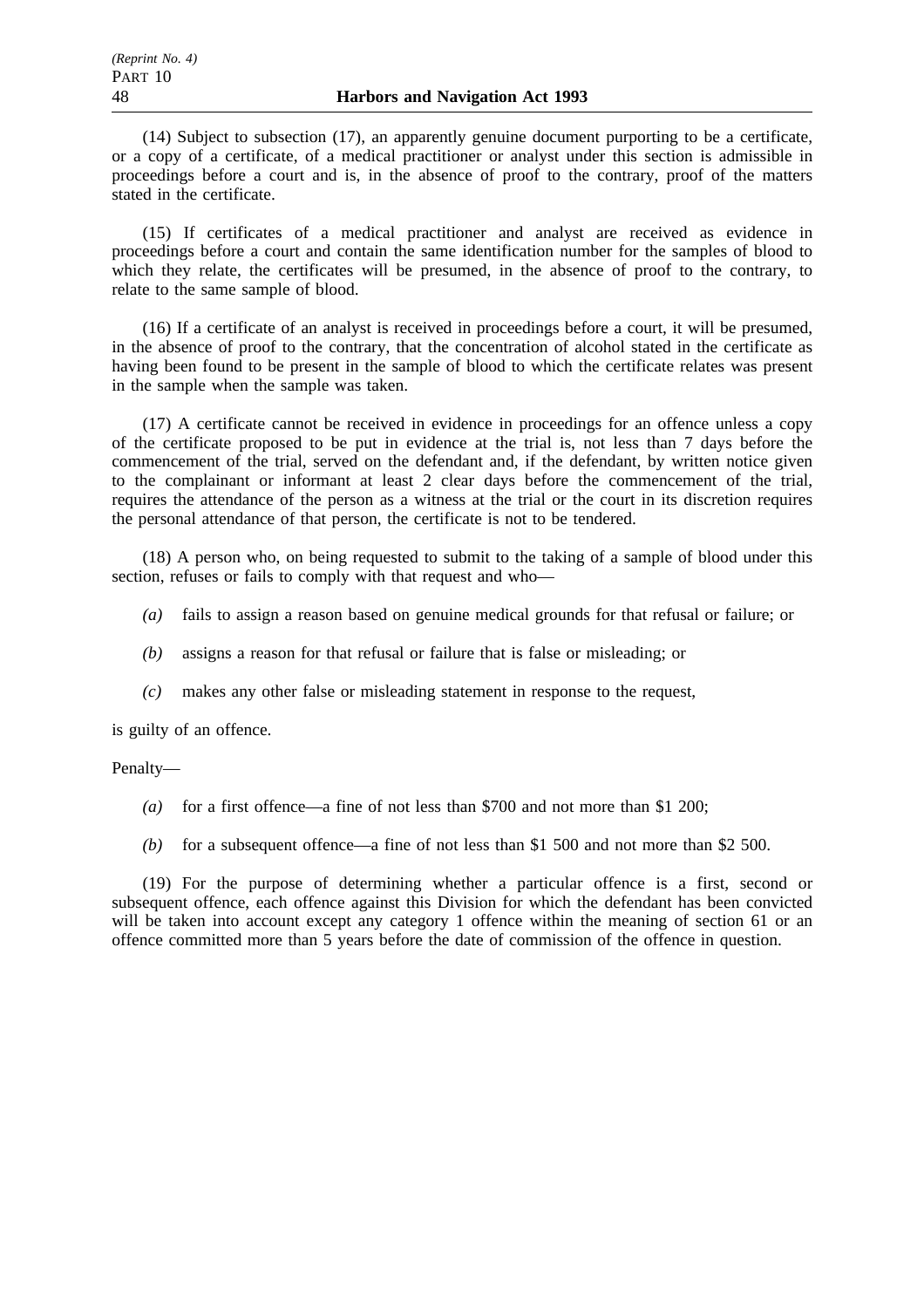# **PART 11 ACCIDENTS**

#### **Casualties to be reported**

**75.** (1) If an accident involving a vessel occurs in the jurisdiction and the accident results in loss of life or personal injury or in damage to property (except minor injury or damage excluded by regulation from the ambit of this section), the accident must be reported to the CEO or an authorised person as soon as reasonably practicable but in any event within 48 hours.

(2) A report under subsection (1) must include such particulars as may be required by the regulations, the CEO or the authorised person.

(3) If a report is not made as required by this section, the owner and the master or operator of the vessel are each guilty of an offence.

| Maximum penalty: | \$750. |
|------------------|--------|
| Expiation fee:   | \$55.  |

# **Duty to render assistance and provide particulars**

**76.** (1) If an accident involving a vessel occurs in the jurisdiction resulting in—

- *(a)* loss of life or personal injury or possible loss of life or personal injury; or
- *(b)* damage to a vessel or possible damage to a vessel,

it is the duty of a person who is in a position to do so to take any action that is reasonably practicable in the circumstances to prevent or minimise the loss, injury or damage.

(2) If an accident occurs involving a vessel, it is the duty of the person who was in charge of the vessel at the time of the accident to inform any person injured in the accident and the owner of any property damaged in the accident of his or her name and address and of the registration number of the vessel.

(3) A person who fails to discharge a duty imposed by this section is guilty of an offence.

Maximum penalty: \$1 250.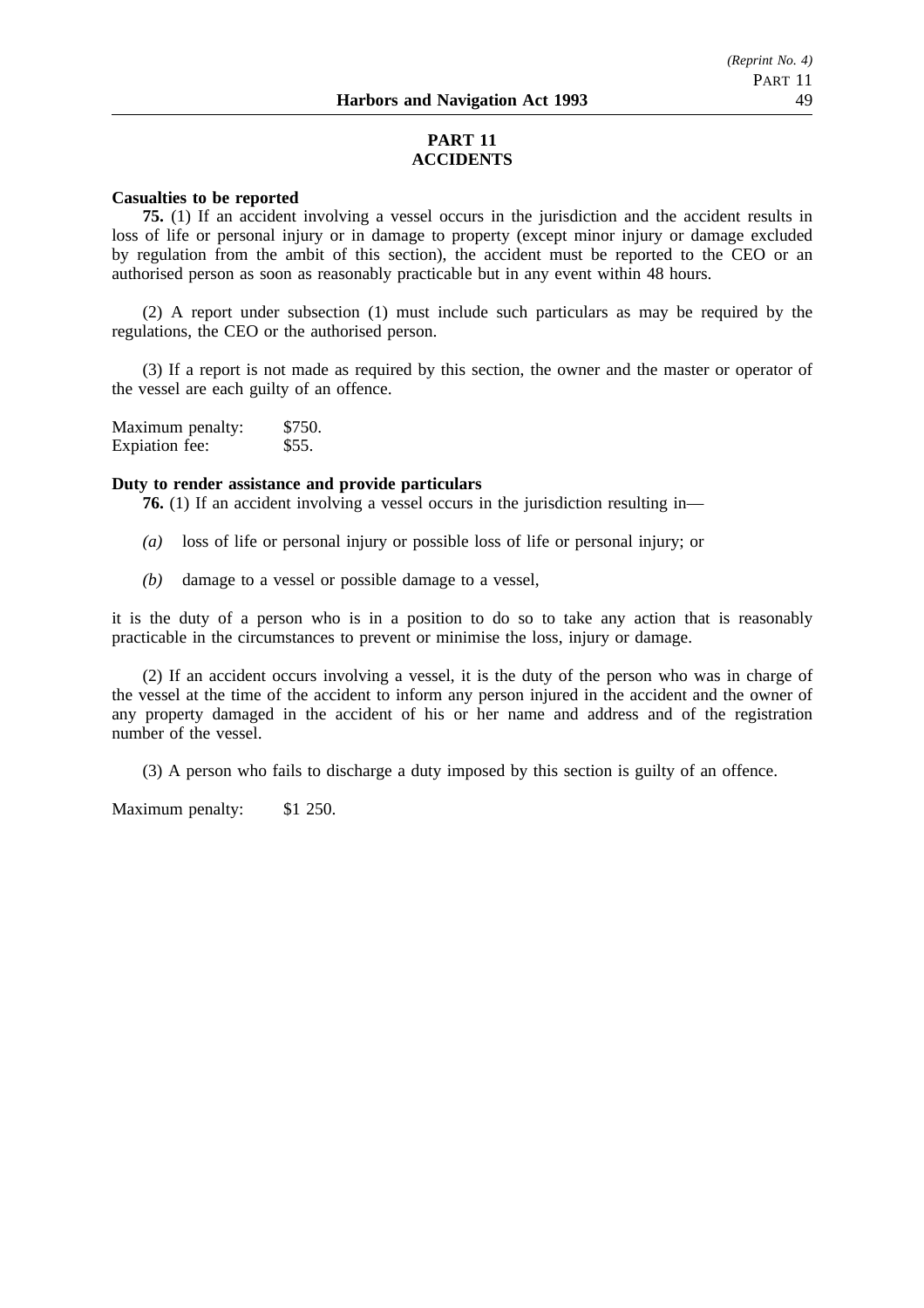# **PART 12 COURT OF MARINE ENQUIRY**

# **DIVISION 1—CONSTITUTION OF COURT**

### **Constitution of Court**

**77.** (1) The Magistrates Court is constituted the Court of Marine Enquiry for the purposes of this Act.

(2) The Magistrates Court, when sitting as the Court of Marine Enquiry, will sit with assessors.

(3) The Minister will establish a panel of expert assessors for the purposes of constituting the Court as a Court of Marine Enquiry.

(4) Whenever the Magistrates Court is to sit as the Court of Marine Enquiry, two assessors will be chosen in accordance with the regulations to sit with the Court.

(5) The function of the assessors is to assist the Court, but they do not take part in the decision of the Court.

### **DIVISION 2—ENQUIRIES INTO CASUALTIES**

#### **Enquiries into casualties**

**78.** (1) If an accident involving a vessel occurs in the jurisdiction and the accident results in loss of life or injury or in damage to property, the Minister may refer the matter to the Court of Marine Enquiry for investigation and report.

(2) If such a reference is made to the Court of Marine Enquiry, the Court must enquire into the matter and report to the Minister on the cause of the accident.

(3) If, on such an enquiry, the Court finds that a person who holds a certificate of competency under this Act is guilty of misconduct or incompetence, the Court may cancel or suspend the certificate of competency.

### **DIVISION 3—ENQUIRIES INTO MISCONDUCT OR INCOMPETENCE**

### **Enquiries into misconduct or incompetence**

**79.** (1) If there is reasonable cause to believe that a particular incident involving a vessel in the jurisdiction shows a member of the crew of the vessel to have been guilty of misconduct or incompetence, the Minister may refer the matter to the Court of Marine Enquiry for investigation and report.

(2) If such a reference is made to the Court of Marine Enquiry, the Court must enquire into the matter and report to the Minister on the matter.

(3) If, on such an enquiry, the Court finds that a person who holds a certificate of competency under this Act is guilty of misconduct or incompetence, the Court may cancel or suspend the certificate of competency.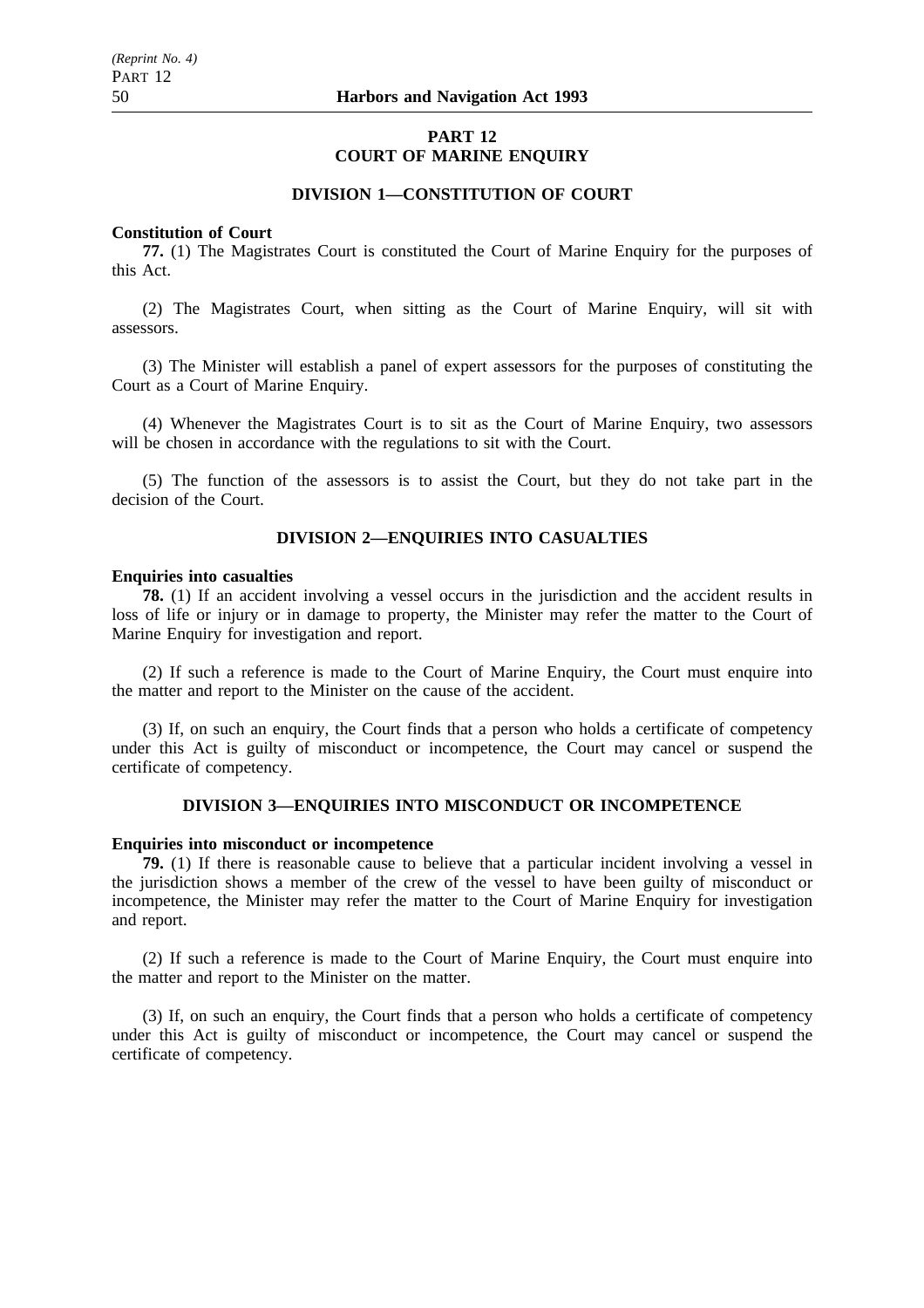### **DIVISION 4—ADMINISTRATIVE REVIEW**

### **Appellate jurisdiction**

**80.** (1) A person who is dissatisfied with a reviewable decision or determination under this Act may, within 30 days after receiving notice of the decision or determination, apply to the person by whom the decision was made for a review of the decision.

- (2) The following decisions and determinations are reviewable:
- *(a)* a decision by the CEO to refuse or cancel a pilot's licence or a pilotage exemption certificate, or to impose conditions on such a licence or certificate;
- *(b)* a decision by the CEO to refuse a certificate of competency;
- *(c)* a decision by the Minister to cancel a certificate of competency or to disqualify a person from holding a certificate of competency;
- *(d)* a decision by the Minister to declare a qualification that is under the regulations equivalent to a certificate of competency to be inoperative in the jurisdiction;
- *(e)* a decision by the CEO to refuse or cancel a licence permitting the hiring out of vessels or to impose conditions on such a licence;
- *(f)* a decision by the CEO to refuse a certificate of survey or to impose conditions on a certificate of survey or to refuse consent to a structural alteration to the hull of a vessel, or material alteration to the equipment of a vessel, in respect of which a certificate of survey is in force;
- *(g)* a decision by the CEO to refuse a loadline certificate or to impose conditions on a loadline certificate or to refuse to consent to a structural alteration to the hull of a vessel, or a material alteration to the markings on a vessel, in respect of which a loadline certificate is in force;
- *(h)* a decision by the CEO to prohibit use of a vessel;
- *(i)* a determination by the State Crewing Committee.

(3) If the applicant is dissatisfied with the decision made on the review, the applicant may apply to the Court of Marine Enquiry for a further review of the decision and, on such a review, the Court may—

- *(a)* confirm, vary or reverse that decision or determination; and
- *(b)* make such consequential or ancillary orders as the Court thinks fit.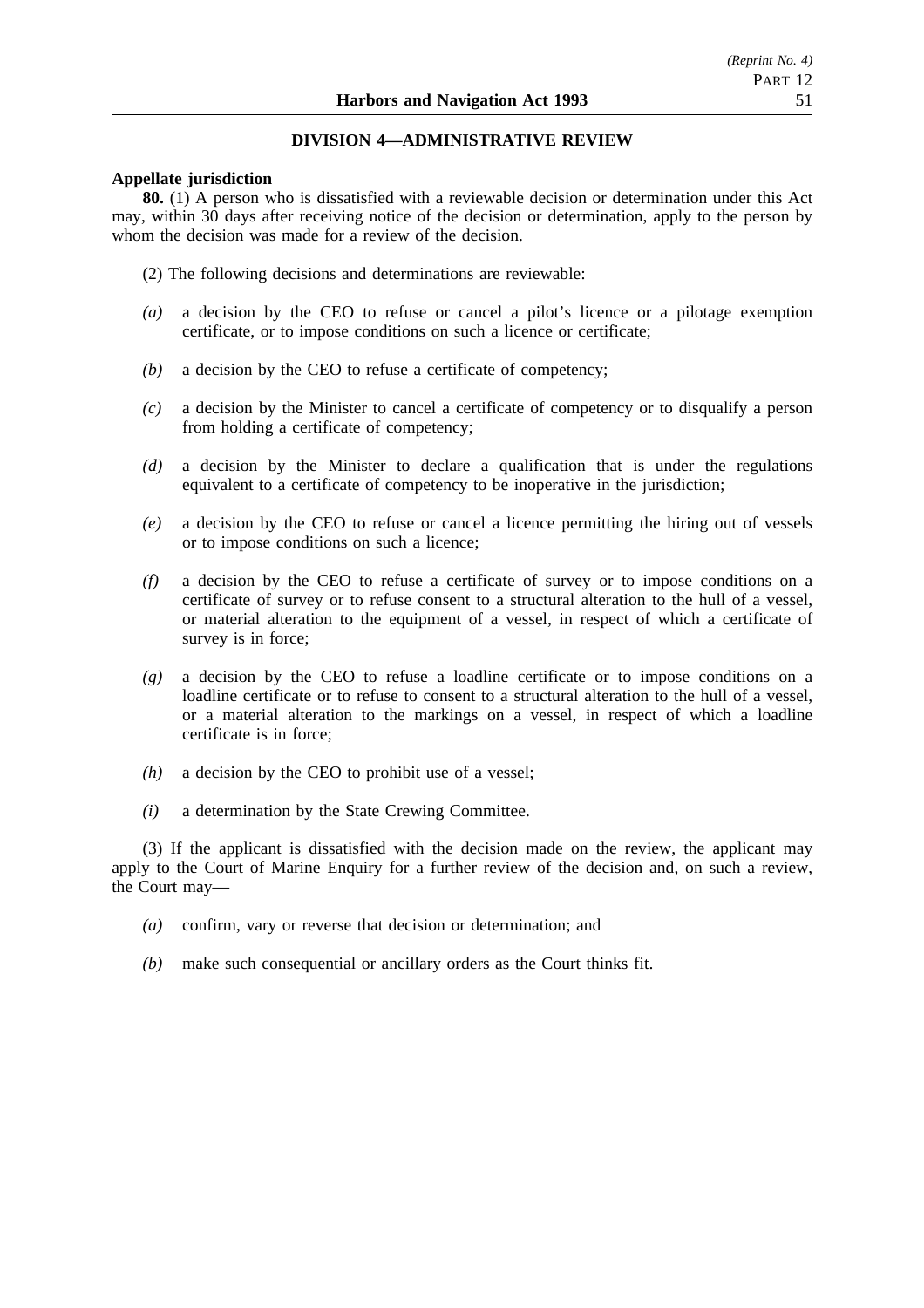# **PART 13**

# **APPLICATION OF COMMONWEALTH ACT AND INTERNATIONAL CONVENTIONS**

### **Application of Commonwealth Act**

**81.** The regulations may apply the Commonwealth Act or specified provisions of the Commonwealth Act (subject to exclusions, adaptations and modifications set out in the regulations) to vessels in the jurisdiction or to the owners and crews of such vessels.

# **Agreement between the Commonwealth and the State**

**82.** The Governor may arrange with the Governor-General of the Commonwealth—

- *(a)* for the carrying out on behalf of the State of functions under this Act by officers of the Commonwealth; or
- *(b)* for the carrying out on behalf of the Commonwealth of functions under the Commonwealth Act by officers of the State.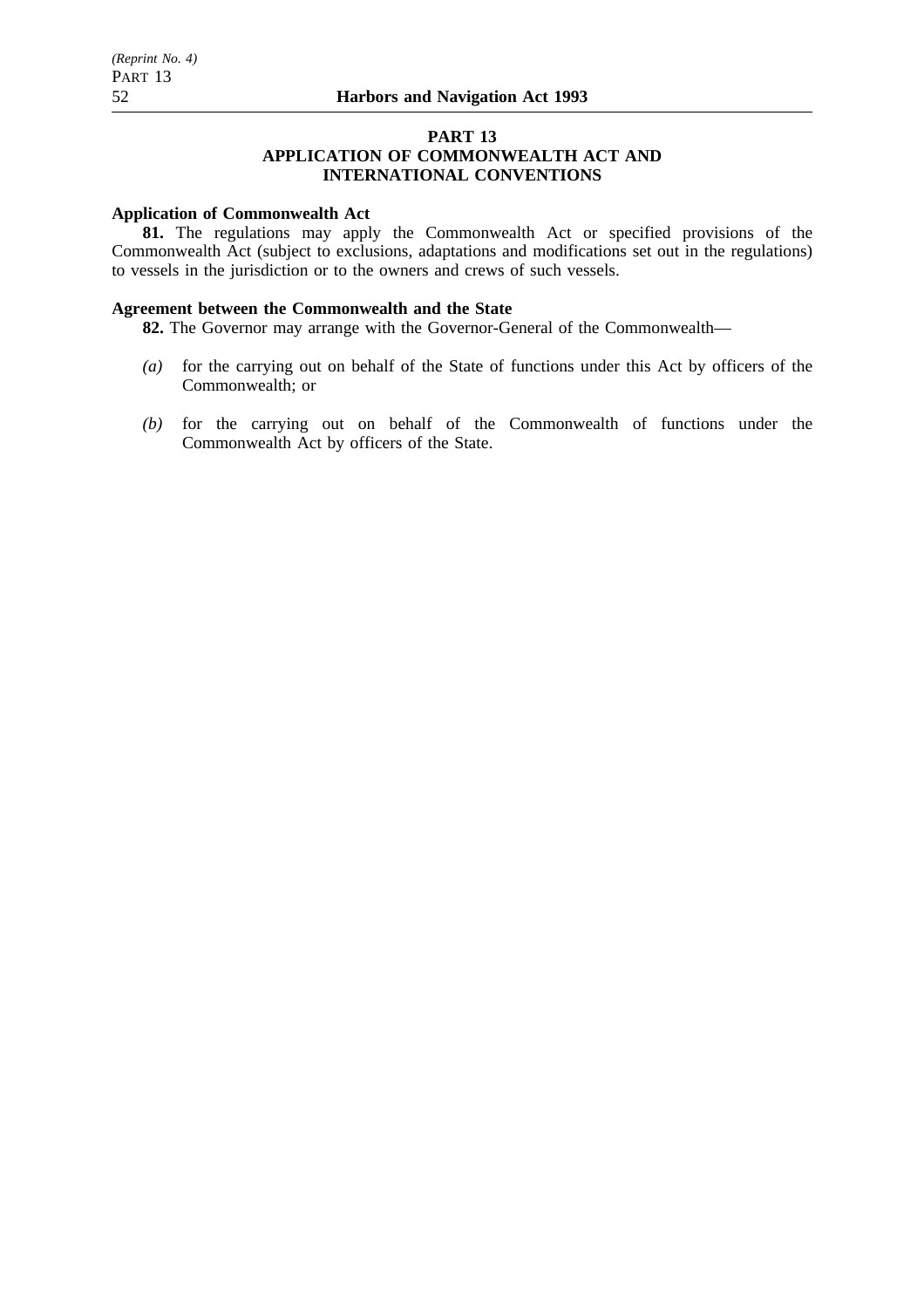# **PART 14 MISCELLANEOUS**

### **Regattas, etc.**

**83.** (1) The CEO may, by instrument in writing, exempt the participants, and any person or class of persons performing incidental or ancillary functions, in any regatta, race, contest or other activity likely to involve the operation of vessels in contravention of this Act from specified provisions of this Act.

(2) An exemption under this section—

- *(a)* may be granted or refused at the discretion of the CEO (but an exemption cannot be granted in respect of an activity that is to take place within a Corporation port unless the Corporation concurs); and
- *(b)* operates for a period specified in the instrument of exemption; and
- *(c)* is subject to conditions specified in the instrument of exemption.
- (3) The CEO has an absolute discretion to cancel an exemption granted under this section.

# **Conduct on board vessels**

**84.** (1) A person who behaves in an offensive or disorderly manner while on board a vessel is guilty of an offence.

Maximum penalty: \$1 250.

(2) A person who molests a passenger or a member of the crew of a vessel is guilty of an offence.

Maximum penalty: \$1 250.

(3) If the conduct of a person on board a vessel threatens the safety of the vessel or disrupts good order on the vessel, the person in charge of the vessel, or a person acting on his or her authority, may exercise reasonable force to restrain that person.

### **Unlawful use of vessels**

**85.** A person who operates or interferes with a vessel without the owner's consent and without any other lawful authority or excuse is guilty of an offence.

Maximum penalty: \$1 250.

\*\*\*\*\*\*\*\*\*\*

### **Evidentiary provision**

**87.** (1) In any legal proceedings—

- *(a)* a certificate apparently signed by the Minister or the CEO as to a delegation of powers under this Act is, in the absence of proof to the contrary, proof of the matter certified;
- *(b)* a certificate apparently signed by an authorised person that a place referred to in the certificate is within the jurisdiction is, in the absence of proof to the contrary, proof of the fact so certified;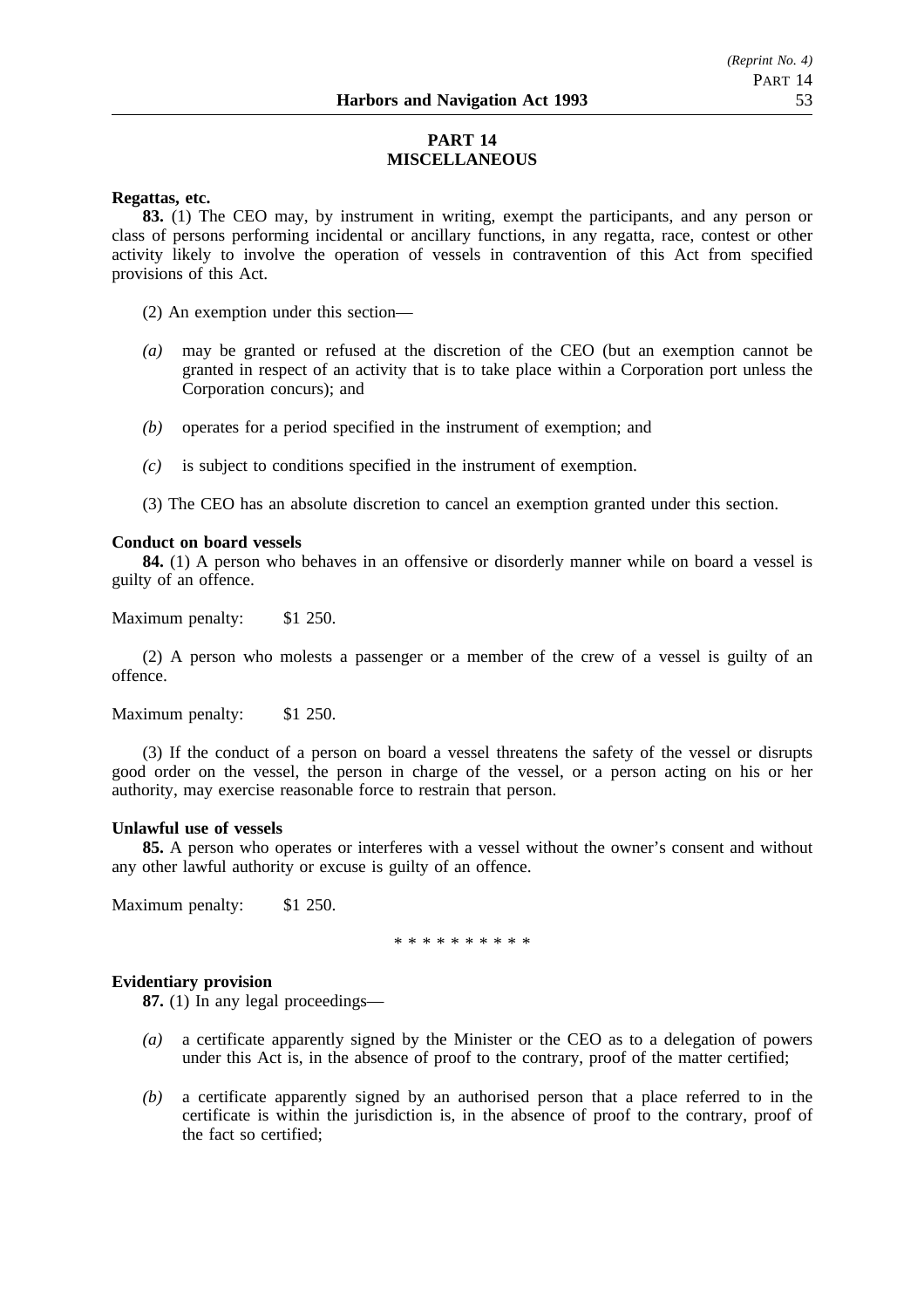- *(c)* a certificate apparently signed by the CEO or a delegate of the CEO certifying that, as at a date specified in the certificate, a person named in the certificate held or did not hold a licence, certificate, or exemption under this Act of a kind referred to in the certificate is, in the absence of proof to the contrary, proof of the matter so certified;
- *(d)* a certificate apparently signed by the CEO or a delegate of the CEO certifying that, as at a date specified in the certificate, a vessel referred to in the certificate was or was not registered under this Act is, in the absence of proof to the contrary, proof of the matter so certified;
- *(e)* a certificate apparently signed by the CEO or a delegate of the CEO certifying that, as at a date specified in the certificate, a certificate of survey or loadline certificate was or was not in force in respect of a vessel is, in the absence of proof to the contrary, proof of the matter so certified;
- *(f)* a certificate apparently signed by the CEO or a delegate of the CEO, as to the engine capacity or power of a specified vessel is, in the absence of proof to the contrary, proof of the matter so specified;
- *(g)* a certificate apparently signed by the CEO or a delegate of the CEO to the effect that a specified document had not been received by the CEO or the department on or before a specified date is, in the absence of proof to the contrary, proof that the document had not been lodged or given on or before that day.

(2) In proceedings for an offence against this Act, an allegation in a complaint that a specified person is or was the owner, the master or the operator of a vessel will be accepted, in the absence of proof to the contrary, as proof of the matter so alleged.

# **Time within which prosecution must be commenced**

**88.** A prosecution for an offence against this Act must be commenced within 12 months after the date on which the offence is alleged to have been committed.

# **Officers' liability**

**89.** (1) The Crown, the Minister or the CEO incurs no civil liability in consequence of—

- *(a)* the issue of any licence, certificate, exemption or consent under this Act; or
- *(b)* any act or omission with regard to the establishment, positioning or operation of navigational aids.

(2) An authorised person incurs no civil liability under this Act for an honest act or omission in the exercise or purported exercise of powers under this Act.

(3) Any liability that would, but for subsection (2), attach to an authorised person attaches instead to the Crown.

### **Recreational boating fund**

**90.** (1) All fees and charges recovered under this Act in relation to recreational vessels (other than fees and charges recovered under Part 5) must be paid into a separate fund.

(2) That fund is to be applied to defray the costs of administering this Act insofar as it relates to recreational vessels and may only be applied for that purpose.

# **Regulations**

**91.** (1) The Governor may make regulations for the purposes of this Act.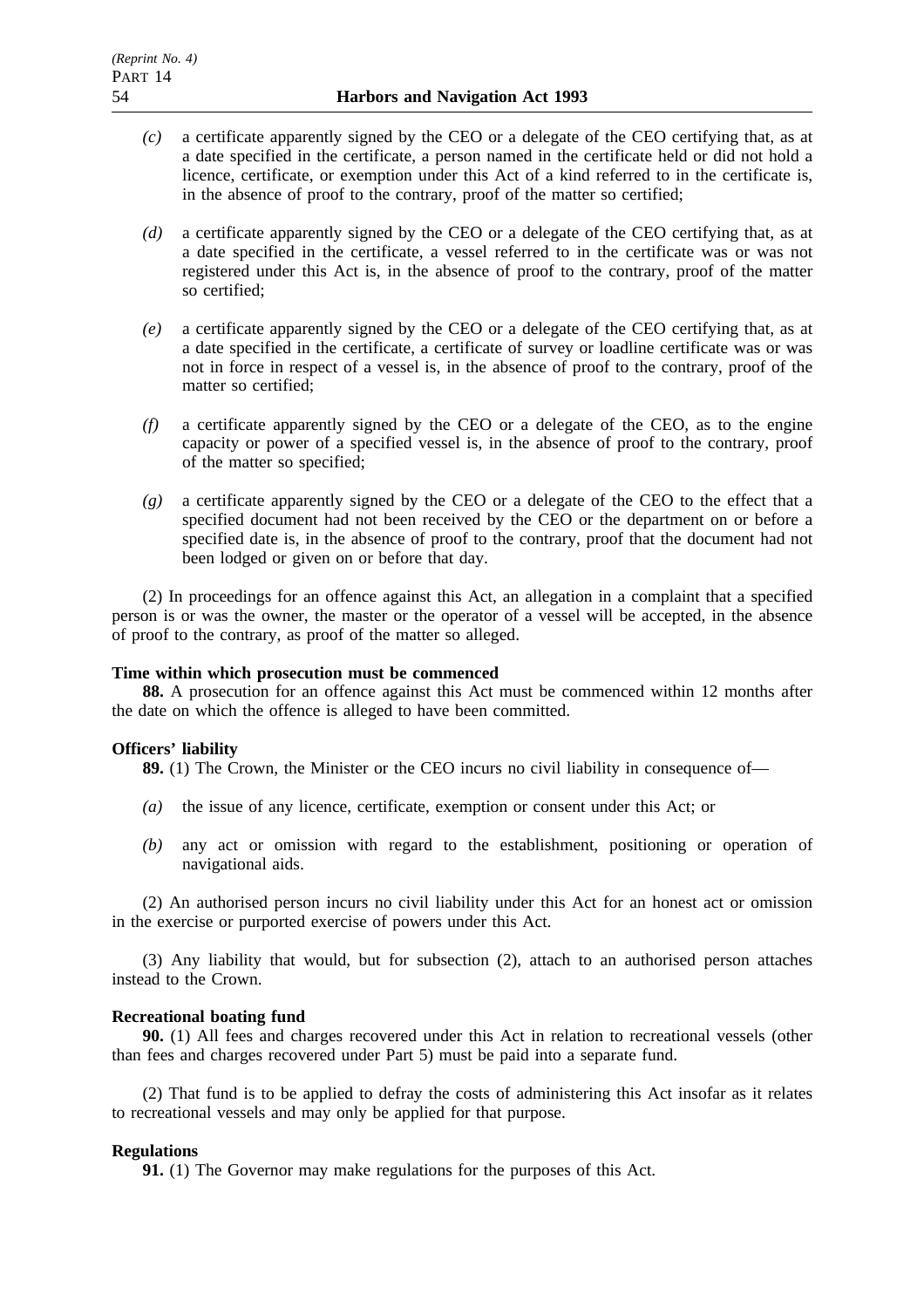- (2) The regulations may, for example—
- *(a)* provide for the management of harbors and the admission and removal of vessels from them;
- *(b)* regulate the mooring or anchorage of vessels;
- *(c)* empower an authorised person to take action to move and secure any vessel that has not been anchored or moored in accordance with the regulations;
- *(d)* regulate the loading, unloading, carriage or handling of goods, making any special provision that may be necessary or desirable in relation to dangerous goods or any other particular class of goods;
- *(e)* regulate the storage of goods, making any special provision that may be necessary or desirable for the storage of dangerous goods or any other particular class of goods;
- *(f)* require the use of lights or signals to minimise the risk of collisions in harbors;
- *(g)* make any provision necessary or desirable to secure safety and good order in harbors or on harbor facilities or otherwise within the jurisdiction;
- *(h)* regulate the navigation of vessels within the jurisdiction;
- *(i)* impose rules to regulate navigation within the jurisdiction, to prevent collisions and to improve safety;
- *(j)* regulate the use of hire-and-drive vessels;
- *(k)* require the lighting and marking of vessels and of structures situated in or in the vicinity of navigable waters;
- *(l)* require the master or agent of every vessel or of every vessel of a specified class to announce the arrival of the vessel in a harbor;
- *(m)* require information as to goods to be loaded or unloaded to be kept and provided by the master or owner of a vessel or shipping agents, regulate the form in which the information is to be provided, and fix civil or criminal penalties for failing to provide the required information within the time allowed by the regulations;
- *(n)* require information as to pilotage to be kept and provided by the master or pilot of a vessel;
- *(o)* limiting the Minister's liability for loss of, or damage to, goods occurring while the goods are in the Minister's custody or the Minister is otherwise responsible for the goods;
- *(p)* regulate, restrict or prohibit parking, or otherwise control traffic, on or in the vicinity of land or any structure under the care, control and management of the Minister;
- *(q)* require that specified equipment be carried by, or fitted to, vessels of a specified class;
- *(r)* declare any part of the jurisdiction to be a speed zone and impose a speed limit for that zone or otherwise impose speed limits in any part of the jurisdiction;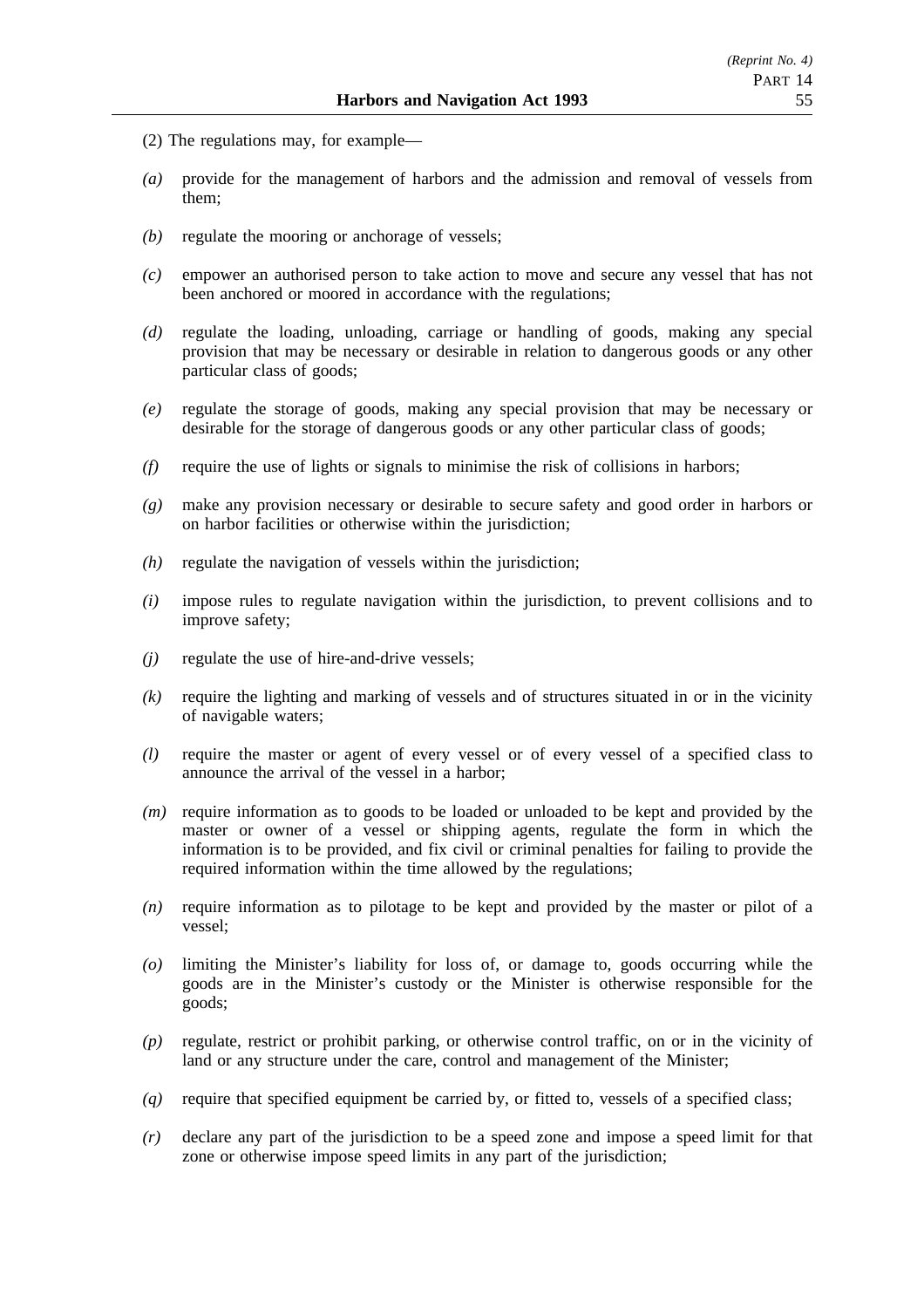- *(s)* regulate, restrict or prohibit the discharge of pollutants into waters within the jurisdiction or make any other provision to prevent or reduce pollution;
- *(t)* place limits on the mass or volume of cargo that may be carried by a vessel or the number of passengers and crew or otherwise regulate the loading of vessels;
- *(u)* provide for the designation of parts of wharfs or harbor facilities as restricted areas, and empower authorised persons to direct persons not to enter, or to leave, a restricted area;
- *(v)* place limits on the mass of vehicles on or in the vicinity of land, or any structure, under the care, control and management of the Minister;
- *(w)* require and regulate the reporting of accidents on or in the vicinity of land or any structure under the care, control and management of the Minister;
- *(x)* regulate, restrict or prohibit the deposit of waste on or in the vicinity of land or any structure under the care, control or management of the Minister;
- *(y)* regulate trade, advertisement or other commercial or recreational activity on or in the vicinity of land or any structure under the care, control and management of the Minister;
- *(z)* regulate, restrict or prohibit the carriage of dangerous cargoes;
- *(aa)* regulate the form or manner of any application under this Act and require documents or information to accompany such application;
- *(ab)* regulate the transfer of registration of a vessel or the transfer of a licence to carry on a business of hiring out vessels under this Act;
- *(ac)* fix fees to be paid in respect of any matter under this Act and regulate the recovery, waiving or reduction of such fees;
- *(ad)* fix and impose a levy to be paid (in addition to the registration fee) on the registration or renewal of the registration of a power-driven recreational vessel and provide for the revenue derived from the levy to be paid into a special fund to be used for the purpose of establishing, maintaining and improving recreational boating facilities;
- *(ae)* fix and impose a levy in respect of commercial fishing vessels, provide for the payment and recovery of the levy, and provide for the revenue derived from the levy to be paid into a special fund to be used for the purpose of establishing, maintaining and improving facilities for commercial fishing vessels;
- *(af)* provide for a committee (with a majority of members nominated by relevant interest groups) to advise the Minister on the amounts of the levies imposed under paragraphs *(ad)* and *(ae)* and the application of the special funds established under those paragraphs;
- *(ag)* fix default charges to be paid if an amount payable under this Act is not paid within a time allowed by the regulations for payment;
- *(ah)* make provisions in relation to evidence in proceedings for an offence against the regulations;
- *(ai)* exempt (conditionally or unconditionally) specified persons or vessels or persons or vessels of a specified class, from the provisions, or any specified provisions, of this Act.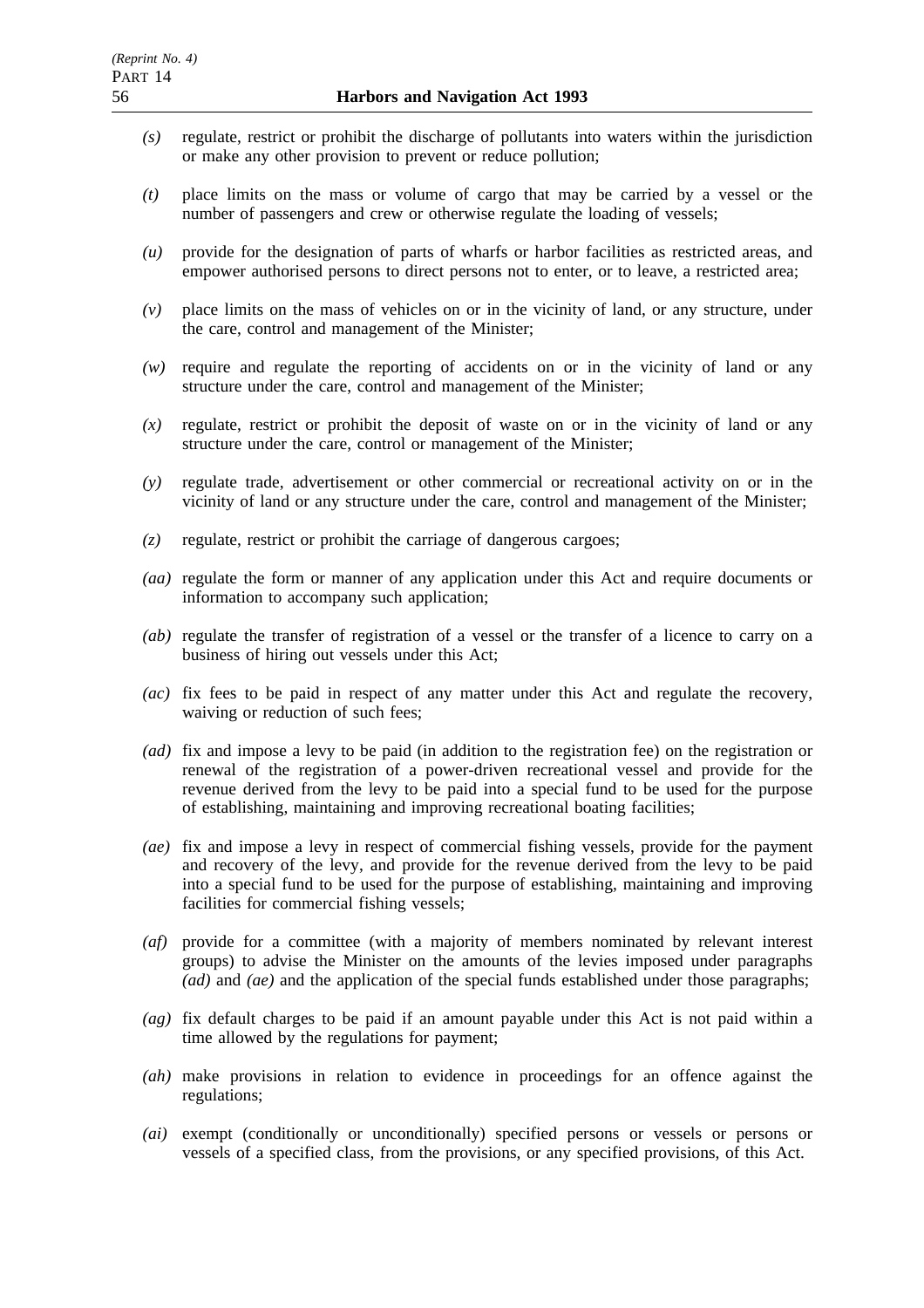(3) A regulation may be of general or limited application according to the class of vessels to which it applies, the area in which it applies, the circumstances of its application, or any other specified factor.

(4) A regulation may confer discretionary powers on the Minister, the CEO or an authorised person.

(5) The regulations may incorporate or operate by reference to a code or standard published by a specified authority as in force at a specified time or as in force from time to time.

(6) If a code or standard is referred to or incorporated in the regulations—

- *(a)* a copy of the code or standard must be kept available for inspection by members of the public, without charge and during normal office hours, at an office or offices specified in the regulations; and
- *(b)* evidence of the contents of the code or standard may be given in any legal proceedings by production of a document apparently certified by the Minister to be a true copy of the code or standard.

(7) The regulations may impose fines, not exceeding \$5 000, for offences against the regulations.

(8) The regulations may fix expiation fees for alleged offences against the regulations.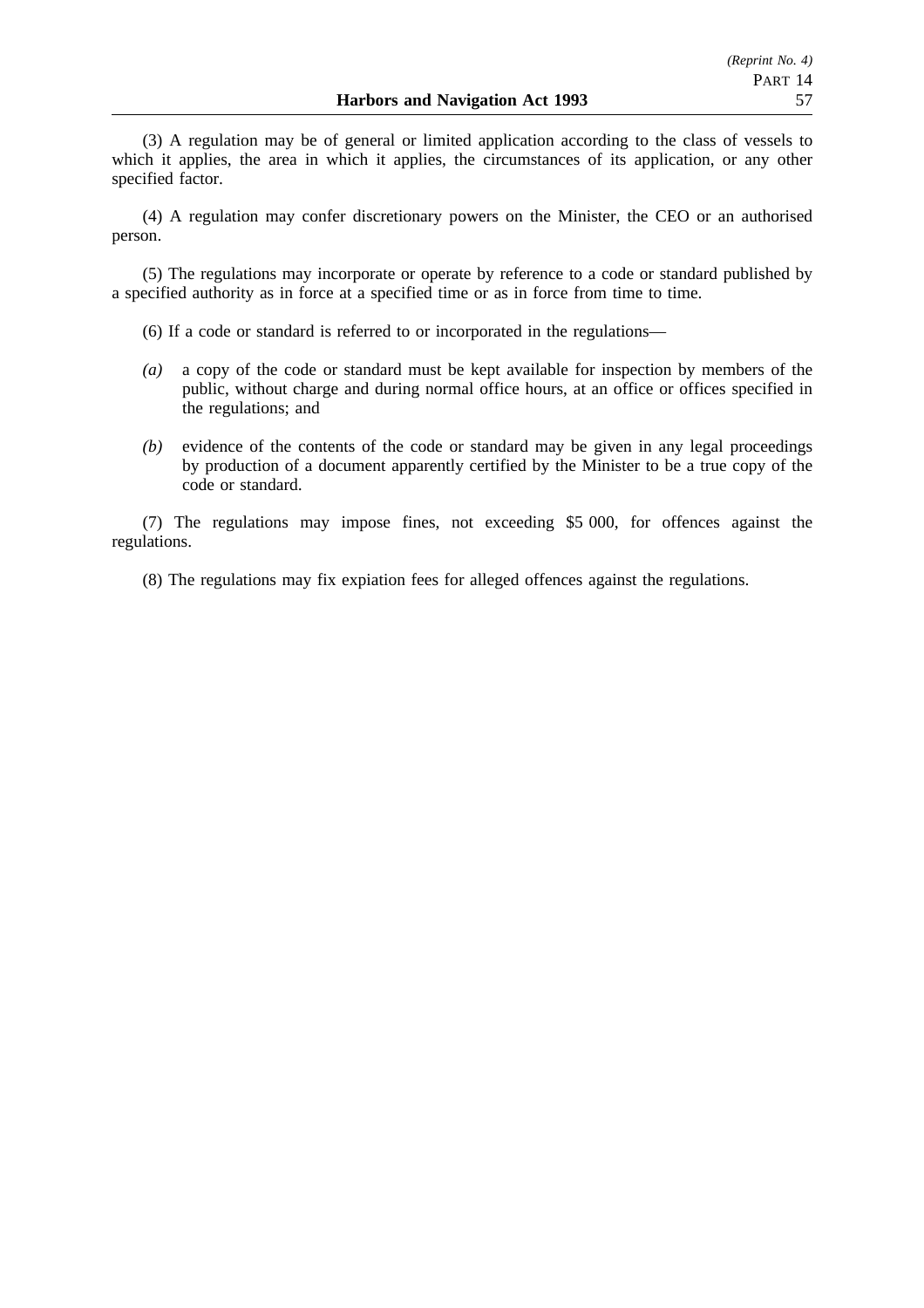# **SCHEDULE 1** *Harbors*

#### **Harbors to which this Act applies**

**1.** (1) This Act applies to the following harbors:

| American River           | Point Turton    | Rapid Bay          |
|--------------------------|-----------------|--------------------|
| Ardrossan                | Port Adelaide   | Robe               |
| Beachport and Southend   | Port Augusta    | <b>Streaky Bay</b> |
| Cape Jaffa               | Port Bonython   | Thevenard          |
| Cape Jervis              | Port Broughton  | Venus Bay          |
| Coffin Bay               | Port Giles      | Victor Harbor      |
| Cowell (Franklin Harbor) | Port MacDonnell | Vivonne Bay        |
| Kingscote                | Port Pirie      | Wallaroo           |
| Kingston SE              | Port Lincoln    | Whyalla            |
| Klein Point              | Port Stanyac    |                    |
| Penneshaw                | Port Wakefield  |                    |

(2) Regulations may be made under this Act defining the boundaries to any of the harbors referred to above.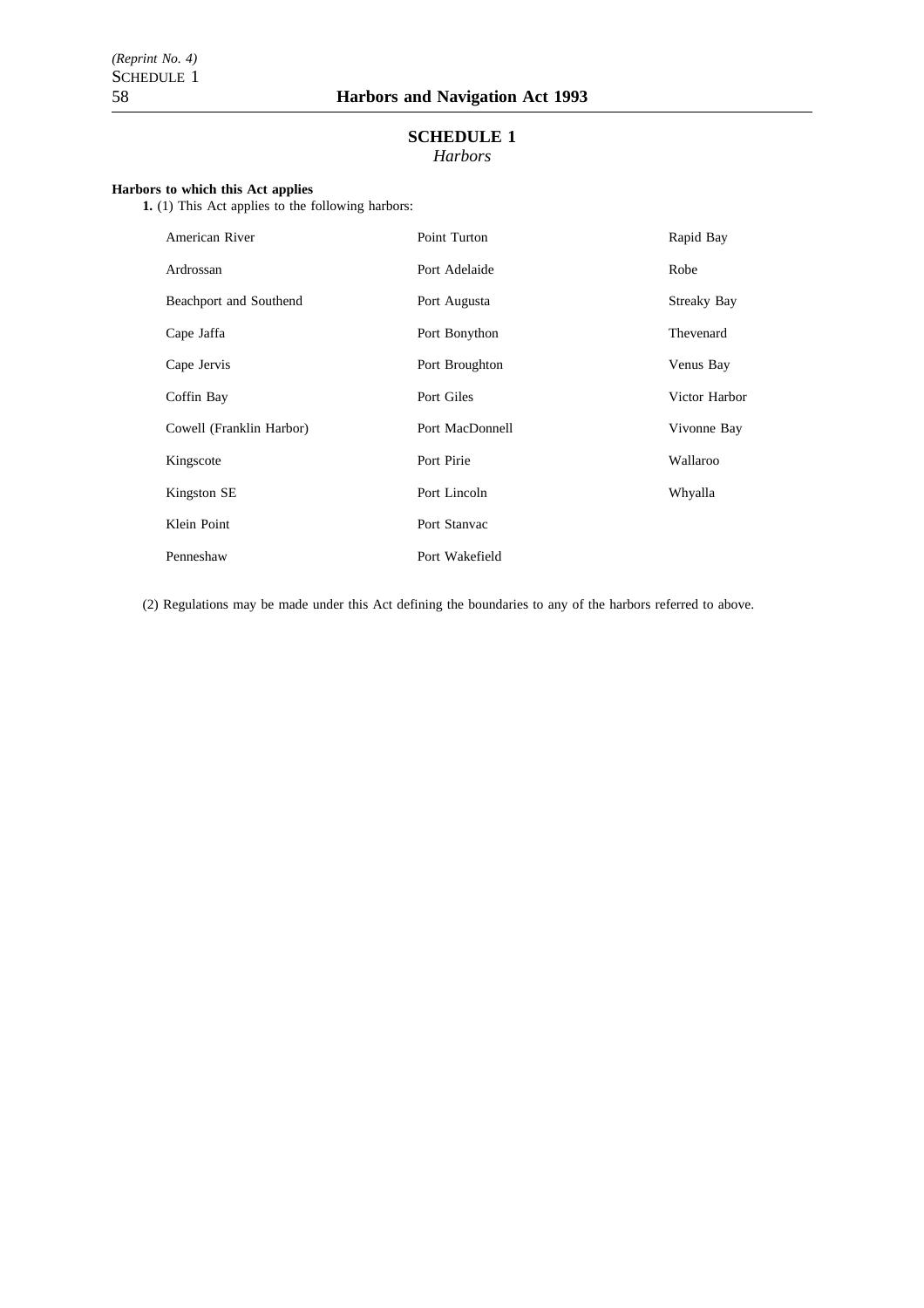### **SCHEDULE 2**

*Repeal and Transitional Provisions*

#### **Repeal**

**1.** The following Acts are repealed:

- *(a)* the *Boating Act 1974*;
- *(b)* the *Harbors Act 1936*;
- *(c)* the *Marine Act 1936*.

#### **Transitional provisions**

**2.** (1) A certificate of survey in force under the *Marine Act 1936* immediately before the commencement of this Act continues in force subject to this Act as if it were a certificate of survey issued under this Act.

(2) A certificate of competency in force under the *Marine Act 1936*, or a boat operator's licence in force under the *Boating Act 1974*, immediately before the commencement of this Act, continues in force subject to this Act as if it were a certificate of competency issued under this Act.

(3) If the Governor had withdrawn land from the Minister under section 64(4) of the *Harbors Act 1936*, the withdrawal remains in effect for the purposes of this Act unless revoked by the Governor.

(4) A loadline certificate in force under the *Marine Act 1936* immediately before the commencement of this Act continues in force subject to this Act as if it were a loadline certificate issued under this Act.

(5) A special permit to operate a vessel in force under the *Boating Act 1974* immediately before the commencement of this Act continues in force subject to this Act as if it were a special permit issued under this Act.

(6) A licence in force under Part 3A of the *Boating Act 1974* immediately before the commencement of this Act continues in force subject to this Act as if it were a licence issued under Part 8 and as if the conditions of the licence had been imposed under Part 8.

(7) The registration of a vessel in force under the *Boating Act 1974* immediately before the commencement of this Act continues in force subject to this Act as if it were registration of the vessel under this Act.

(8) By-laws in force under the *Harbors Act 1936* immediately before the commencement of this Act continue in force subject to this Act as if they were made under this Act.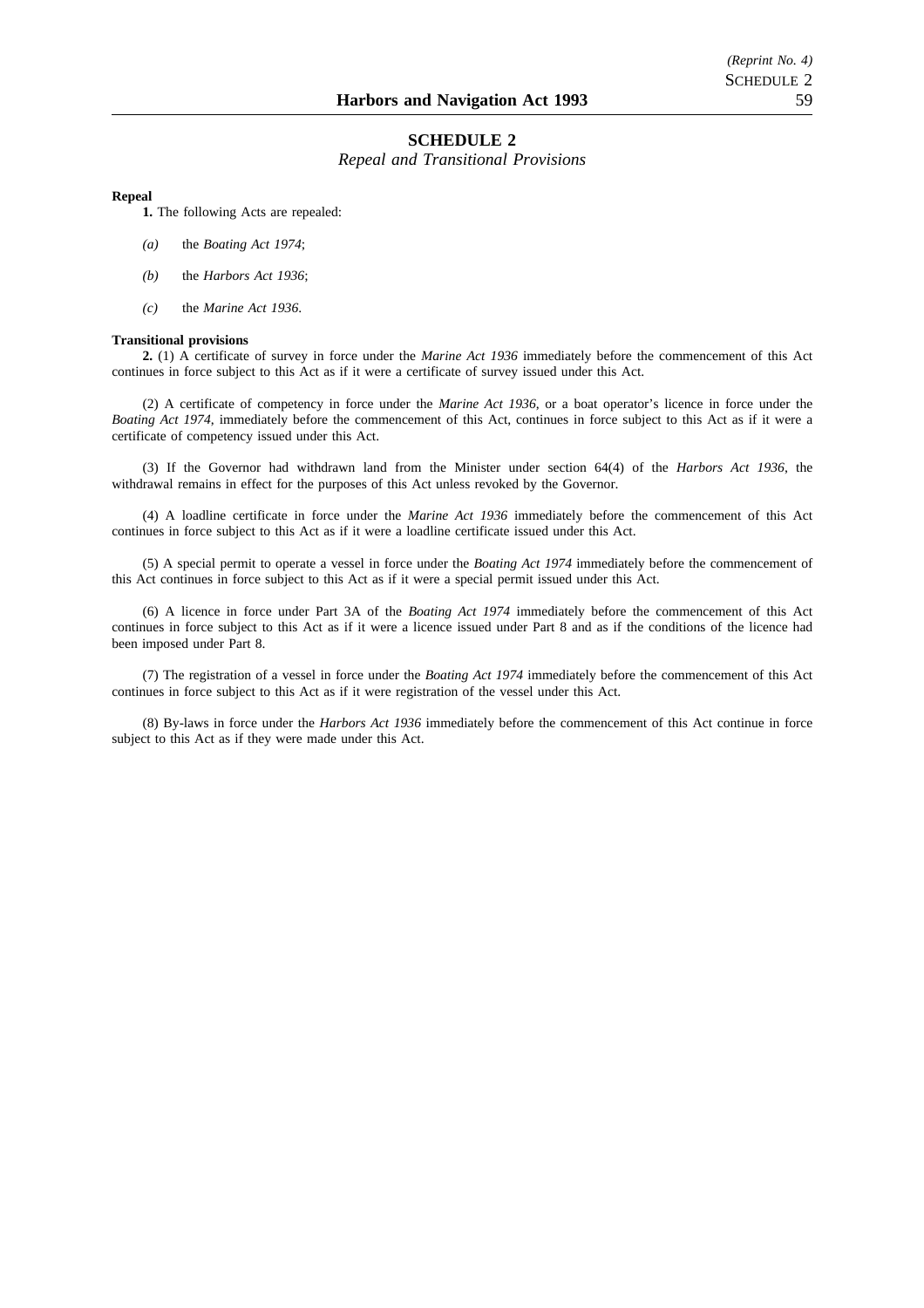# **APPENDIX 1**

### **LEGISLATIVE HISTORY**

#### **Transitional Provisions**

(*Transitional provision from Statutes Amendment and Repeal (Common Expiation Scheme) Act 1996, s. 5*)

5. An Act repealed or amended by this Act will continue to apply (as in force immediately prior to the repeal or amendment coming into operation) to an expiation notice issued under the repealed or amended Act.

**(***Transitional provision from Harbors and Navigation (Miscellaneous) Amendment Act 2000, s. 14***)**

**14. (1) On the commencement of section 7 of this Act, the appointed members of the State Crewing Committee who held office immediately prior to that commencement vacate their offices so that appointments may be made to the Committee under the principal Act as amended by this Act.**

**(2) Subsection (1) does not derogate from section 16 of the** *Acts Interpretation Act 1915***.**

#### **Legislative History**

(*entries in bold type indicate amendments incorporated since the last reprint*)

Section  $4(1)$ :

| Section $4(1)$ :            | definition of "the Corporation" inserted by 45, 1994, s. 2                        |
|-----------------------------|-----------------------------------------------------------------------------------|
|                             | definition of "a Corporation port" inserted by 45, 1994, s. 2                     |
|                             | definition of "fishing vessel" substituted by 45, 1994, s. 11                     |
| <b>Section 6:</b>           | substituted by 79, 2000, s. 3                                                     |
| Section $12(1a)$ :          | inserted by 45, 1994, s. 3                                                        |
| Section $12(1b)$ :          | inserted by 79, 2000, s. $4(a)$                                                   |
| Section $12(2)$ :           | amended by 79, 2000, s. 4(b)                                                      |
| <b>Section 14(1):</b>       | amended by 79, 2000, s. 5                                                         |
| <b>Section 14(2):</b>       | amended by 79, 2000, Sched. cl. (b)                                               |
| Section $15(3)$ :           | amended by 45, 1994, s. 4                                                         |
| Section 18A:                | inserted by 45, 1994, s. 12                                                       |
| Section $21(1)$ :           | amended by 45, 1994, s. 5                                                         |
| Section 22:                 | amended by 45, 1994, s. 6                                                         |
| <b>Section 23(3):</b>       | amended by 79, 2000, Sched. cl. (b)                                               |
| Section $24(1)$ and $(5)$ : | amended by 79, 2000, Sched. cl. (b)                                               |
| Section $25(2)$ :           | amended by 45, 1994, s. 13                                                        |
| Section $25(4)$ :           | amended by 79, 2000, Sched. cl. (b)                                               |
| Section $26(1)$ :           | amended by 45, 1994, s. 7                                                         |
| Section $27(1a)$ :          | inserted by 45, 1994, s. 8                                                        |
| Section 28:                 | redesignated as s. $28(1)$ by 45, 1994, s. 9                                      |
| Section 28(2):              | inserted by 45, 1994, s. 9                                                        |
| Section $33(1a)$ :          | inserted by 45, 1994, s. $14(a)$                                                  |
| <b>Section 33(4):</b>       | amended by 79, 2000, Sched. cl. (b)                                               |
| Section $33(5)$ :           | substituted by $45$ , 1994, s. 14(b)                                              |
| <b>Section 33(6):</b>       | amended by 79, 2000, Sched. cl. (b)                                               |
| Section $34(1a)$ :          | inserted by 45, 1994, s. 15(a)                                                    |
| <b>Section 34(4):</b>       | amended by 79, 2000, Sched. cl. (b)                                               |
| Section 34(4a):             | inserted by 45, 1994, s. 15(b)                                                    |
| <b>Section 34(6):</b>       | amended by 79, 2000, Sched. cl. (b)                                               |
| <b>Section 35(2):</b>       | amended by 79, 2000, Sched. cl. (b)                                               |
| Section $35(4)$ :           | inserted by 45, 1994, s. 16                                                       |
| Section $38(1)$ and $(2)$ : | amended by 79, 2000, Sched. cl. (b)                                               |
| Section $41(3)$ :           | amended by 79, 2000, s. 8                                                         |
| <b>Section 42A:</b>         | inserted by 79, 2000, s. 9                                                        |
| <b>Section 44(2):</b>       | amended by 79, 2000, Sched. cl. (b)                                               |
| Section 46:                 | amended by 45, 1994, s. 17                                                        |
| Section $47(1)$ :           | amended by 45, 1994, s. 18(a); <b>79, 2000, Sched. cl. (b)</b>                    |
| <b>Section 47(2):</b>       | amended by 45, 1994, s. 18(b); 79, 2000, Sched. cl. (b)                           |
| Section $47(3)$ and $(4)$ : | <b>amended by</b> 34, 1996, s. 4 (Sched. cl. 18); <b>79, 2000, Sched. cl. (b)</b> |
| Section $50(1)$ :           | amended by 45, 1994, s. 19(a)                                                     |
| Section $50(2)$ :           | amended by 45, 1994, s. 19(b)                                                     |
| <b>Section 50(3):</b>       | amended by 79, 2000, Sched. cl. (b)                                               |
| <b>Section 52:</b>          | amended by 79, 2000, Sched. cl. (b)                                               |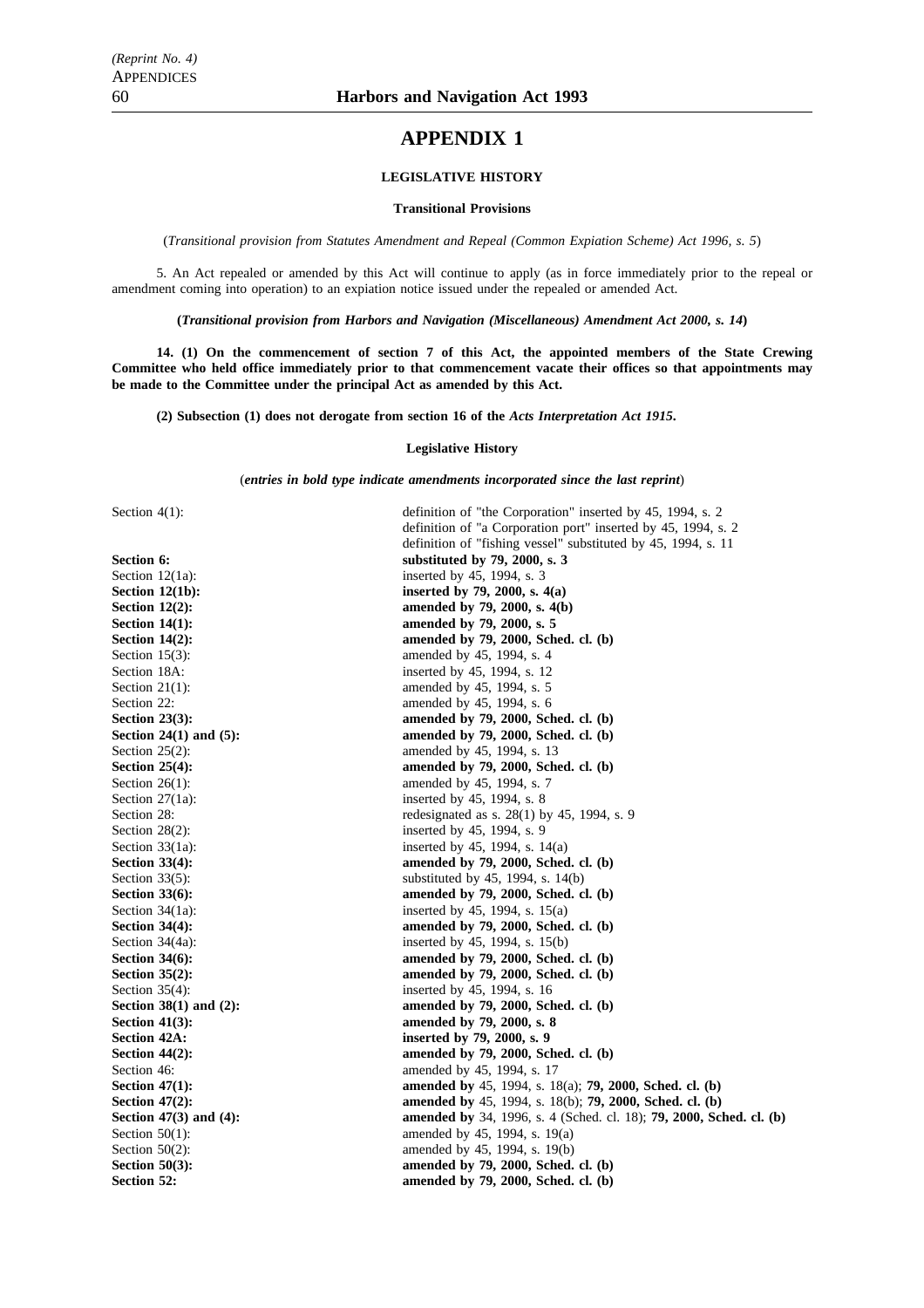Section 52A: inserted by 45, 1994, s. 20 Section 71(6): inserted by 95, 1995, s. 4 Sections 72A and 72B: inserted by 95, 1995, s. 6 Section 73A: inserted by 95, 1995, s. 8 Schedule 1 Schedule 2

**Section 53(3) and (5): amended by 79, 2000, Sched. cl. (b)** Section 54: **amended** by 45, 1994, s. 21 **Section 55(2): amended by** 34, 1996, s. 4 (Sched. cl. 18); **79, 2000, Sched. cl. (b) Section 57(3):** amended by 79, 2000, Sched. cl. (b) Section 57(4): inserted by 45, 1994, s. 22 **Section 57(5):** inserted by 45, 1994, s. 22; **amended by 79, 2000, Sched. cl. (b) Section 59(5):** amended by 79, 2000, Sched. cl. (b)<br>Section 60(1) and (2): amended by 79, 2000, Sched. cl. (b) amended by 79, 2000, Sched. cl. (b) **Section 63(5):** amended by 79, 2000, Sched. cl. (b) **Section 64(1) and (2): amended by 79, 2000, Sched. cl. (b) Section 65(2): amended by** 34, 1996, s. 4 (Sched. cl. 18); **79, 2000, s. 10 Section 65A:** inserted by 79, 2000, s. 11 **Section 66(1):** amended by 79, 2000, s. 12 **Section 66(3): amended by 79, 2000, Sched. cl. (b) Section 67(2): amended by 79, 2000, Sched. cl. (b)**<br>**Section 68(3): amended by 79, 2000, Sched. cl. (b)** amended by 79, 2000, Sched. cl. (b) **Section 69(1) and (2): amended by 79, 2000, Sched. cl. (b) Section 71(2): amended by 79, 2000, Sched. cl. (b)**<br>Section 71(5): **amended by 79, 2000, Sched. cl. (b)** substituted by 95, 1995, s.  $4$ Section  $72(1)$ : repealed by 95, 1995, s. 5(a)<br>Section  $72(2)$ : amended by 95, 1995, s. 5(b) amended by 95, 1995, s.  $5(b)$ Section  $72(3)$ : amended by 95, 1995, s.  $5(c)$ Section 72(4):<br>Section 72(5):<br>Section 72(5):<br>Section 72(5):<br>Section 72(5): repealed by 95, 1995, s.  $5(d)$ Section 73(1): amended by 95, 1995, s. 7(a), (b)<br>Section 73(2): substituted by 95, 1995, s. 7(c) substituted by 95, 1995, s.  $7(c)$ Section 73(2a): inserted by 95, 1995, s. 7(c) Section 73(4): amended by 95, 1995, s. 7(d) Section 73(5): amended by 95, 1995, s. 7(e), (f) Section 73(5a): inserted by 95, 1995, s.  $7(g)$ Section 73(6): amended by 95, 1995, s. 7(h) Section 73(7) and (8): inserted by 95, 1995, s. 7(i) Section 74(7):<br>Section 74(10):<br>Section 74(10):<br>Section 74(10):<br>Section 74(10): substituted by 95, 1995, s.  $9(b)$ Section 74(10a): inserted by 95, 1995, s. 9(b) Section 74(17): amended by 95, 1995, s. 9(c), (d) **Section 75(3): amended by** 34, 1996, s. 4 (Sched. cl. 18); **79, 2000, Sched. cl. (b)** Section 76(1): amended by 95, 1995, s. 10(a) **Section 76(3): amended by** 95, 1995, s. 10(b); **79, 2000, Sched. cl. (b)** Section 81: substituted by 45, 1994, s. 23 Section 83(2): amended by 45, 1994, s. 10 **Section 84(1) and (2): amended by 79, 2000, Sched. cl. (b) Section 85: amended by 79, 2000, Sched. cl. (b)** Section 86: repealed by 34, 1996, s. 4 (Sched. cl. 18) **Section 91(7):** substituted by 79, 2000, Sched. cl. (a) Section 91(8): inserted by 34, 1996, s. 4 (Sched. cl. 18) Clause 1(1): amended by 45, 1994, s. 24

Clause 2(4) - (8): inserted by 45, 1994, s. 25